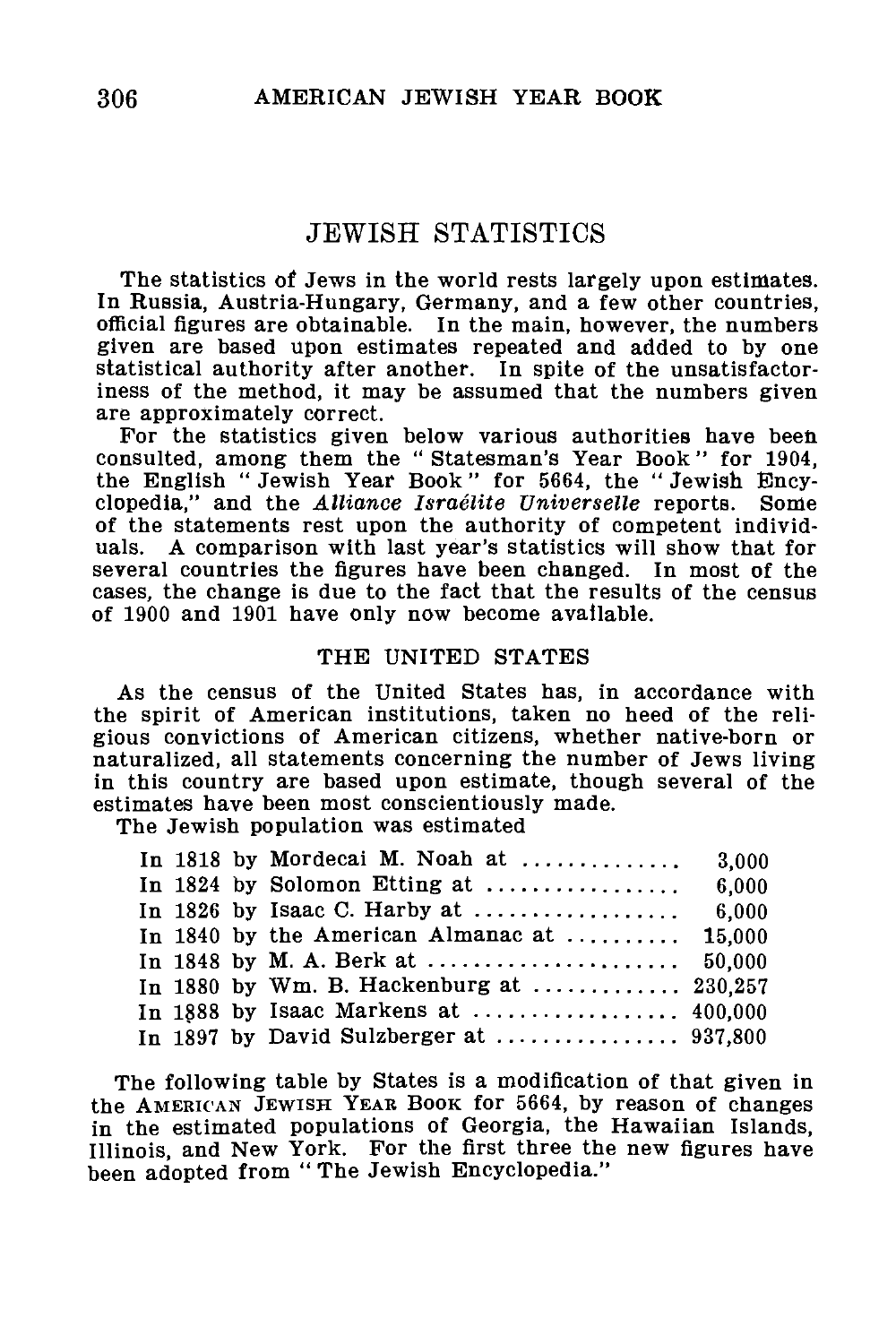| Alabama              | 7.000      | $Nebr$ aska $\ldots \ldots \ldots$     | 8,000      |
|----------------------|------------|----------------------------------------|------------|
| Arizona              | 2,000      | $N$ evada                              | 300        |
| Arkansas             | 3.085      | New Hampshire                          | 1,000      |
| California           | 28,000     | New Jersey                             | 25.000     |
| Colorado             | 5.800      | New Mexico                             | 1,500      |
| Connecticut          | 5,500      | New York                               | 600,000    |
| N. and S. Dakota     | 3,500      | North Carolina                         | 6.000      |
| Delaware             | 928        | Ohio                                   | 50,000     |
| District of Columbia | 3,500      | $Oklahoma$                             | 1,000      |
| $Florida$            | 3,000      | $O$ regon                              | 5.500      |
| Georgia              | 7.000      | Pennsylvania                           | 95,000     |
| Hawaiian Islands     | 100        | Philippine Islands                     | 100        |
| Idaho                | 300        | Porto Rico                             | 100        |
| Illinois             | 100,000    | Rhode Island                           | 3,500      |
| Indiana              | 25,000     | South Carolina                         | 2,500      |
| $Iowa$               | 5,000      | Tennessee                              | 10,000     |
| Kansas               | 3,000      | $T$ exas                               | $15.000\,$ |
| Kentucky             | 12,000     | Utah                                   | 5,000      |
| Louisiana            | $12.000\,$ | Vermont                                | 700        |
| Maine                | 5,000      | Virginia                               | 15,000     |
| Maryland             | 26,500     | Washington                             | 2,800      |
| Massachusetts        | 60.000     | West Virginia                          | $1,\!500$  |
| Michigan             | 9,000      | Wisconsin                              | 15,000     |
| Minnesota            | 10,000     | $Wyoming \ldots \ldots \ldots$         | 1,000      |
| Mississippi          | 3,000      |                                        |            |
| Missouri             | 50,000     | Total $\ldots \ldots \ldots 1,253,213$ |            |
| Montana              | 2,500      |                                        |            |

The total Jewish immigration to the United States, through the ports of New York, Philadelphia, and Baltimore, from 1881 to July 1, 1904, is stated to have been 827,424, although it ia by no means certain that this number does not include Christians from Russia and Austria. The immigration at the same ports from July 1, 1903, to June 30, 1904, was as follows:

|                   |                | Port of<br>New York |               |        | Port of<br>Philadel-<br>phia | Port of<br>Balti-<br>more | Totals<br>at three<br>Ports |        |
|-------------------|----------------|---------------------|---------------|--------|------------------------------|---------------------------|-----------------------------|--------|
|                   | Aus-<br>trians | Kou-<br>manians     | Rus-<br>sians | Others | Totals at<br>New York        | Totals                    | Totals                      |        |
| July              | 2,039          | 741                 | 4,605         | 188    | 7,573                        | 481                       | 497                         | 8,551  |
| August            | 1.275          | 561                 | 4,796         | 980    | 7,562                        | 558                       | 308                         | 8.428  |
| September, 1,993  |                | 730                 | 5,702         | 231    | 8,656                        | 766                       | 662                         | 10,084 |
| $October. \ldots$ | 589            | 112                 | 1,511         | 188    | 2,350                        | 203                       | 401                         | 2,954  |
| November          | 2.304          | 699                 | 3,849         | 139    | 6,991                        | 498                       | 693                         | 8,122  |
| December.         | 1,739          | 645                 | 4,317         | 112    | 6,813                        | 446                       | 795                         | 8,054  |
| $J$ anuary        | 1,175          | 443                 | 4,249         | 57     | 5.924                        | 369                       | 230                         | 6,523  |
| February          | 974            | 380                 | 3,774         | 60     | 5,188                        | 223                       | 194                         | 5,605  |
| March $1,256$     |                | 312                 | 5,309         | 54     | 6,931                        | 490                       | 775                         | 8,196  |
| April             | 323            | 122                 | 1,396         | 74     | 1,915                        | 217                       | 189                         | 2,321  |
| $May. \ldots$     | 1,733          | 415                 | 6,758         | 159    | 9.065                        | 492                       | 704                         | 10.261 |
| June $2,024$      |                | 413                 | 9,338         | 142    | 11,917                       | 567                       | 1,218                       | 13,702 |
|                   | 17,424         | 5,573               | 55,604        | 2,284  | 80,885                       | 5,310                     | 6,606                       | 92,801 |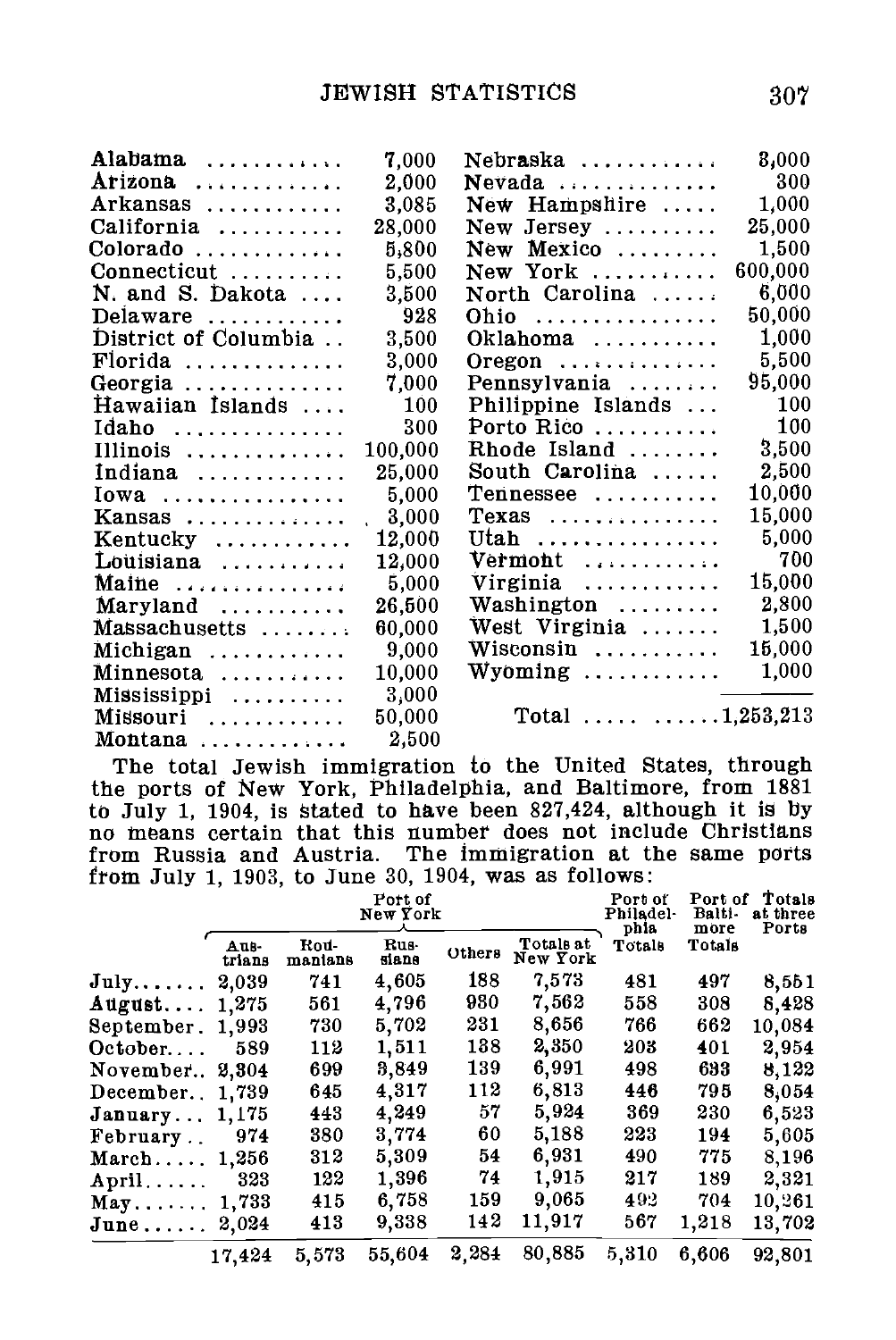The total number of immigrants at each of these three ports for the preceding year was: New York, 58,079; Philadelphia, 3357; Baltimore, 2993; in all, 64,429.\*

### THE BRITISH EMPIRE

| England and Wales  176,000                  |        | South Africa $\ldots$            | 30.000 |
|---------------------------------------------|--------|----------------------------------|--------|
| $Scotland$                                  | 8.200  | Gibraltar $\dots\dots\dots$      | 2.000  |
| Ireland $\ldots \ldots \ldots \ldots$ 3,898 |        | Malta                            | 173    |
| Australasia $\ldots \ldots \ldots 16,850$   |        | Aden                             | 3.000  |
| Canada and British                          |        |                                  | 119    |
| Columbia $\ldots \ldots$                    | 25,000 | Hong Kong $\ldots \ldots \ldots$ | 143    |
| $Barbados$                                  | 21     | Straits Settlement               | 535    |
| $Trinidad \ldots \ldots \ldots$             | - 31   |                                  |        |
|                                             | 2.400  | Total $286.598$                  |        |
| India                                       | 18.228 |                                  |        |

## GENERAL JEWISH STATISTICS

| United States $\dots \dots \dots 1,253,213$ | 150.000<br>$M$ orocco                          |
|---------------------------------------------|------------------------------------------------|
| British Empire   286,598                    | Netherlands<br>103.988                         |
| Abyssinia (Fala-                            | - 103<br>$Curação$                             |
| shas) $\dots\dots\dots\dots$                | Surinam                                        |
| 120,000                                     | 1.121                                          |
| 22,500                                      | Persia                                         |
| Argentine Republic                          | 35.000                                         |
| Austria-Hungary 2,076,378                   | 498<br>Peru                                    |
| 12.000                                      | Roumania                                       |
| Belgium $\ldots \ldots \ldots$              | 262,348                                        |
| 8.213<br>Bosnia, Herzegovina.               | Russia 5,189,401                               |
| 3.000                                       | Servia $\ldots$                                |
| Brazil                                      | 6.000                                          |
| - 300                                       | 402                                            |
| China                                       | Spain                                          |
| - 43                                        | Sweden and Norway.                             |
| Costa Rica                                  | 3,402                                          |
| 4.000                                       | Switzerland                                    |
| Cuba                                        | 12,264                                         |
| 3.476                                       | Turkey                                         |
| Denmark                                     | 466.361                                        |
| 90.000                                      | Bulgaria                                       |
| France                                      | 33,717                                         |
| 57.132                                      | $Egypt$                                        |
| Algeria                                     | 25,200                                         |
| 60,000                                      | $\text{Create } \dots \dots \dots \dots$       |
| Tunis                                       | 1,150                                          |
| 586.948<br>Germany <sup>2</sup>             | Turkistan and Af-                              |
| 5.792                                       | ghanistan                                      |
| Greece $\ldots$                             | 14,000                                         |
| 35.617                                      | Venezuela                                      |
| Italy                                       | 411                                            |
| 1.201<br>$Luxembourg \dots \dots$           |                                                |
| 1,000<br>Mexico                             | Total $\ldots \ldots \ldots \ldots 10,932,777$ |
|                                             |                                                |

•For a more detailed statement of Jewish immigration into the United States, see the AMERICAN JEWISH YEAR BOOK for 5660, pp. 283-284. 2 392,332 in Prussia.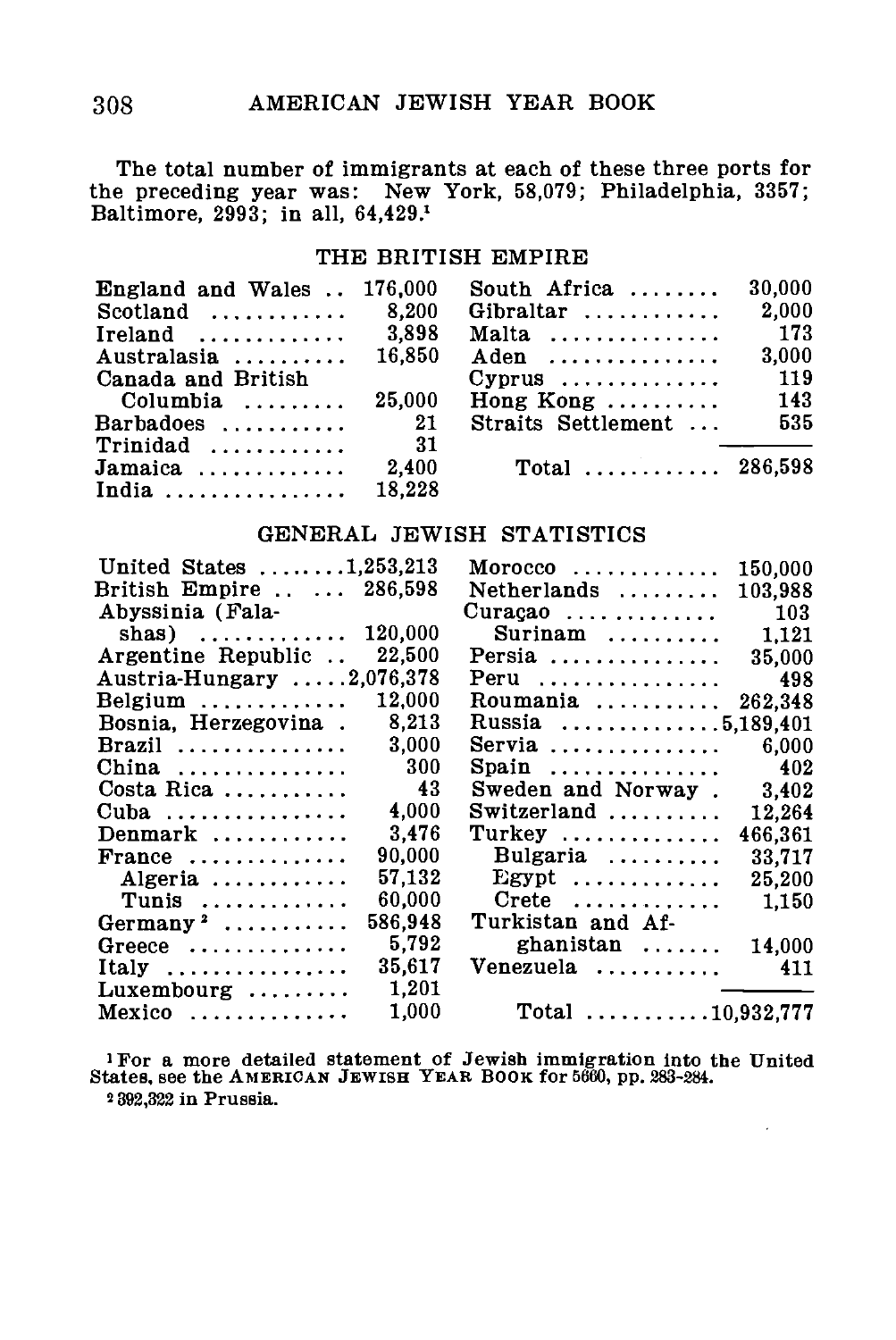# THE HUNDRED BEST AVAILABLE BOOKS IN ENGLISH ON JEWISH SUBJECTS

Inquiries are often made as to suitable books in English for the nucleus of a library of Judaica, and it occurred to the Editors of this Year Book to have a list drawn up to which persons making such inquiries could be referred, and the following is the result. The limitations under which such a list can be compiled are rather numerous. In the first place books have to be available; that is, in print, and purchasable at reasonable prices, and many valuable books are no longer current on the publishers' shelves: Deutsch's " Literary Remains," and Franzos's " Jews of Barnow " may be mentioned as two prominent examples. Then, again, the books have to be readable, and not mere works of reference. Young's " Concordance to the Bible " is perhaps as useful a book for Jewish students as one could mention, but from the present point of view it cannot be regarded as a book at all. So much for omissions which will doubtless be observed by a keen-eyed critic.

On the other hand, many books find a place in the list because, though not of very great value themselves, they happen to be the only ones available for the particular purpose in view. A book may not be good and yet be the best. The need of filling out a round hundred has also caused several books to gain an entry which might otherwise not have received that honor. No sermons are included.

As the list is comparatively small it is arranged alphabetically. No man's classification ever satisfies any other man, and to insure a book being readily found in a classified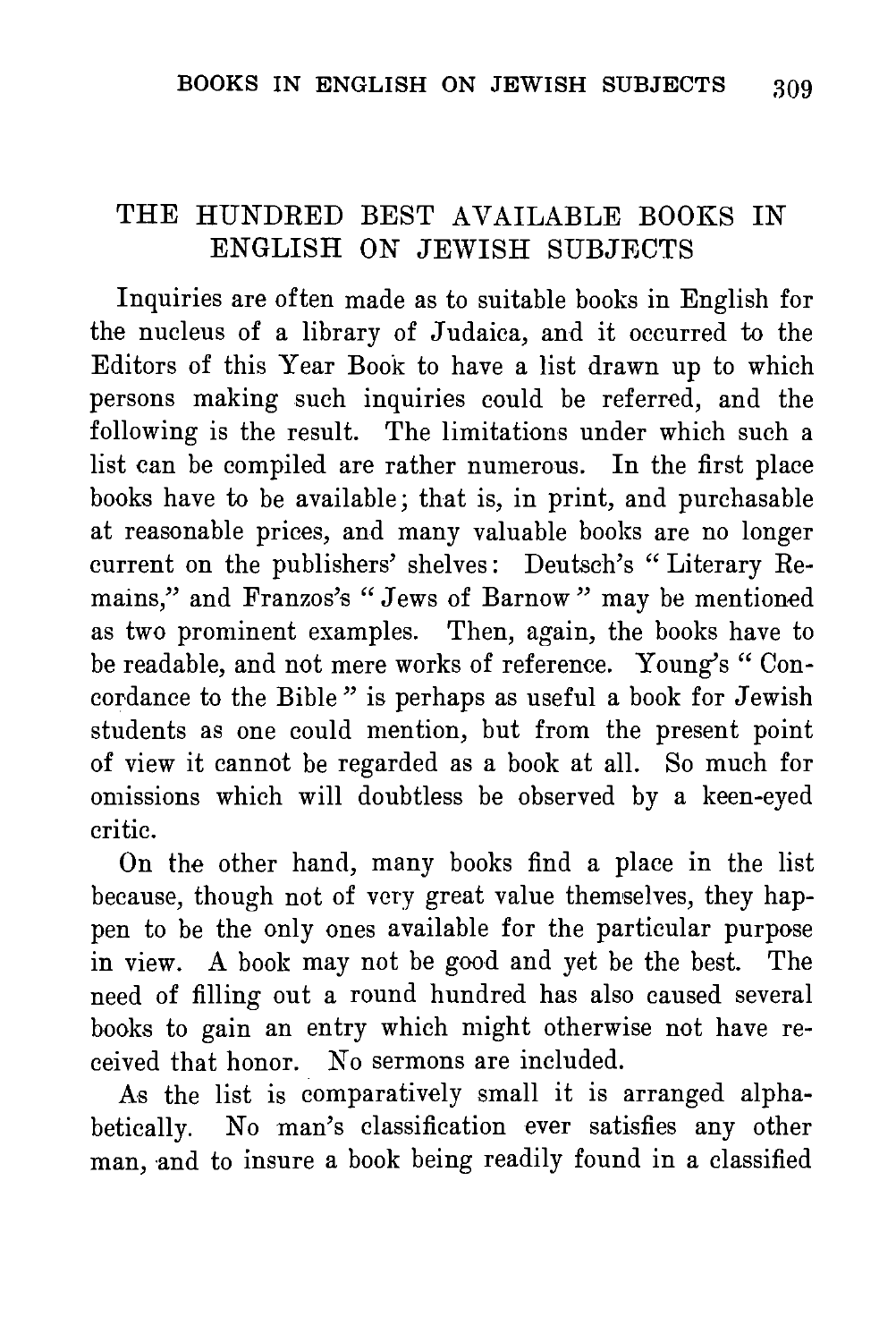list it has often to be inserted under two or more rubrics. It is, of course, assumed that the Jewish reader will have a Bible in the Leeser version, and one would wish that one could assume that the reader also possessed that most valuable and interesting supplement to the Bible known as the Apocrypha, and recording the spiritual experiences of Israel between the Bible and the Talmud. The short annotations on the various books are intended as merely hints and warnings and have necessarily been put in a somewhat dogmatic form.

Besides books in the proper sense of the word there are periodical collections and publications which often contain interesting matter and information, such as the Publications of the American Jewish Historical Society and the Jewish Historical Society of England, The Jewish Quarterly Eeview, The Year Book of the Conference of American Jewish Eabbis, The Jewish Literary Annual; while much information is contained in the Jewish Year Book of London and the AMERICAN JEWISH YEAR BOOK. Above all, " as in private duty bound," there is the Jewish Encyclopedia, from which information full and accurate can be obtained on all matters Jewish. With the following books as a nucleus, supplemented by some of the series just mentioned, and a couple of good Jewish newspapers, a foundation would soon be made for a Jewish library for home or Sunday School, or for a Jewish section of a free public library. JOSEPH JACOBS.

ABRAHAMS, ISRAEL. *Chapters on Jewish Literature.* 1899 (Jewish Publication Society of America). \$1.25.

(Sketchy, but attractive; further reading in English is suggested.)

ABRAHAMS, ISRAEL. *Jewish Life in the Middle Ages.* 1897 (Macmilian). \$1.75.

(All sides of Jewish social life dealt with sympathetically.)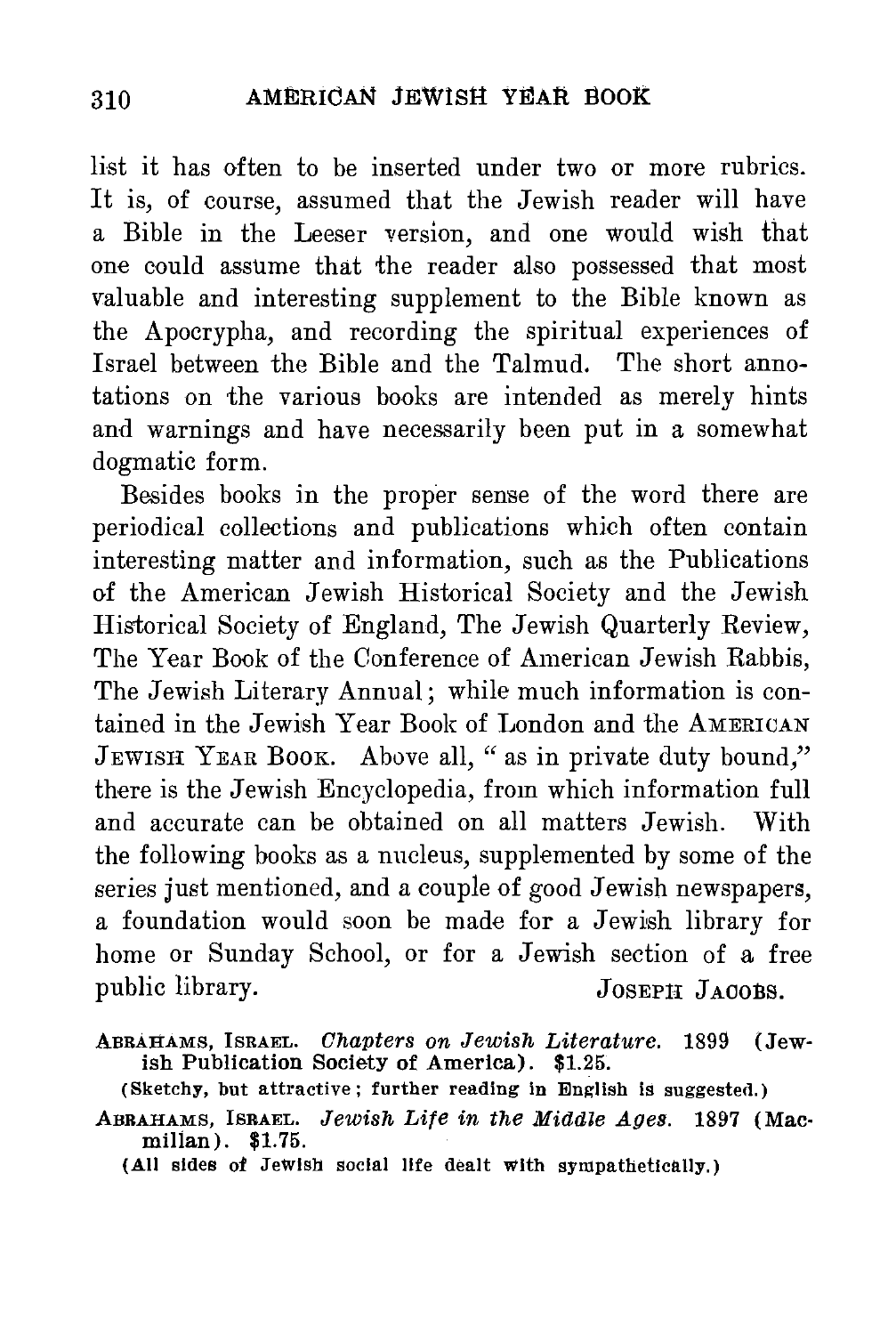- AGUILAB, GRACE. *Spirit of Judaism.* 1873 (Bloch). \$.50 net.
- (Somewhat superficial and scarcely dealing with modern problems and difficulties.)
- AOUILAB, GRACE. *The Vale of Cedars.* 1903 (Jewish Publication Society of America). \$1.50.
- AMRAM, DANIEL WERNER. *The Jewish Law of Divorce.* 1879 (Bloch). \$1.50.

AUERBACH, B. *Poet and Merchant.* (Macmillan). \$.76.

(Romance based on the life of Ephralm Kuh, poet of the eighteenth century.)

BARING-GOULD, S. *Legends of the Patriarchs and Prophets.* (Bloch). \$.50.

BEACONSFIELD, LORD. *Datiid Alroy.* (Longmans). \$.60.

(Dealing with the life of a pseudo-Messiah of the twelfth century.)

BEACONSFIELD, LORD. *Coningsby.* (Longmans). \$.60.

BERNSTEIN, H. *In the Gates of Israel.* 1902 (Taylor). \$1.50.

BESANT AND PALMER. *History of Jerusalem.* 1888 (Palestine Exploration Fund). 7s. 6d.

(The only accessible history of Jerusalem.)

BISSELL, E. C. *Biblical Antiquities.* 1901 (Union Press). \$1.50 net.

(The most recent and handy account.)

CAHAN, A. *The Imported Bridegroom.* (Houghton, Mifflin and Company). \$1.50.

(Series of sketches dealing with the life of Russian Jews in America.)

- CAINE, HALL. *The Scapegoat.* (W. Heinemann). 6s. (Novel of Morocco life) of some Jewish interest.)
- CASSEL, D. *Manual of Jewish History and Literature.* Translated from the German by Alice Lucas. 1903 (Macmillan). \$.60 net.

(Very dry list, but gives a skeleton of the whole subject.)

CHURCH, A. J. The Hammer. (Putnam). \$1.50.

(Historical novel of the Maccabean Revolt.)

COHEN, F. L., and M. D. DAVIS. *Handbook Of Synagogue Music.* 1899 (Greenberg). 5s. net.

(Scarcely a book, but some persons would like to know Where they can find the old Jewish tunes. See also KAISER, ALOIS.)

<sup>(</sup>Giving many of the better known Taltnudic legends, though hot In a very scholarly or trustworthy manner.)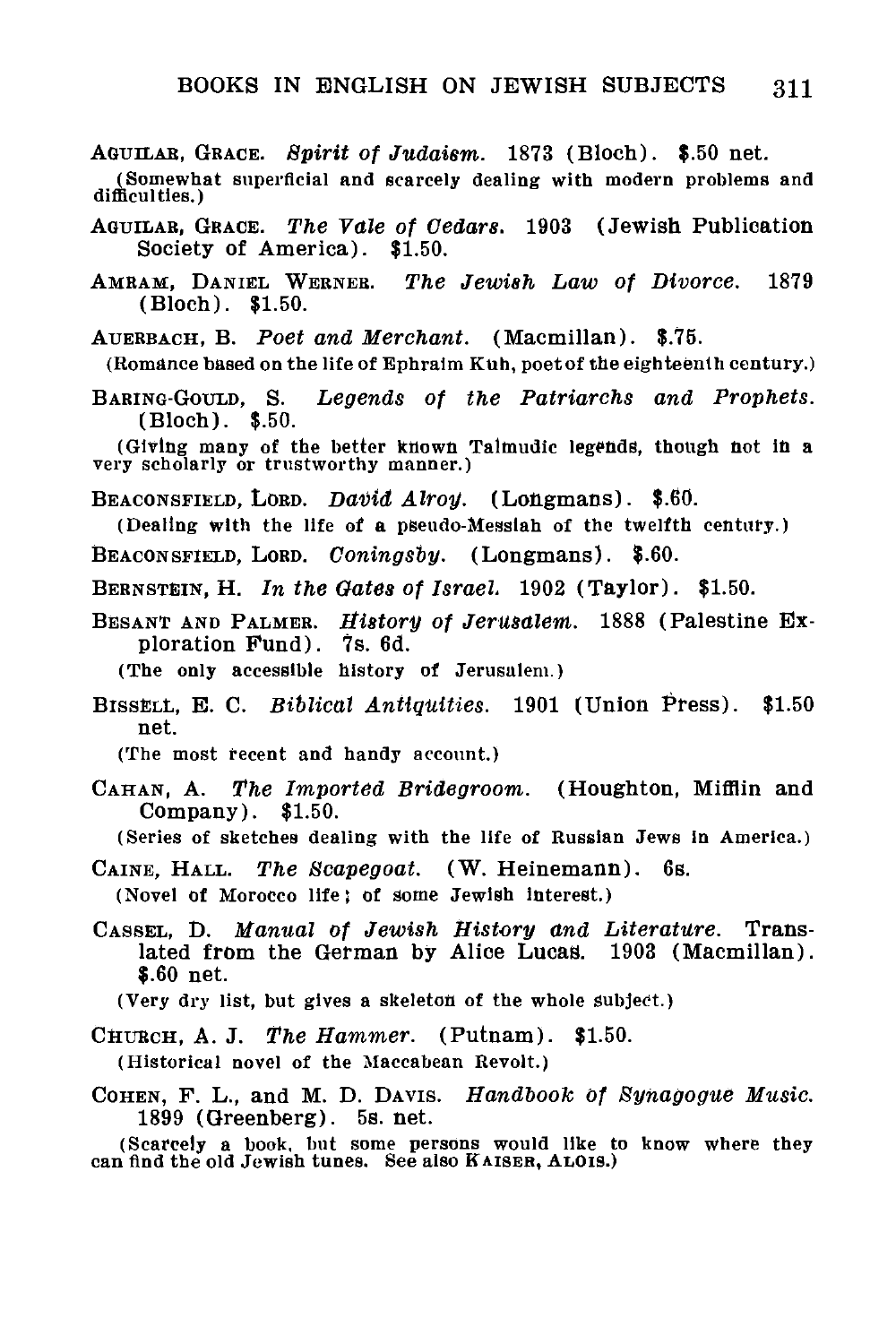- CONDOR, C. R. *Judas Maccaoaeus.* 1881 (Sampson Low). 2s. 6d. (The only separate account of the Maccabean Revolt; somewhat tinged with christological interpretations.)
- CONYBEAEE, F. C. *The Dreyfus Case.* 1899 (Dodd, Mead and Company). \$1.00.
- COBNILL, C. H. *Prophets of Israel.* (Open Court). Paper, \$.25; Cloth, \$1.00 net.

(Sympathetic.)

DALY, C. *The Settlement of the Jews in North America.* 1883 (Cowen). \$2.50.

(Gives the only account of the early history of the Jews in this country.)

DAHMESTETEE, ABSENE. *The Talmud.* 1899 (Jewish Publication Society of America).

(Fuller details than the article by Emanuel Deutsch.)

DAEMESTETEB, JAMES. *Selected Essays.* Translated from the French by H. B. Jastrow. 1895 (Houghton, Mifflin and Company). \$1.50.

(One of the most brilliant studies of Jewish history is included.)

DAVIS, NINA (Mrs. Redcliffe N. Salaman). *Songs of Exile.* 1900 (Jewish Publication Society of America). \$.75.

(Translations of medieval Hebrew poems in English verse.)

- DAVITT, MICHAEL. *Within the Pale.* 1904 (A. S. Barnes and Company). \$1.20 net.
	- (A special correspondent's account of the Kishlneff massacres.)
- DELITZSCH, FKANZ. *Jewish Artisan Life in the Time of Jesus.* Translated from the German by B. Pick. 1883 (Funk and Wagnalls). \$.75.
	- (A new translation appeared in 1903 in the Unit Library.)
- DEMBITZ, LEWIS N. *Jewish Services in Synagogue and Home.* 1899 (Jewish Publication Society of America). \$1.75.
- DBUMMOND, JAMES. *Philo Judaeus, or the Jewish-Alexandrian Philosophy.* 2 vols. 1888 (Williams and Norgate).

(Suitable only for persons interested In metaphysics and theology; the best account of the most influential Jewish thinker.)

DBUMMOND, JAMES. *The Jewish Messiah.* 1877 (Longmans). 15s.

(Only accessible account of the older Jewish notions on the Messiah including the Talmudic.)

DUBNOW, S. M. *Jewish History.* Translated from the German. 1903 (Jewish Publication Society of America). \$1.00.

(A brilliant sketch of the spirit of Jewish history.)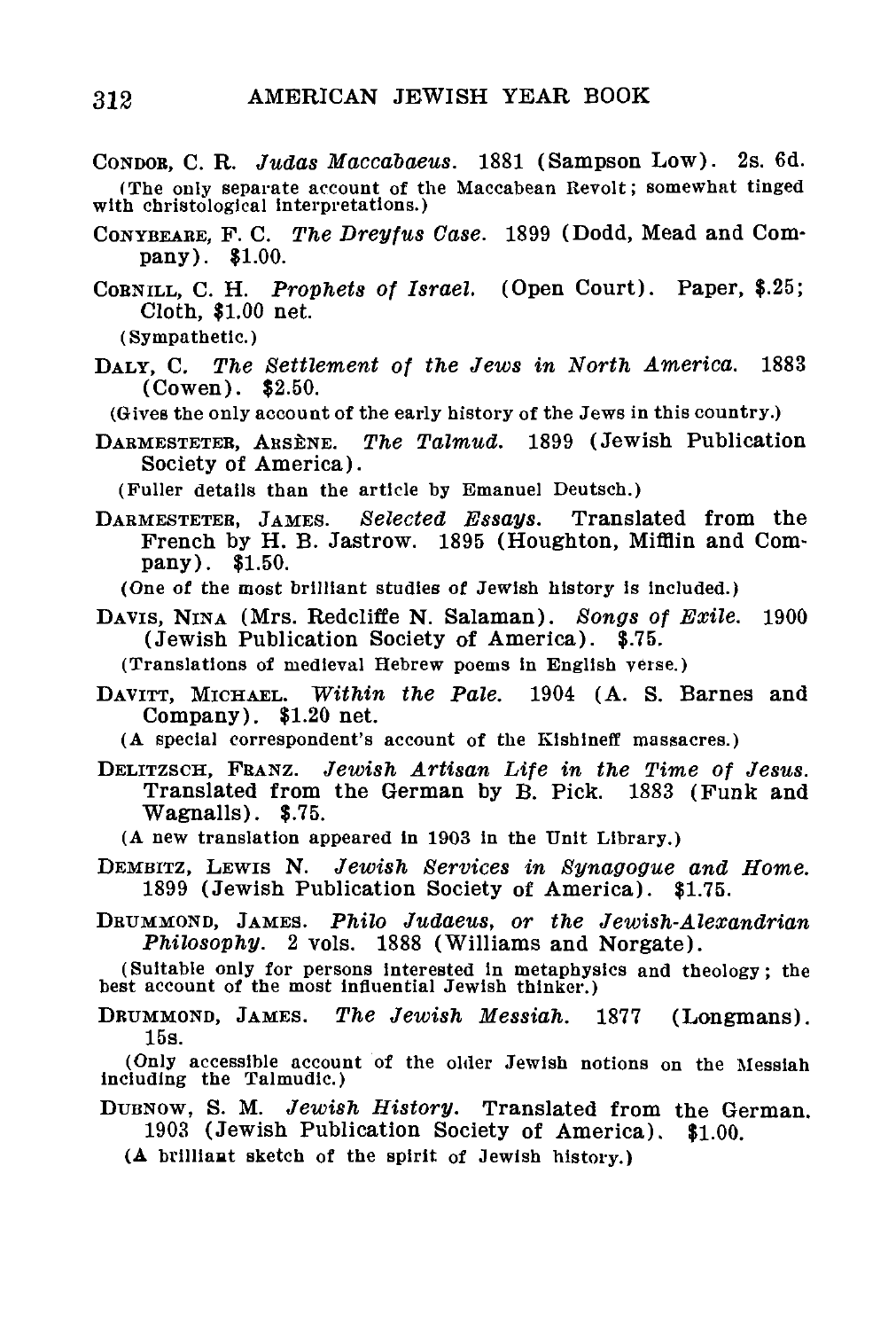- *Early Travels in Palestine.* (Bohn). 4s. (Including Benjamin of Tudela.)
- ELIOT, GEORGE. *Daniel Deronda.* \$.60.

(Perhaps the most sympathetic study of Jewish ideals, made from the outside and in imaginative form.)

ERBERA, L. *The Russian Jews.* Translated from the French by Bella Lowy. 1894 (Macmillan). \$1.50 net.

FREDERIC, H. *The New Exodus.* 1893 (W. Heinemann). 16s.

(An account of the May Laws of 1891 and their results.)

FRIEDLANDER, M. *The Jewish Religion.* 2d edition, 1900 (Bloch). \$2.00 net.

(Strictly orthodox and somewhat dry.)

- GORDON, SAMUEL. *Strangers at the Gate.* 1902 (Jewish Publication Society of America). \$1.50.
	- (Short stories, mainly of Russo-Jewish life.)
- GORDON, SAMUEL. *Sons of the Covenant.* 1900 (Jewish Publication Society of America). \$1.50.

(Scenes from East End life in London.)

GBAETZ, H. *History of the Jews.* 6 vols. (Jewish Publication Society of America). \$9.00.

(The standard work; gives both spiritual and political history.)

HAPGOOD, H. *Spirit of the Ghetto.* 1902 (Funk and Wagnalls). \$1.00.

(Impressionist sketches of the East Side of New York.)

HEBZL, THEODOR. *A Jewish State: An Attempt at a Modern Solution of the Jewish Question.* Revised edition with preface and notes by J. de Haas. 1904 (Maccabæan Publishing Company, New York).

(The document on Zionism; some of the views were afterward modified.)

HIRSCH, S. R. *Nineteen Letters.* Translated by B. Drachman. 1899 (Funk and Wagnalls, New York). \$1.00.

(The best defense of orthodoxy.)

- ILIOWIZI, H. *The Archiery of Samara.* (H. H. Coates and Company). \$1.50.
	- (Mystical in tendency.)
- ISAACS, A. S. *Stories from the Rabbis of the Talmud.* (Bloch). \$1.00.
- JACOBS, J. *Jewish Ideals.* 1895 (Macmillan). \$1.50.

(Inserted under friendly compulsion by the editors.)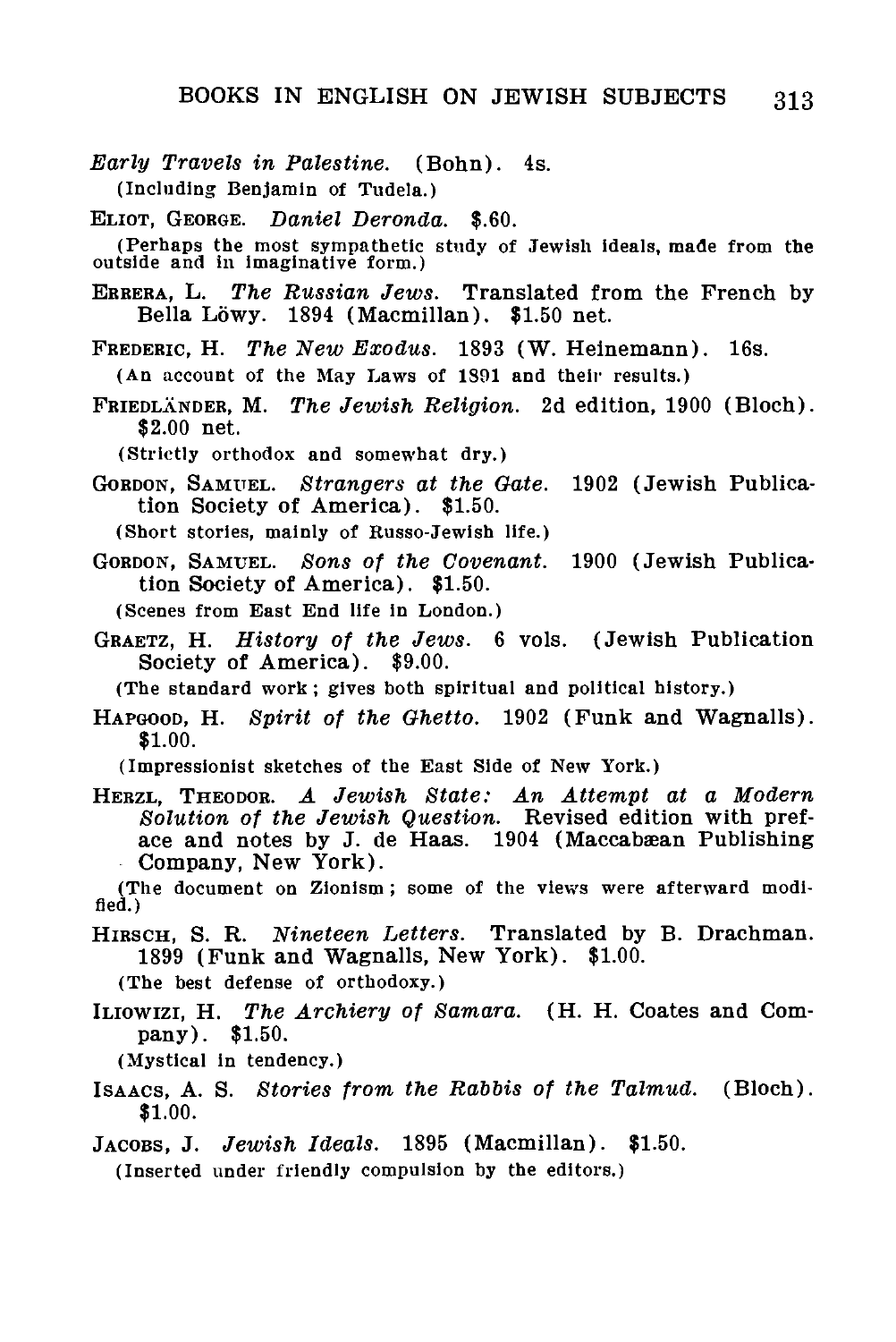## 314 AMERICAN JEWISH YEAR BOOK

JOSEPH, MORRIS. *Judaism as Creed and Life.* 1903 (Macmillan). \$1.60 net.

(Admirable in tone, conservative in treatment.)

JOSEPH, NATHAN S. *Religion, Natural and Revealed.* 1875 (Bloch). \$1.20.

(Rationalistic and clear account of Natural Religion.)

KAISEB, ALOIS, and WM. SPARGER. *A Collection of the Principal Melodies of the Synagogue from the Earliest Times to the Present,* 1893 (Rubovits, Chicago).

(See also under Cohen, F. L., and M. D. Davis.)

KARPELES. *Jewish Literature and Other Essays.* 1895 (Jewish Publication Society of America). \$1-25.

(Sketchy, but interesting.)

KARPELES. *Sketch of Jewish History.* 1898 (Jewish Publication Society of America). \$.30.

KAYSEBLINQ, M. *Christopher Columbus.* (Longmans). \$1.00.

(Full of novel light on the beginnings of American history from Jewish sources.)

KITTEL, *History of the Hebrews.* 2 vols. 1895-6. Theological Translation Library (Williams and Norgate). 21s.

(The most conservative of the critical accounts; goes down to the Exile.)

KOHUT, ALEXANDER. *Ethics of the Fathers.* (Cowen). (Homiletic exposition,)

KOMPERT, L. *Scenes of the Ghetto,* (Macmillan). \$.75,

LAZARUS, EMMA. *Poems.* 2 vols, (Houghton, Mifflin and Company). \$2.50.

(With many of Jewish interest.)

LAZARUS, EMMA. An Epistle to the Hebrews. (Maccabæan Office). \$.25.

(Burning appeal for Zionism.)

LAZARUS, M. *Ethics of Judaism.* Parts I and II. Translated from the German. 1901 (Jewish Publication Society of America). \$1.25 each part.

(Unfinished as yet; special ethics will follow.)

LAZARE, BERNARD. *Anti-Semitism.* Translated from the French. 1903 (International Library). \$2.00.

(To be used with caution, but the only account in English of the movement. Original published in 1896,)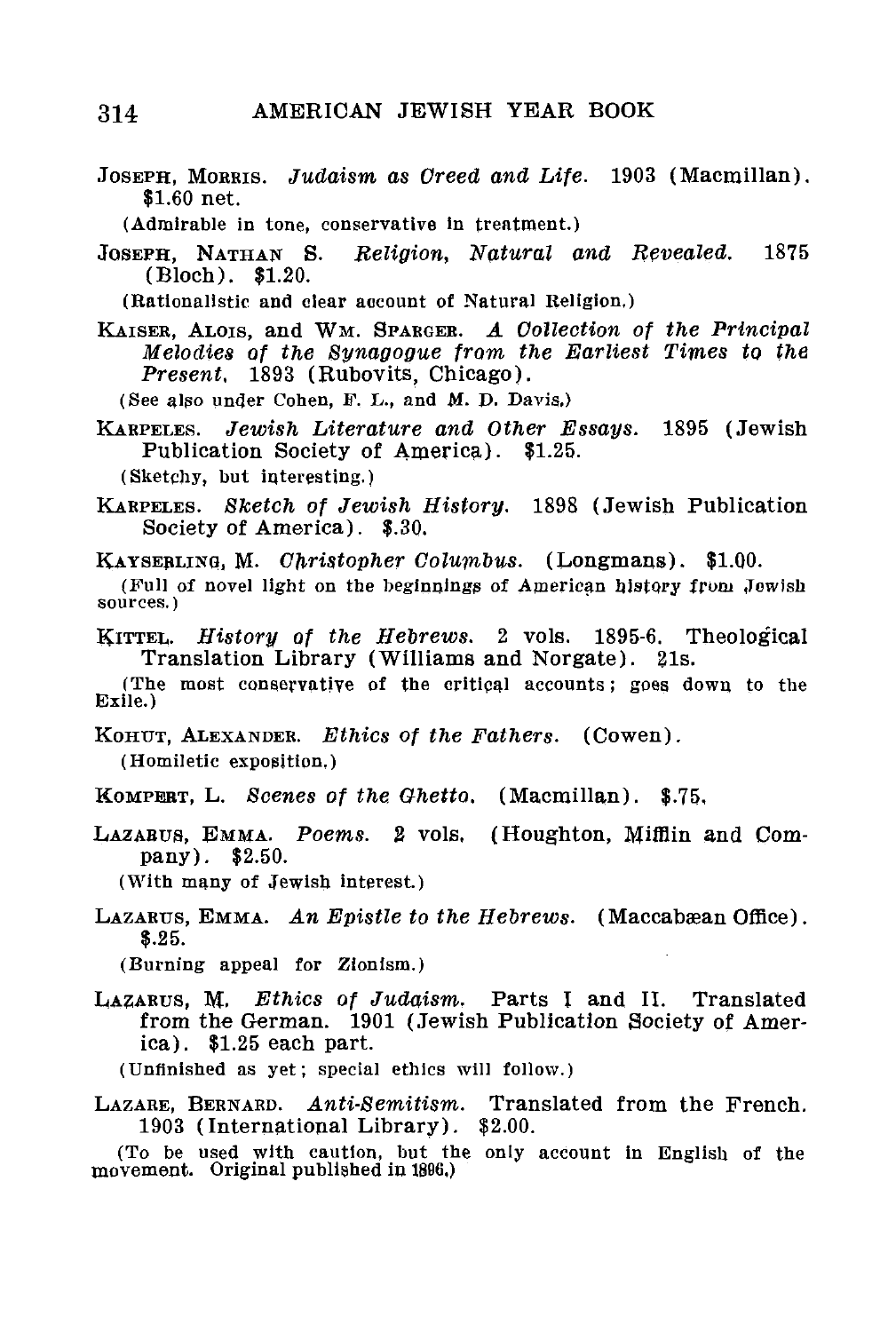LEROY-BEAULIHU, ANATOLE. *Israel among tfie Nations.* Translated from the French by Frances Hellman. 1895 (Putnam). \$1.75.

(The most sympathetic study of Jewish characteristics.)

- LESSING. *Nathan the Wise.* Translated by Helen Frothingham. (Holt and Company).
- LUCAS, ALICE. Songs of Zion. 1894 (Dent). (Translations from the medieval Jewish poets.)
- LupLow, J. M. *Deborah.* 1901 (Revell). \$1.50. (Novel of the Maccabean times.)
- MAGNUS, LADY. *Jewish Portraits* (Bloch). \$1.00 net. (Bright impressionistic sketches.)
- MAGNUS, LADY. *Outlines of Jewish History.* (Jewish Publication Society of America). Library edition, \$1.00; school edition, \$.75.

(Sympathetic, but requires supplementing by a book of facts like  $\overline{\text{Case1.}}$ 

MAIMON, SOLOMON,. *Autobiography.* Translated by Professor Watson. 1890 (McGill, Toronto). \$1.50.

(Gives an insight into eighteenth century Jewish life,)

MAIMONIDES. *Guide of the Perplexed*. Translated by M. Friedländer. (Dutton).

(The classic work on Jewish theology and philosophy; requires some training to appreciate the unaccustomed line of thought; second edition appears in the autumn of 1904.)

- MENDELSOHN, S, *Oivil and Criminal Jurisprudence of the Talmud.* 1891 (M. Curlander, Baltimore).
- MIELZINER, M. *Introduction to the Talmud.* 2d edition, 1903 (Funk and Wagnalls). \$2.00.

(Dry, but accurate account of contents and method.)

MIELZINER, M. *Jewish Law of Marriage and Divorce.* 1901 (Bloch). \$1.50.

MONTEFIORE, C. G. *Liberal Judaism.* 1903 (Macmjllan). \$1.25-

(Best statement of the Reform position, but in detail personal to author.)

MONTEFIORE, C. G. *The Bible for Home Reading.* Parts I and II. (Macmillan). \$1.25 per vol. net.

(The best family Bible for Jewish readers : comments sympathetically from critical standpoint. There has been published separately " The Book of Psalms." (Macmillan). \$.35 net. 1901.)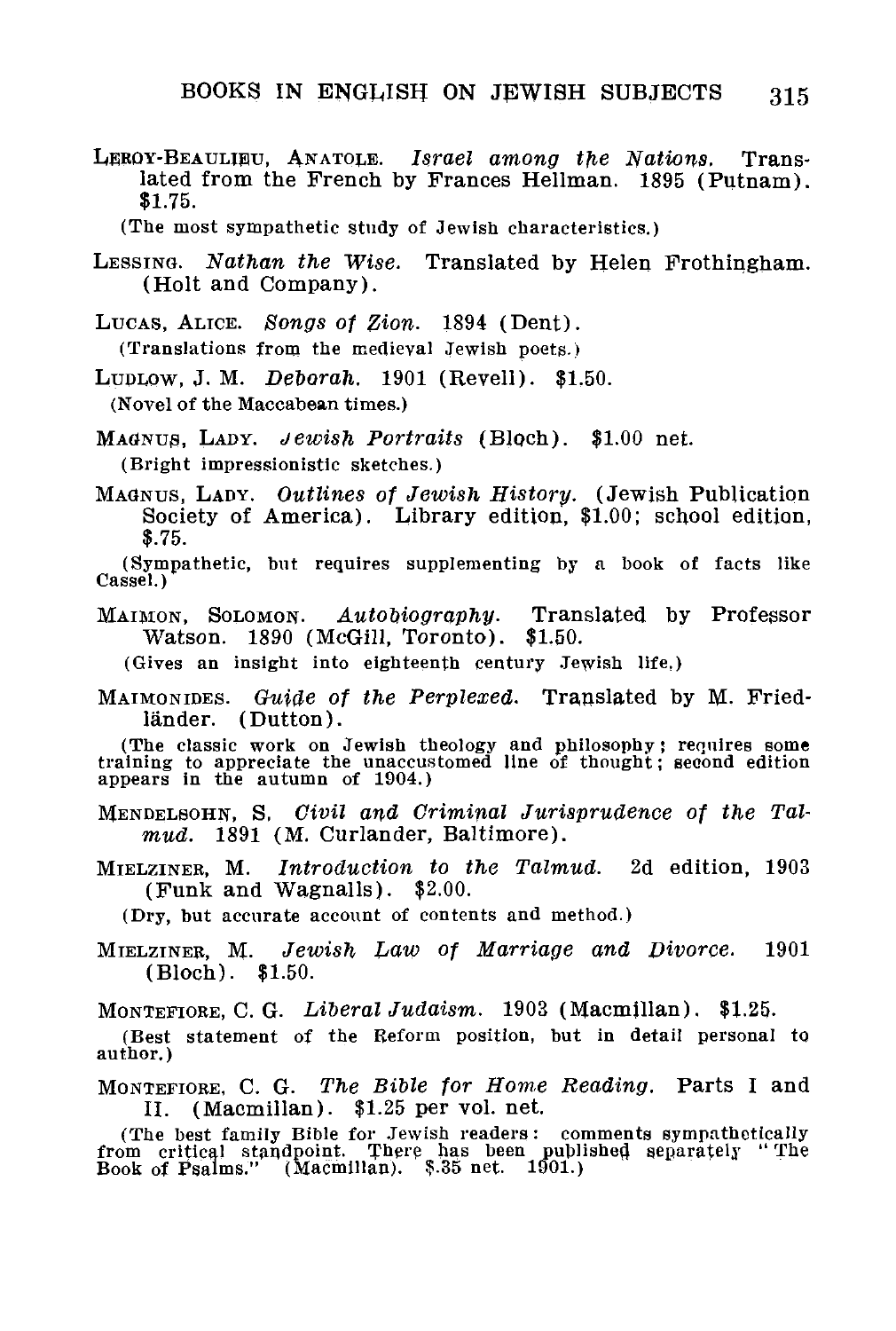MONTEFIORE, C. G. *The Hibbert Lectures.* 1892 (Bloch). \$1.50

net. (Account of the development of the religion of Israel; critical, yet sympathetic.) MOULTON, R. G. *The Literary Study of the Bible.* 1896-1900 (Heath). \$2.00. ORZESZKO, ELISA. *Meir Ezofovitch the Jew.* Translated from the Polish by Iza Young. 1898 (Allison Co.). \$1.50. (Account of Polish Jewish life by a Christian author.) PHILIFSON, D. *Old European Jewries.* 1895 (Jewish Publication Society of America). \$1.25. PHILIPSON, D. *The Jew in English Fiction.* 2d edition, 1903 (Bloch). \$1.00. POLANO, M. *Selections from the Talmud.* (Warne). \$1.00. (The fullest selection in English, but rather poor.) POLLOCK, SIR F. *Spinoza.* 1899 (Duckworth). 10s. (The standard English life of the great philosopher, but little of Jewish interest.) QUARTERLY REVIEWER. *Aspects of the Jewish Question.* 1902 (Dutton). \$1.00 net. (Admirably written; by Laurie Magnus.) EEMY, NAHIDA. *Jewish Women.* (Bloch). \$1.50. ROSENAU, WM. *Jewish Ceremonial Institutions and Customs.* 1903 (Bloch). \$1.50 net. ROSENFELD, MORRIS. *Songs from the Ghetto.* Translated by Leo Wiener. 2d edition, with additions 1900 (Small and Maynard, Boston). \$1.50. (Full of pathos : English somewhat wooden.) SACHER-MASOCH, M. *Jewish Tales.* (Bloch). \$.75. SCHECHTER, S. *Studies in Judaism.* 1896 (Macmillan). \$1.75. (Masterly studies of typical Jewish persons and movements.) SMITH, G. A. *Historical Geography of the Holy Land.* 1897 (Armstrong). \$4.50. STANLEY, DEAN. *Sinai and Palestine.* 1883 (Armstrong). \$2.50. (Still the most vivid account of the Holy Land.) TAYLOR, C. *Ethics of the Fathers.* 2d enlarged edition, 1897 (Macmillan). \$2.75 net. (Admirable edition of the Pirke Aboth with instructive notes.)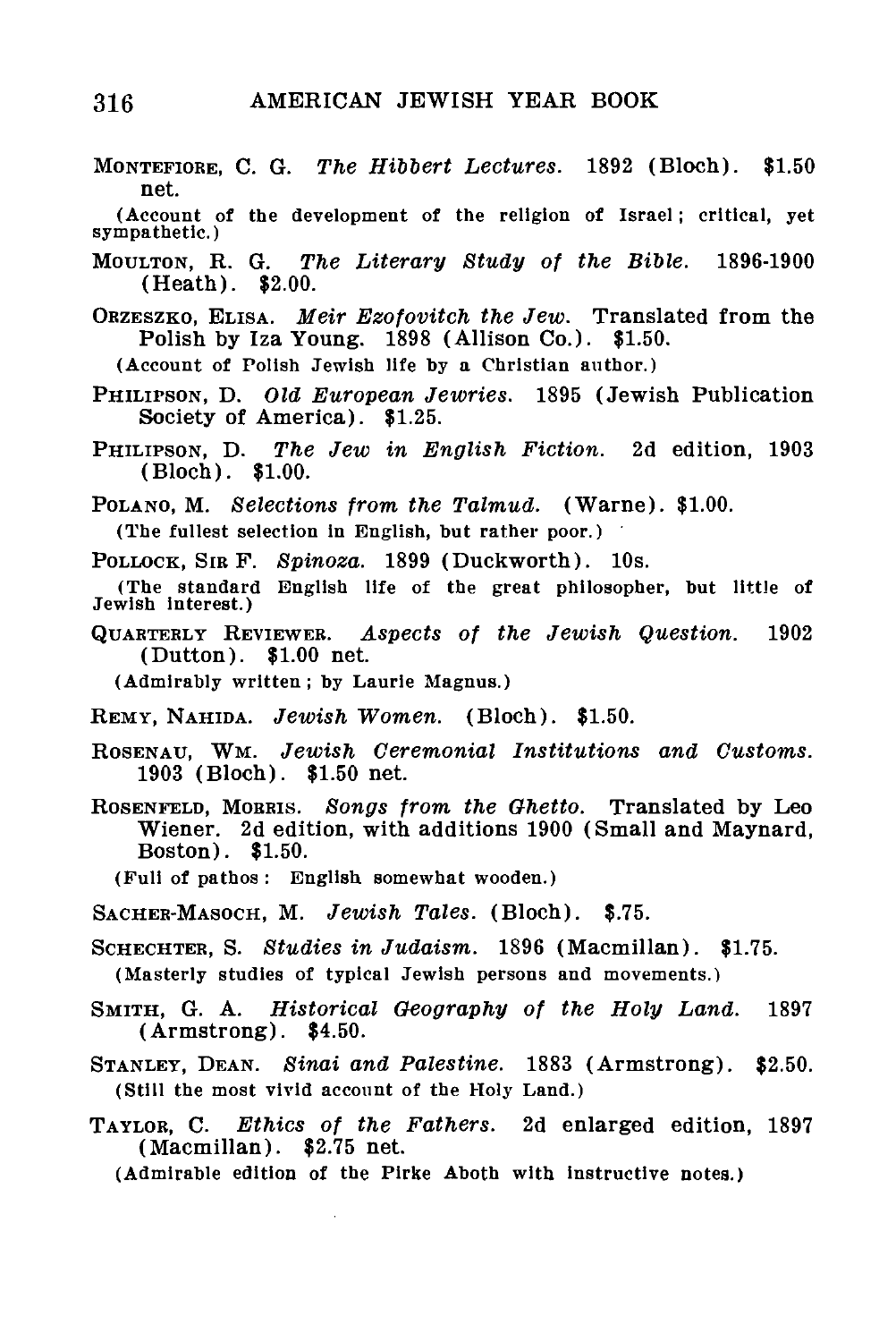- THOMPSON, W. M. *The Land and the Book.* 3 vols. 1880-6 (ScYibner). \$7.50.
- TODD, J. C. *Politics and Religion in Ancient Israel.* (Macmillan). \$1.25.
	- (A fresh study of the historic background of Biblical religion.)
- TOY, C. H. *Judaism and Christianity.* 1891 (Little, Brown). \$3.00.

(The most temperate account of the difference from a liberal Christian standpoint.)

- VOOBSANGER, J. *Moses Mendelssohn, his Life and Works.*
- WALDSTEIN, C. *Jewish Question and the Mission of the Jews.* 1894 (Bloch). \$1.00 net.
- WIENEB, LEO. *The History of Yiddish Literature in the Nineteenth Century.* 1899 (Scribner). \$2.00 net.
- (With numerous selections translated; the book has been a revelation.)
- WOLF, EMMA. *Heirs of Yesterday.* (McClurg). \$1.00.
- WOLF, S. *The American Jew as Patriot, Soldier and Citizen.* 1892 (Bloch). \$2.00.
- WOLFENSTEIN, MABTHA. *Idyls of the Oass.* 1901 (Jewish Publication Society of America). \$1.25. (Macmillan). \$1.00.

(Sympathetic sketches of Jewish life in Moravln.)

YELLIN, D., and ISBAEL ABRAHAMS. *Maimonides.* 1903 (Jewish Publication Society of America). \$1.00.

ZANGWILL, I. *Dreamers of the Ghetto.* (Harper and Bro.). \$1.50. (Imaginative studies of Jewish idealists, more successful with emanci-pated moderns like Heine and Lassalle than with the earlier heroes.)

ZANGWILL, I. *The Children of the Ohetto.* 1892 (Macmillan). \$1.50.

(The English novel on Jewish life from a Jewish standpoint: better on the children than on the grandchildren.)

- ZANGWILL, I. *The King of Schnorrers.* 1894 (Macmillan). \$1.50. (Full of fantastic wit.)
- ZANGWILL, I. *They that Walk in Darkness.* 1899 (Macmillan). (Contains some of his best work, "The Ghetto Tragedies.")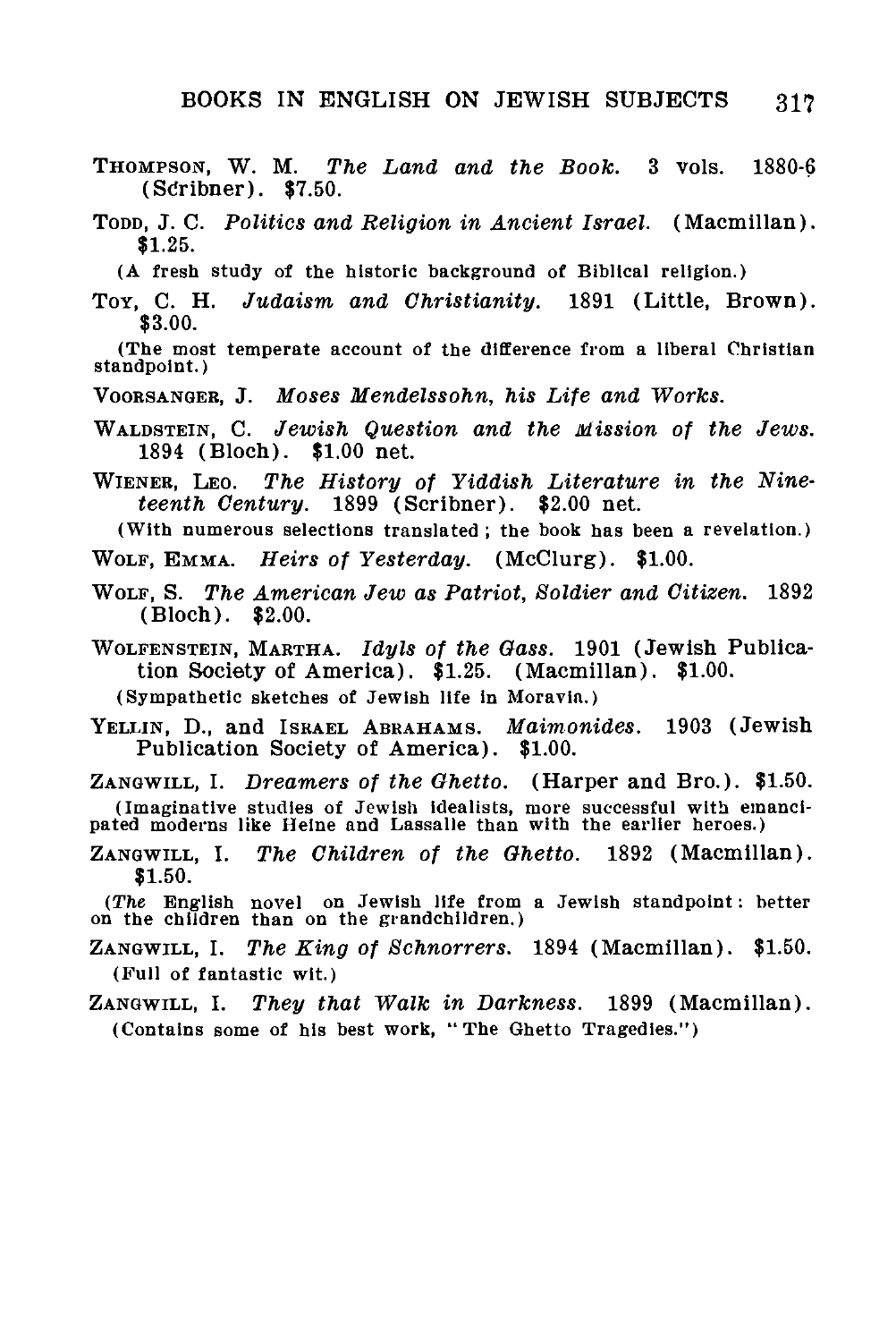# SELECTED HEBRAICA AND JTTDAICA 5664

#### Compiled by ISRAEL ABRAHAMS

In this year's list some articles in Periodicals are for the first time included; they are distinguished by an asterisk (\*). The principles of selection are otherwise identical with those previously adopted. The list, though longer than before, is still weak in Yiddish publications, as these are hard to obtain through the usual channels. It covers the period between July, 1903, and July, 1904.

E. A. ABBOTT. Paradosis (London, A. and C. Black, 1904).

On the use of the Hebrew verb <sub>2</sub>, and other Hebrew expressions,<br>in their bearing on New Testament passages.

- J. ACHELIS. *Der religionsgeschichttiche Gehait der Psalmen mit* Bezug auf das sittlich-religiöse Leben der nachexilischen *Gemeinde* (Berlin, Weidmann, 1904).
- T H. ACHELIS; *Abriss der vergleichenden Religionswisdenscihaft* (Leipzig, Goschen, 1904).
- MATHIAS ACHER. Achad ha-Am, ein Denker und Kämpfer der *jüdischen Renaissance* (Berlin, Jüdischer Verlag, 1903).
- C. ADLER. *The American Jewish Year Book,* 5664 (Philadelphia, Jewish Publication Society of America, 1903).
- C. ADLER. *The Voice of America on Kishineff* (Philadelphia, Jewish Publication Society of America, 1904).

A splendid record of the American protest. Introduction; Meetings, Sermons, Resolutions; Editorial Articles; Relief Measures and the Petition ; Indexes.

E. N. ADLER and M. SELIGSOHN. *tine nouvelle chronique samaritaine* (Paris, Durlacher, 1903).

Hebrew text, French translation, and notes.

- M. ADLER. *First* oteps *in Hebrew Grammar* (London, Nutt, 1904).
- \*M. N. ADLER. *The Itinerary of Benjamin of Tudela* (Critical edition with English translation in progress in the " Jewish Quarterly Review ").
- N. ADLER. *Hebrdische Buchstabenbilder fur das ganze Alphabet* (Furth, 1904).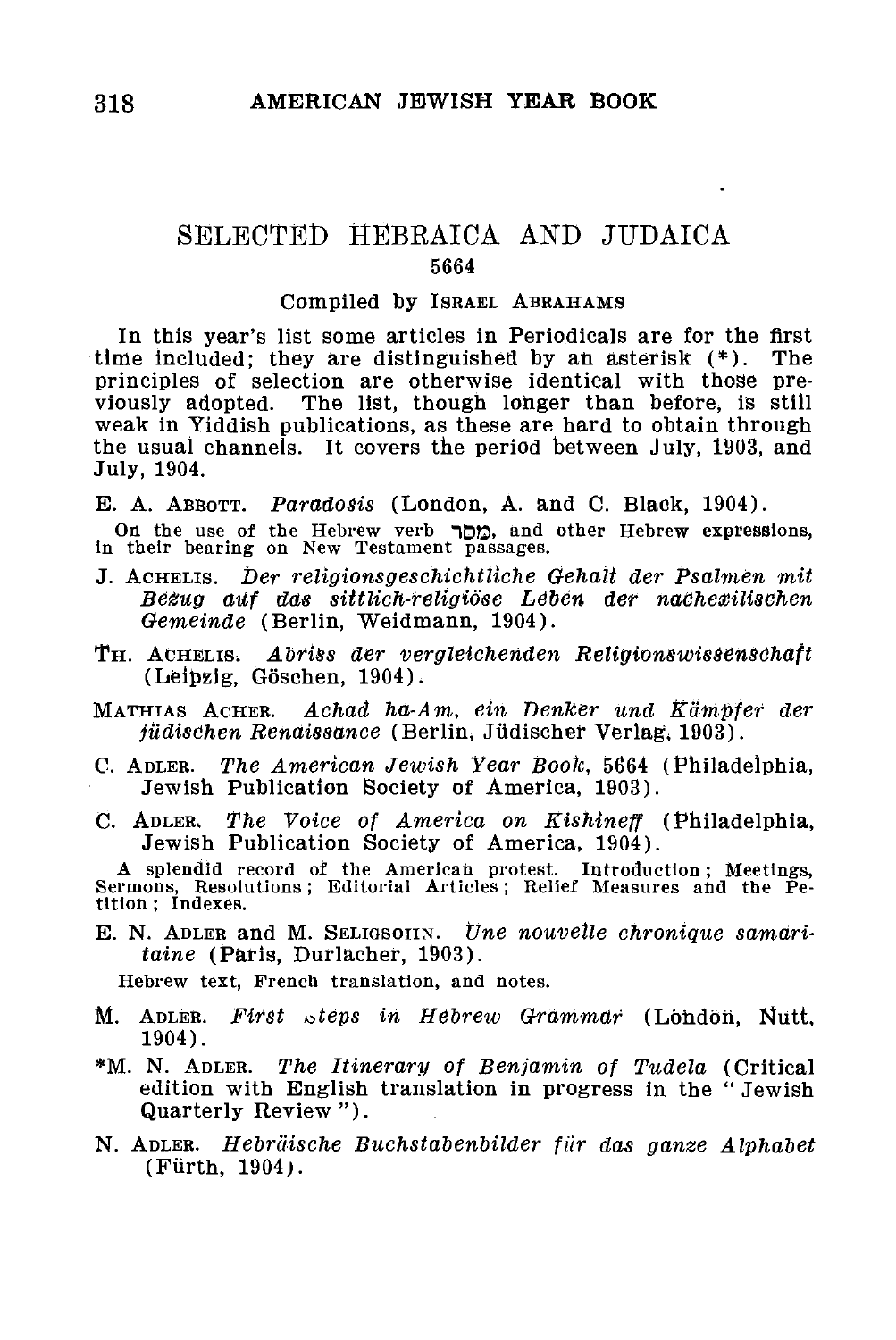- GRACE AGUILAB. *The Women of Israel* (London, Myers, 1903). Reprint.
- ALIEN IMMIGRATION COMMISSION. (London, Eyre and Spottiswoode, 1903).<br>3 vols. Report.
	- Report, minutes of evidence, appendix.
- \*M. ALTSCHÜLER. Vierteljahrsschrift für Bibelkunde, Talmudische *und Patristische Studien* (Berlin, Calvary, 1904).

A new quarterly In which Christian as well as Jewish theological and historical topics are discussed.

W. P. TONY ANDRE. *Les apocryphes de Vancien testament* (Florence, Paggi, 1904).

Includes only those which are contained in the Anglican versions.

AMERICAN JEWISH HISTORICAL SOCIETY. *Publications, Number XI* (for 1903).

Contents: C. Adler, "Presidential Address;" S. M. Stroock, "Switz-<br>erland and the American Jews;" M. J. Kohler, "Phases in the History<br>of Religious Liberty in America with Special Reference to the Jews;"<br>L. Hühner, "Jews o

L. K. AMITAI. La caractéristique de la charité juive (Brussels, Dantzig, 1904).

Two addresses on (a) Material Charity, (b) Spiritual Charity.

H. BAAH. *Bible Lessons for School and Home* (New York, Bloch Publishing Co., 1903).

Part II.

W. BACHER. *Die Agada der Tannaiten* (Strassburg, 1903).

Second edition of Vol. I, dealing with the Tannaim from Hillel to Akiba (30 B. C. to 135 C. E.)

W. BACKER. *AUS dem Worterbuche Tanchum Jeruschalmi's* (Budapest, 1903).

Prefixed to the twenty-sixth Jahresbericht of the Budapest Jewish Theological Seminary; with an appendix on the style of Malmonides' Mishneh-Torah.

B. BAENTSCH. *Numeri* (Gottingen, Vandenhoeck und Ruprecht, 1903).

In Nowack's " Handkommentar zilm Alten Testament."

\*F. BAETHGEX. *Das angebliche Akrostikon Simon in Psalm* 110 *und einige andere Notarika in den Psalmen* (" Zeitung der Deutschen Morgenlandischen Gesellschaft," 57).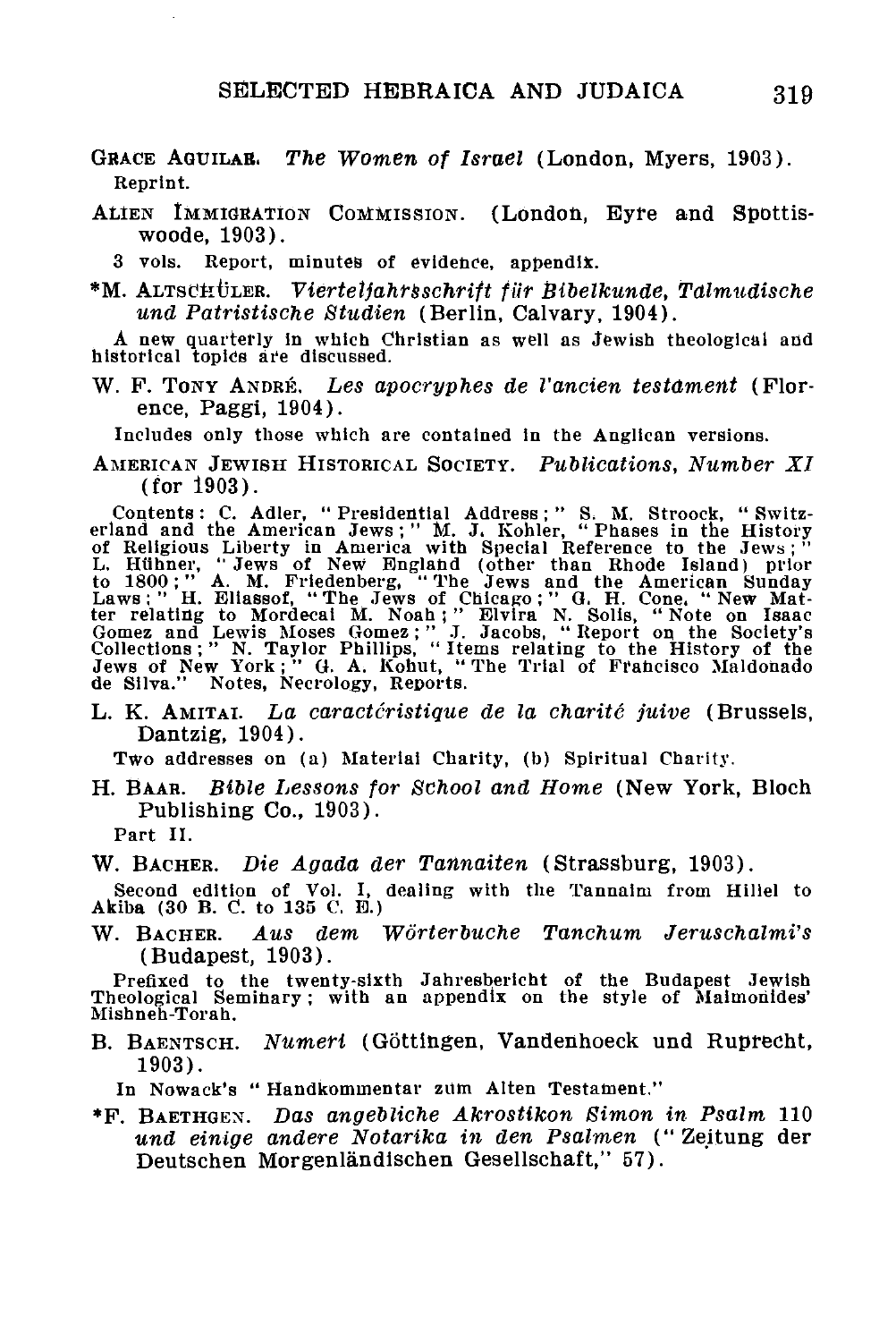•P. G. BALDENSPEKGEK. *The Immovable East* (Quarterly Statement, "Palestine Exploration Fund," 1904).

A series of papers on present-day life among the villagers of Palestine.

W. BALDENSPERGER. *Die messianisch-apokalyptischen Hoffnungen der Juden* (Strassburg, Heitz, 1903).

Finds in Jewish Apocalyptical writings the source of important elements of Christianity.

S. BAMBEBGER. *Die neuesten Veroffentlichungen aus dem arabischen Mischnakommentare des Maimonides* (Frankfort, Kauffmann, 1904).

BENNETT. See TEMPLE SERIES OF BIBLE CHARACTERS.

W. H. BENNETT. *Genesis* (Edinburgh, Jack, 1904).

Revised version, introduction, notes. A neat, compact, cheap edition.

A. BERLINER. *Beitrdge zur Oeschichte der Raschi-Commentare* (Berlin, Rosenstein, 1903).

In the eleventh and twelfth centuries, students prepared for communal use collections of notes by approved authorities. Such reference books<br>existed in Mainz and Rome. Rashi no less than the author of the Aruch<br>disciple Shemaya.)<br>disciple Shemaya.)

A. BERLINER. *Zur Lehr' und zur Wehr, uber und gegen die kirchliche Or gel im jildischen Oottesdienste* (Berlin, Nathansen und Lamm, 1904).

The organ question has again become prominent in Germany. Hence<br>much has been published during the year on the subject. The contents<br>of this brochure are opinions by A. Ackermann and Michael Sachs on<br>the organ; and from Da

A. BERLINER. T *hv* }»31p (Berlin, Itzkowski, 1904).

Collection of smaller texts from Hebrew MSS. Edited by A. Berliner, for the Society " Mekize Nirdamim."

lvl. H. BERSTEIN. D'DDnD D'DJDD "1V1K (London, Narodiczky, 1904). 307 anecdotes and Incidents in Hebrew.

E. BISCHOFF. *Die Kabbalah* (Leipzig, Grieben, 1903).

An eclectic collection of Cabbalistic ideas; metaphysical, anthropolo-<br>gical; magical. 25 illustrations. 25 illustrations.

- W. BLAKE. *Illustrations of the Book of Job* (New York, 1903). New edition.
- \*M. BLANCKENHORN. *Die Mineralschiitze Paliistinas* (" Zeitschrift des Palästina Vereins," 1903).
- \*M. BLOCH. *Conference sur la societe juive en France depuis la Revolution* ("Revue des Etudes Juives," No. 95).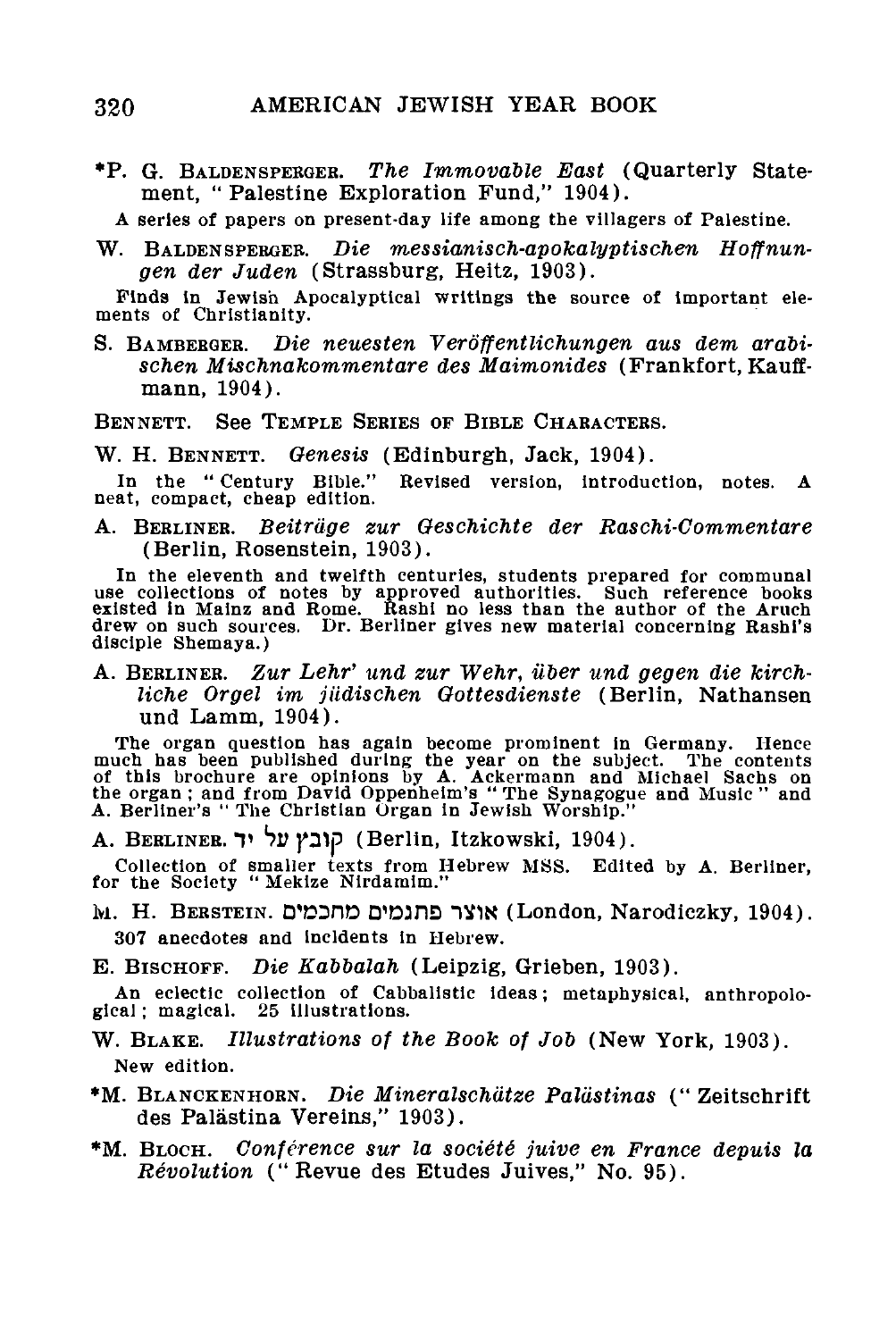- F. BOHN. *Der Sabbat im Alten Testament und im altjUdischen* religiösen Aberglauben (Gütersloh, Bertelsmann, 1903).
- A. BOUCH^-LECLEKCQ. *Histoire des Lagides* (Paris, Leroux. Vol. I, 1903; vol. II, 1904).

Frequent points of contact with Jewish history.

- \*G. H. Box. *The Jewish Prayer-Book,: A Study in the Worship of the Synagogue* (A series of articles in the " Expository Times," 1904).
- F. BRADSHAW and C. EMANUEL. *Alien Immigration: Should restrictions be imposed?* (London, Isbister, 1904).

One of the " Pro and Con" series, edited by Dr. H. Murray. The first-named takes the pro-restrictlonlst side, the 6econd-named the contra.

H. Brody. דיואן (Berlin, Itzkowski, 1904).

Continuation of new edition of Jehuda Halevi's Poems. Publication of the Society " Mekize Nirdamlm."

H. BRODY. See also A. FREIMANN and H. BRODY.

M. BUBEB. *Judische Eilnstler* (Berlin, Judischer Verlag, 1903).

Biographies of living Jewish artists, with many beautiful reproductions of their works: Josef Israels (biography by F. Stahl); Lesser<br>Ury (M. Buber); E. M. Lilien (A. Gold); Max Liebermann (G. Her-<br>mann); Solomon J. Solomo Servaes).

S. BUBER. אנרת בראשית (Cracow, Fischer, 1903).

New edition of the Agadat Bereshit, on basis of Lonsano's edition of 1618, with variants from only extant MS. (Oxford, No. 2340).

A. BUCHANAN. *The Essence of Ecclesiastes* (London, Stock, 1904).

The main contents of Ecclesiastes are rendered into 103 quatrains In the Fitzgerald (Omar Khayyam) metre.

E. W. BULLINGER. *The Book of Job* (London, Eyre and Spotttswoode, 1904).

"The distinguishing features of the following version are: (1) that<br>it is rhythmical; (2) that it is based on the structure of the book;<br>(3) that it notes the figures of speech; (4) that it is idlomatic; (5)<br>that it gives

W. CANTON. *History of the British and Foreign Bible Society* (London, Murray, 1904).

Vol. I and II. To be completed in 4 vols. Also, in one volume, by same author, *The Story of the Bible Society* (Ibid.).

V. CASTIGLIONI. *Mishnah* (Drohobycz, Zupnik, 1904).

Punctuated Hebrew text, Italian translation and notes. Tractate Ketubot.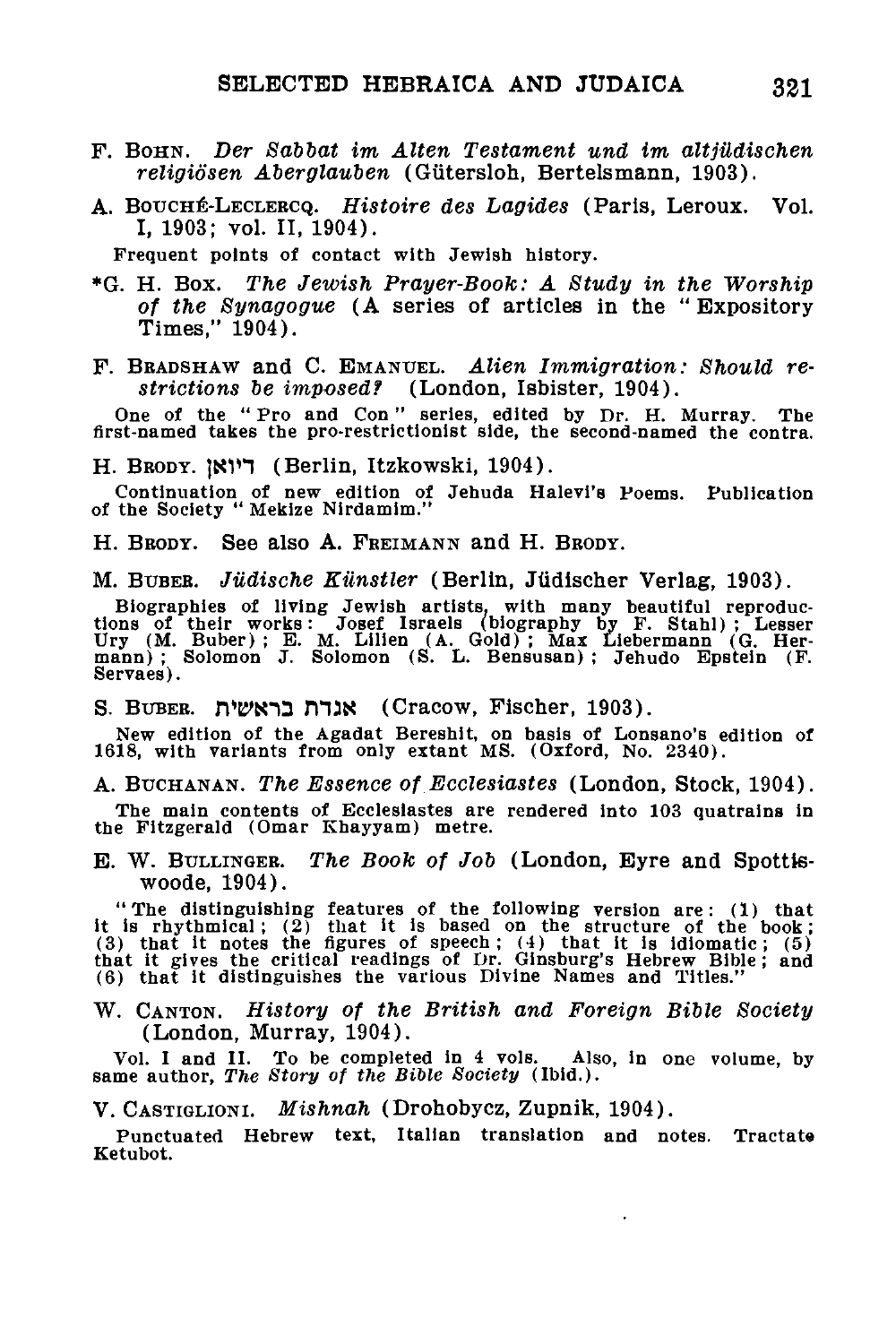L. CHAINE. Les catholiques français et leurs difficultés actuelles (Paris, Storck, 1903).

A Catholic protest against a policy of anti-Semitism,

H. CHAJES. *D'bnn* nSD (Jitomir, A. Kahana, 1903),

Critical Hebrew Commentary on Psalms 1-72, See A. KAHANA.

H. P. CHAJE3- *Jiidische und judisch-indische Orabinschriften aus Aden* (Vienna, Gerald, 1903).

8 illustrations and a table.<br>T. K. CHEYNE. The Book The Book of Psalms (London, Kegan Paul, 1904).

Two vols. Maintains that many of the Psalms were written during North-Arabian persecutions.

A. CHUBCH. *The Last Days of Jerusalem* (London, Seeley, 1904). From Josephus. Cheap, illustrated reprint-

E. CLABKE. *The Chronicle of Jocelin of Brakelond* (London, Moring, 1903).

A picture of monastic life in the days of Samson (1135-1211), Abbot<br>of Bury St. Edmunds. Many references to Jews. On this "Chronicle,"<br>Carlyle based his "Past and Present." The new edition, which has<br>preface and notes, for

\*E. COHN. *Der jiidische Student* (Berlin, 1904).

A new German quarterly ; organ of the Verein jiidischer Studenten.

E. COLLINS. *Bachya's Duties of the Heart* (London, Orient Press, 1904).

Selected passages in English from the fil32?n JTl3in

A. S. COOK. *Biblical Quotations in Old English Prose Writers* (New York, Soribner, 1904).

Second series (first series appeared in 1898), edited with Latin originals.

9. A. COOK- *The Laws of Moses and the Code of Hammurahi* (London, A. and C. Black, 1903).

Pull account of the Code in eleven chapters. Maintains the independence of the Mosaic legislation.

LJLLIE G. COWEN. *Haggadah shel Pesach* (New York, Cowen, 1904).

Passover Haggadah; new English translation and notes; illustrations.<br>W. E. CURTIS. To-day in Syria and Palestine (New York, Revell.

W. E. CURTIS. *To-day in Syria and Palestine* (New York, Revell,

1904). Reprint of newspaper articles on a journey through Palestine. Illustrations.

\*I. CH. DAIPUES. Q»O3r6 "IM TV} (Leeds),

A Hebrew learned periodical.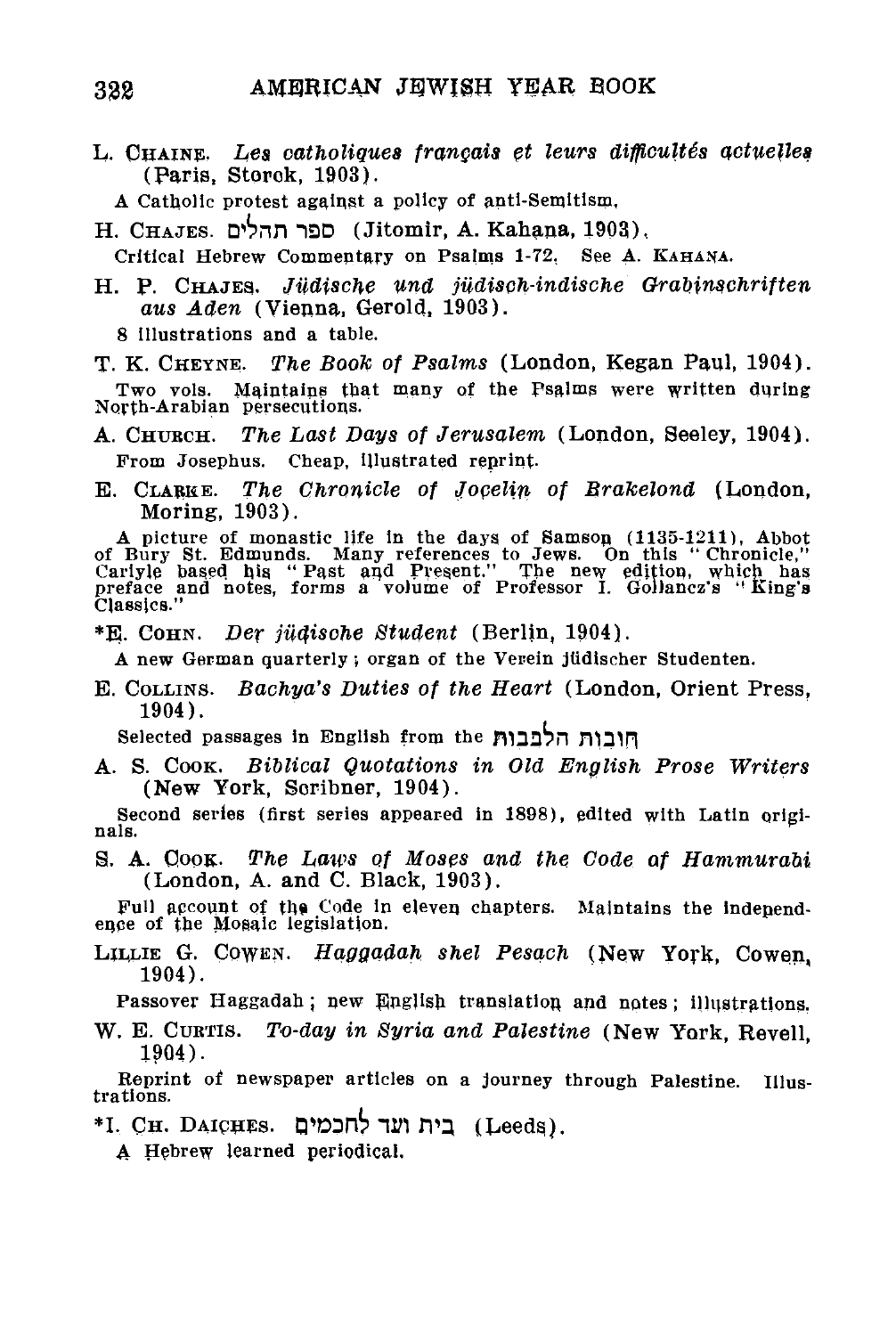- S. DAICHES. *Altbdbylonische Rechtsurkunden aus der Zeit der Hammurabi-Dynastie* (Leipzig, Hinrichs, 1903).
- A. DANZIGER. *Jewish Forerunners of Christianity* (London, Murray, 1904).

Hillel; Jesus ; Yochanan ben Zakkai; Haninah ben Dosa ; Eliezer ben Hyrkanos; Joshua ben Hananiah ; Akibah ; Meir and Acher; Simon ben Yohai; Judah the Prince. " I have tried to show the modern reader what manner of men these Masters in Israel and their fellows were."

- T. H. DABLOW and H. F. MOULE. *Historical Catalogue of the Printed Editions of Holy Scripture in the Library of the British and Foreign Bible Society* (1904).
- A. B. DAVIDSON. *Old Testament Prophecy* (Edinburgh, T. and T. Clark, 1903).

Twenty-four chapters. Edited from late author's papers by J. A. Patterson.

A. B. DAVIDSON. *The Theology of the Old Testament* (Edinburgh, T. and T. Clark, 1904).

A volume of the International Theological Library. Edited from the

late author's papers, by S. Salmond.<br>
Contents: (1) The Science of Old Testament Theology; (11) The<br>
Content of God; (III) The Divine Nature; (IV) The Spirit of God;<br>
(V) The Divine Attributes (Righteousness, Holiness, Nat Immortality.

ISRAEL DAVIDSON. *Three Satires: The Physicians' Aphorisms, A Widow's Vow, The Contentions of a Wife, ascribed to Joseph Zabara* (New York, 1904).

Edited anew from a unique copy in the Bodleian Library. Notes, emendations, and introduction.

W, T. DAVISON, *Psalms,* 1-72 (Edinburgh, Jack, 1904).

In the " Century Bible."

M. DAVITT. *Within the Pale* (London, Hurst and Blackett; New York, A. S. Barnes and Co., 1903).

"The true story of anti-Semitic persecution in Russia." The Kish-<br>ineff massacres arose essentially from "the special legislation which<br>gives the Jews the mockery of civil rights within a pale of legal domi-<br>cile." The aut

A. DEISSMANN. *Die Hellenisierung des semitischen Monotheismus* (Leipzig, Teubner, 1903).

On the importance of the Greek Bible for the mission of Judaism to<br>the world. In form (for the Greek was the *kown*, well known every-<br>where), and in substance (e. g., using  $\frac{e^{i\phi}}{2}$  where the Tetragrammat<br>the Septu

C. L. DELETRA. *Recherches sur les vestiges d'un culte des morts chez les anciens hebreux* (Genera, Dissertation, 1904).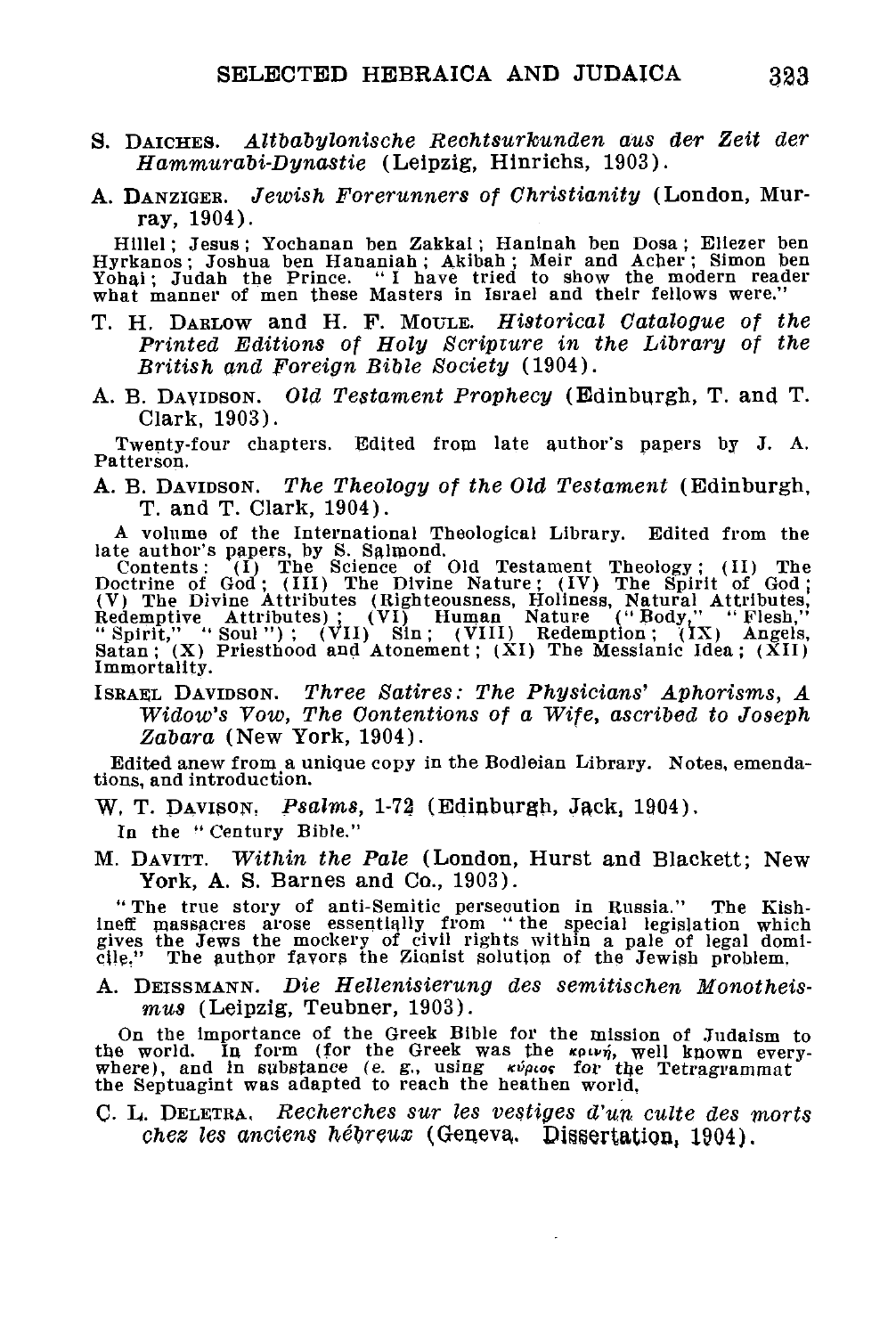P. DELITZSCH. *Babel und Bibel, Ein Riickblick und Ausblick* (Stuttgart, Deutsche Verlags-Anstalt, 1904).

Replies to critics, especially H. Gunkel  $(q, v, )$ , of the former lectures.

B. D'EYRAGUES. Les psaumes, traduits de l'hébreu (Paris, Lecoffire, 1904).

With notes. Catholic and christological.

W. DITTMAE. *Vetus Testamentum in Novo* (Gottingen, Vandenhoeck und Ruprecht, 1903).

Second part, containing the Epistles and Apocalypse, completes the work. The Old Testament parallels (more or less close) to the New Testament are given in the Hebrew and in the Greek version.

E. VON DOBSCHUTZ. *Probleme des apostolischen Zeitalters* (Leipzig, Hinrichs, 1904).

Five lectures: (1) Rise of the primitive community; (2) Jewish-Chris-tians and Judaism; (3) Heathen-Christians and Heathenism; (4) Jew-ish-Christianity and Pagan-Christianity; (5) Primitive Christianity and Catholicism.

J. DOLLEE. *Oeographische und ethnogr aphis che Studien zum III. und IV. Buche der Konige* (Vienna, Mayer, 1904).

Interesting and full discussions of disputed points in Palestinian geography and ethnography.

S. R. DRIVER. *The Book of Genesis* (London, Methuen, 1904).

English version, introduction, notes. A "critical" edition which<br>maintains that the value of the Bible is not lessened by the results of<br>criticism. Many long notes on important points of archaeology and religion.

• S. R. DRIVER. *Translations from the Prophets* (Series in "Ex positor," 1903-1904).

New translations and notes. Passages from Jeremiah.

E. DUCKESZ. 3e>1D^> HIS (1903).

The Rabbis of Altona, Hamburg, and Wandsbeck. In Hebrew and German. Contains a successful rehabilitation of Jonathan Eibeschtitz.

DUFF. See TEMPLE SERIES OF BIBLE CHARACTERS.

W. EBSTEIN. *Die Medizin im Neuen Testament und im Talmud* (Stuttgart, Enke, 1903).

Sequel to same author's "Medizin im Alten Testament" (1901).

\*R. D. EERDMANS. *De Oroote Verzoendag* (Theol. Tijd., Jan., 1904).

Maintains that the Day of Atonement was the New Year festival of the pre-exilic solar calendar.

J. ELBOGEN. *Die Religionsanschauungen der Pharisder, mit besonderer Berucksichtigung der Begriffe Oott und Mensch* (Berlin, Itzkowski, 1904).

Prefixed to the twenty-second Bericht of the Berlin Lehranstalt für die Wissenschaft des Judenthums.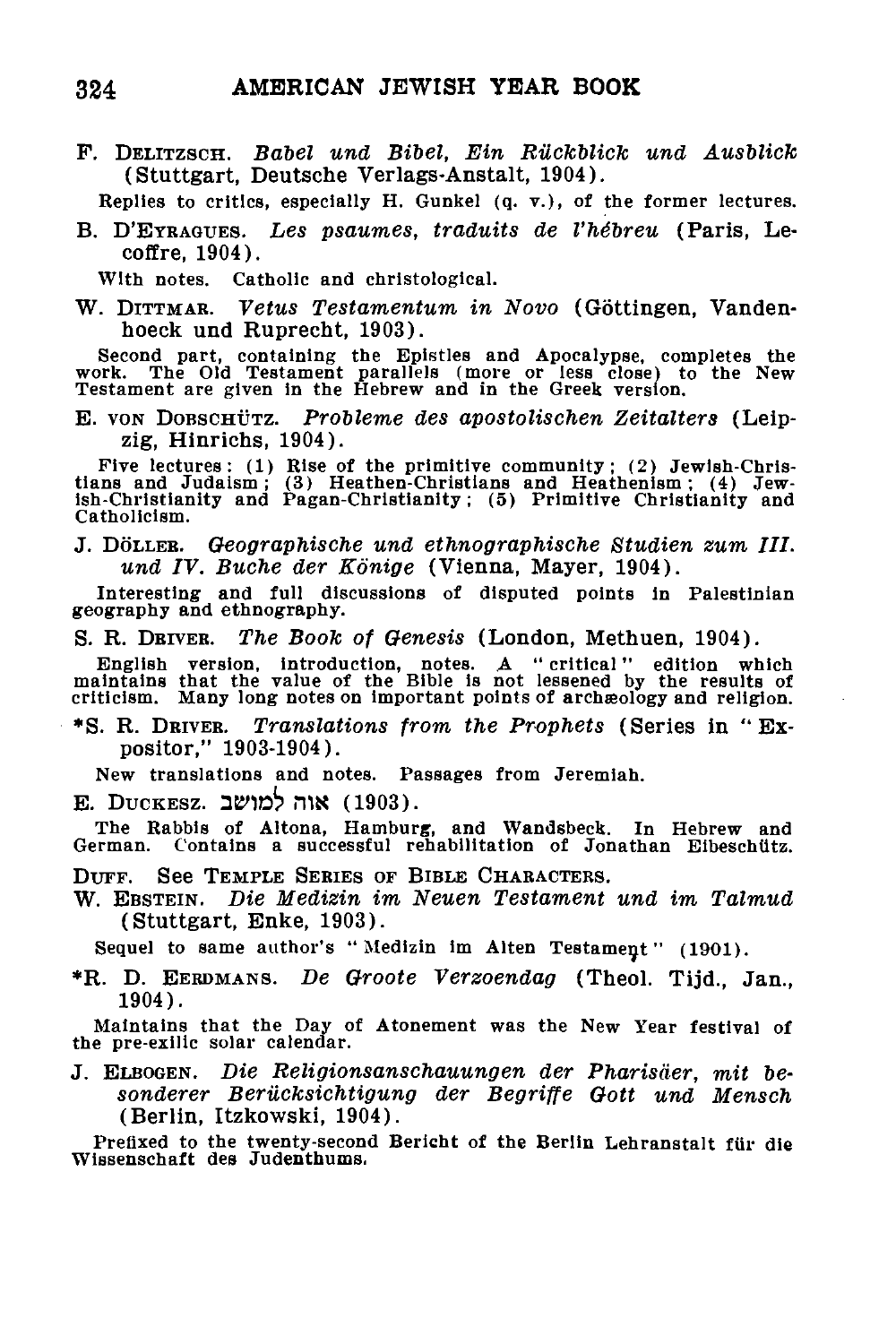C. EMANUEL. See F. BRADSHAW and C. EMANUEL.

ENCYCLOPEDIA, THE JEWISH. (New York, Funk and Wagnalls Co., 1903, 1904).

Vol. V. Dreyfus-Brlsac—Goat; Vol. VI. God—Istrla; Vol. VII. Italy —Leon.

W. ENGELKEMPER. *Die religionsgeschichtliche Lehre Saadja* Gaons über die Hl. Schrift (Münster, Aschendorff, 1903).

Translated from the Arabic original of the " Emunot ve-Deot."

L. ERBEEA. *Les massacres de Kichinev* (Brussels, Falk, 1903).

" L'examen attentif des faits ne permet pas d'autre conclusion que celle-ci: l'autorité a été inerte, incapable, et complice."

W. EVANS-GOBDON. *The Alien Immigrant* (London, Heinemann; New York, Scribner, 1903).

The London problem; the Russian Jews at home; in Poland, Galicia,<br>Roumania, America. Illustrations.

H. FALCONER. *The Maid of Shulam* (London, Hodder and Stoughton, 1904).

Maintains typical significance of Song of Songs over and above literal meaning. It is an erotic poem, but something more besides.

- B. FEIWEL. *Junge Harfen, Eine Sammlung jungjiidischer Oedichte* (Berlin, Jiidischer Verlag, 1904).
- H. FELDER. *Die Krisis des religiosen Judentums zur Zeit Ohristi* (Stans, Matt, 1903).
- F. FENTON. *The Bible in Modern English* (London, Partridge, 1903-1904).
- A. PULIDO FERNANDEZ. *LOS israelitas espanoles y el idioma castellano* (Madrid, Rivadeneyra, 1904).

On the use of Spanish (Ladino) among present-day Jews in the Orient. Illustrations, and accounts of the Alliance Schools, etc.

P. FIEBIG. *Altjiidische Oleichnisse und die Gleichnisse Jesu* (Tubingen, Mohr, 1904).

Compares the parables of the Mehilta with those of Jesus.<br>Concludes: The parables of Jesus are original, not in form, but in<br>substance; they are superior to the other Jewish parables. Author does<br>not consider that parables

\*M. FISHBERG. *Leaves from a Doctor's Note-book* (New York, "Jewish Charity," 1903-1904).

On medical questions concerning Jews.

R. FITZNEB. *Aus Kleinasien und Syrien* (Rostock, 1904), Illustrated. Appearing in parts. **21**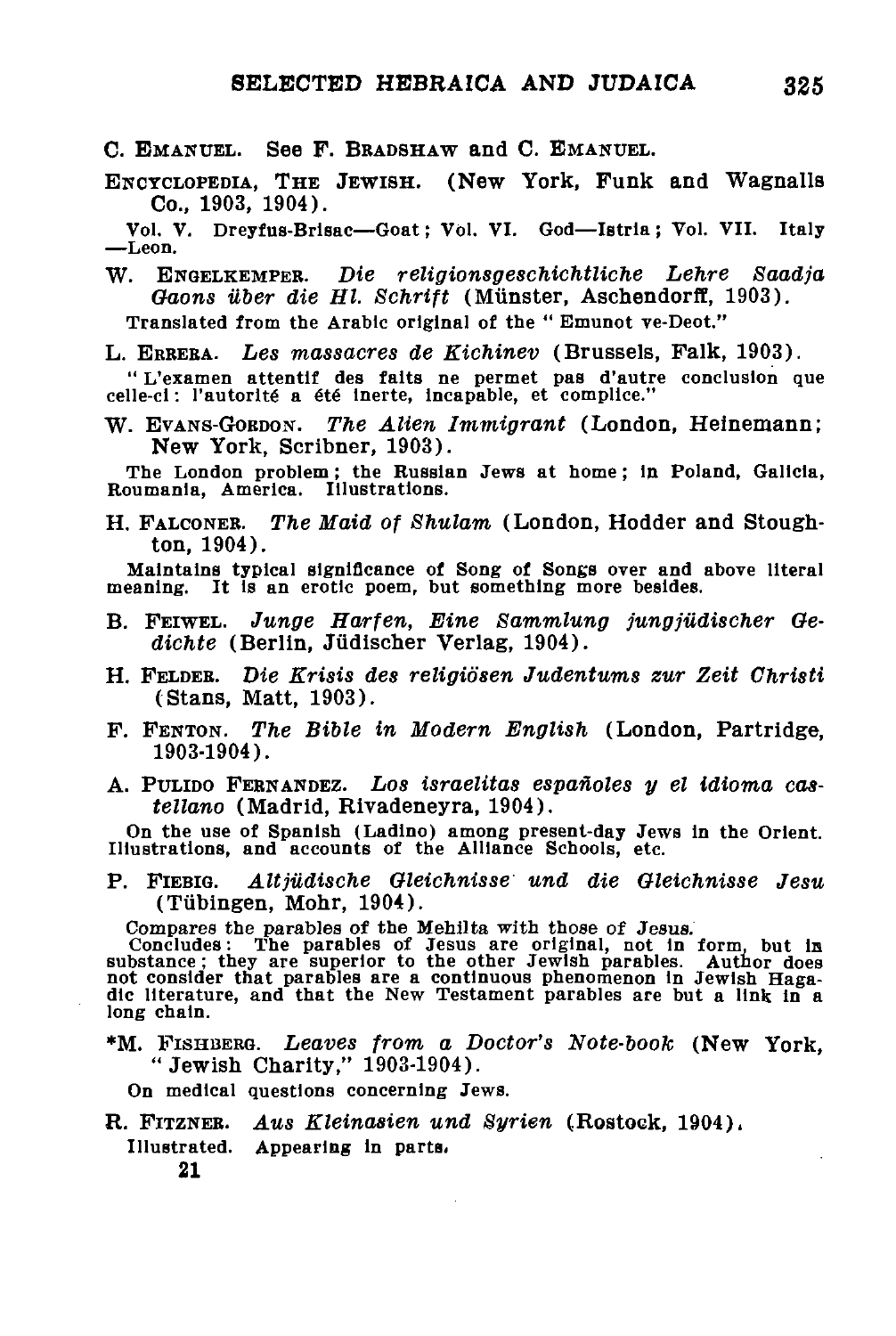- F. FOAKES-JACKSON. *The Biblical History of the Hebrews* (Cambridge, Heffer, 1903).
- S. and M. Frankfurter. Moses ben Maimuni's Mischna-Kommen*tar zum Traktat Kethuboth* (Berlin, Nathansen **und** Lamm, 1903).

Two parts. Chs. I-V. Arabic text, revised version of Jacob ibn Abbasl's Hebrew translation, German translation, and notes. The form " ben Maimuni " in title is unusual.

\*H. FRAUBERGER. *Tiber alte Kultusgegenstande in Synagoge und Haus* (Frankfort, October, 1903).

Parts III and IV of the "Mitteilungen der Gesellschaft zur Erfor-<br>schung jüdischer Kunstdenkmäler zu Frankfurt am Main." Many fine<br>illustrations of objects used in Jewish worship, public and domestic.

\*A. FREIMANN and H. BRODT. *Zeitschrift filr hebraische Bibliographie* (Frankfort, Kauffmann).

List of Hebraica and Judalca (with some critical notices) and literary articles. Appears six times a year.

J. FREIMANN. "iK>r **IDpb** (Berlin, Itzkowski, 1904).

Edition (Part I) of collected notes by Joseph b. Moses, regarding the personal customs and religious decisions of his teacher, Israel Isserlein. Publication of the Society " Mekize Nirdamim."

J. FREUDENTHAL. *Das Leben Spinozas* (Stuttgart, Hauff, 1904).

Biography of Spinoza, forming first volume of a work on Spinoza's Life and Doctrines. Breaks much new ground.

M. FRIEDLANDER. *Oeschichte der jildischen Apologetik als Vorgeschichte des Christenthums* (Zurich, Schmidt, 1903).

An important addition to the literature on the relations between the Jews and the world in pre-Christian times. The oldest Jewish propaganda; the Sibylline oracles; Sirach, Pseudo-Solomon, Pseudo-Apologetic histories (Deme

M. FRIEDLANDER. *Der Freiwillige des Ghetto* (Zurich, Schmidt, 1903).

Life-pictures of past and present.

M. FRIEDLANDER. *Griechische Philosophie im Alten Testament* (Berlin, Reimer, 1904).

Psalms; Proverbs; Job; Kohelet; Sirach; Pseudo-Solomon; Jonah and<br>Ruth. The Wisdom literature, which belongs to universal literature,<br>grew up under Greek influence. Makes an appeal to Jews to study this<br>world-wide aspect o

MOSES FRIEDLANDER. *Genealogische Studien zum Alten Testament* (Berlin, Poppelauer, 1903).

The name-lists in Chronicles. Calls attention to the influence on the chronicler of the *significance* of the names.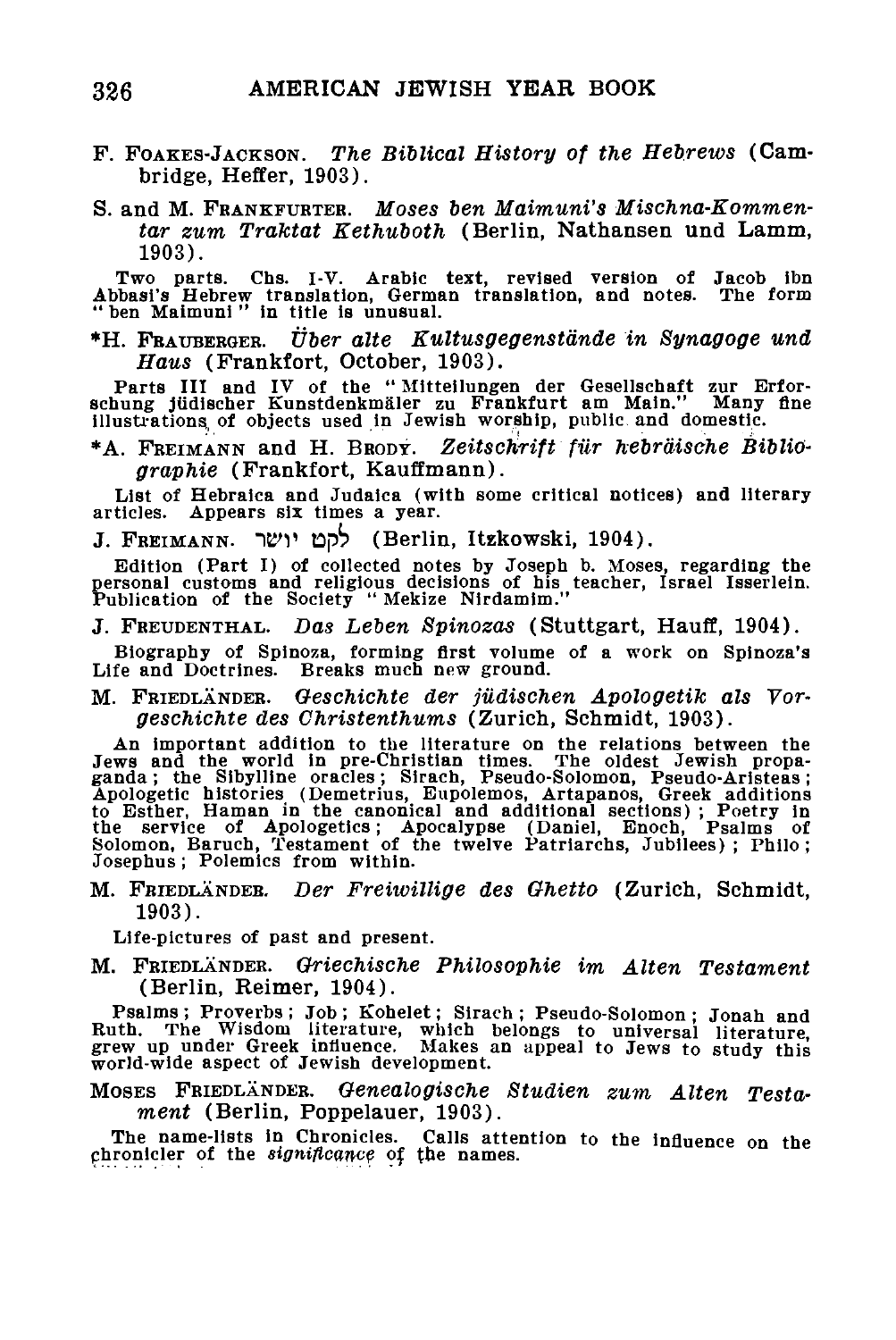A. FRIEDEMANN and H. STRUCK. Palästina: Reisebilder (Berlin, Cassirer, 1904).

Text by first-named, original drawings by latter. Deals with recent events.

M. FRIEDMANN. *Pseudo-Seder Eliahu zuta* (Vienna, 1904).

Additions to same author's כדר אליהו (1901). Introduction (in Hebrew) and three chapters of " Derech Eretz " and seven of " Plrke R. Eleazar." Prefixed to the eleventh Jahresbericht der israelitisch-theologischen Lehranstalt. in Vienna.

A. FRISS. *Magyar-Zsidd Okleve'ltdr kiadja az izr. magyar irodalmi tdrsulat* (Budapest, 1903).

Documents (chiefly in Latin and German) relating to the history of the Jews in Hungary from 1092 to 1539. First pait of a series.

S. GALLINER. Saadia Al-fajjumi's arabische Psalmeniibersetzung<br>und Commentar (Berlin, Poppelauer, 1903). *und Commentar* (Berlin, Poppelauer, 1903).

Psalms 73-89. The Arabic text, with German translation and notes.<br>Only a portion of Saadiah's "Psalms" has so far been edited. See J.<br>Z. LAUTERBACH.

- H. GANZ. *Reiseskizzen aus Rumdnien* (Berlin, Hermann, 1903). Has chapters on the Jewish question in Roumania.
- J. K. GASSEK. *Die Bedeutung der Bpriiche Jesu ten Sira fur die Datierung des althebr. Spruchbuches untersucht* (Gutersloh, Bertelsmann, 1904).
- \*M. GASTER. *The Political Aspect of the Future of Palestine* (London, "Jewish Chronicle," February, 1904).
- \*L. GEIGER. *Earl Emil Franzos* (New York, " New Era Illustrated Magazine," April, 1904).
- S. GELBHATJS. *Esra und seine reformatorischen Bestrebungen* (Vienna, Löwit, 1903).
- W. GESENIUS. *A Hebrew and English Lexicon* (Oxford, Clarendon Press, 1904).
	- Part XI, קוץ-שכר Compiled by F. Brown, on the basis of Gesenius.
- \*L. GINZBERG. *The Moralist Movement in Russia* (Philadelphia, "Jewish Exponent," February, 1904).
- R. GLÜCK. Die Scholien des Barhebræus auf jüdische Quellen *untersucht* (Frankfort, Kauffmann, 1904).

On Genesis 21-50 ; Exodus 14, 15 ; chapters from Leviticus, Deute-ronomy, and Joshua. German translation of the Syriac.

L. GOLDSCHMIDT. *Spruche der Vater* (Berlin, Calvary, 1904).

Text, critical notes, German translation. Part of same writer's full edition of Babylonian Talmud, of which much has already appeared.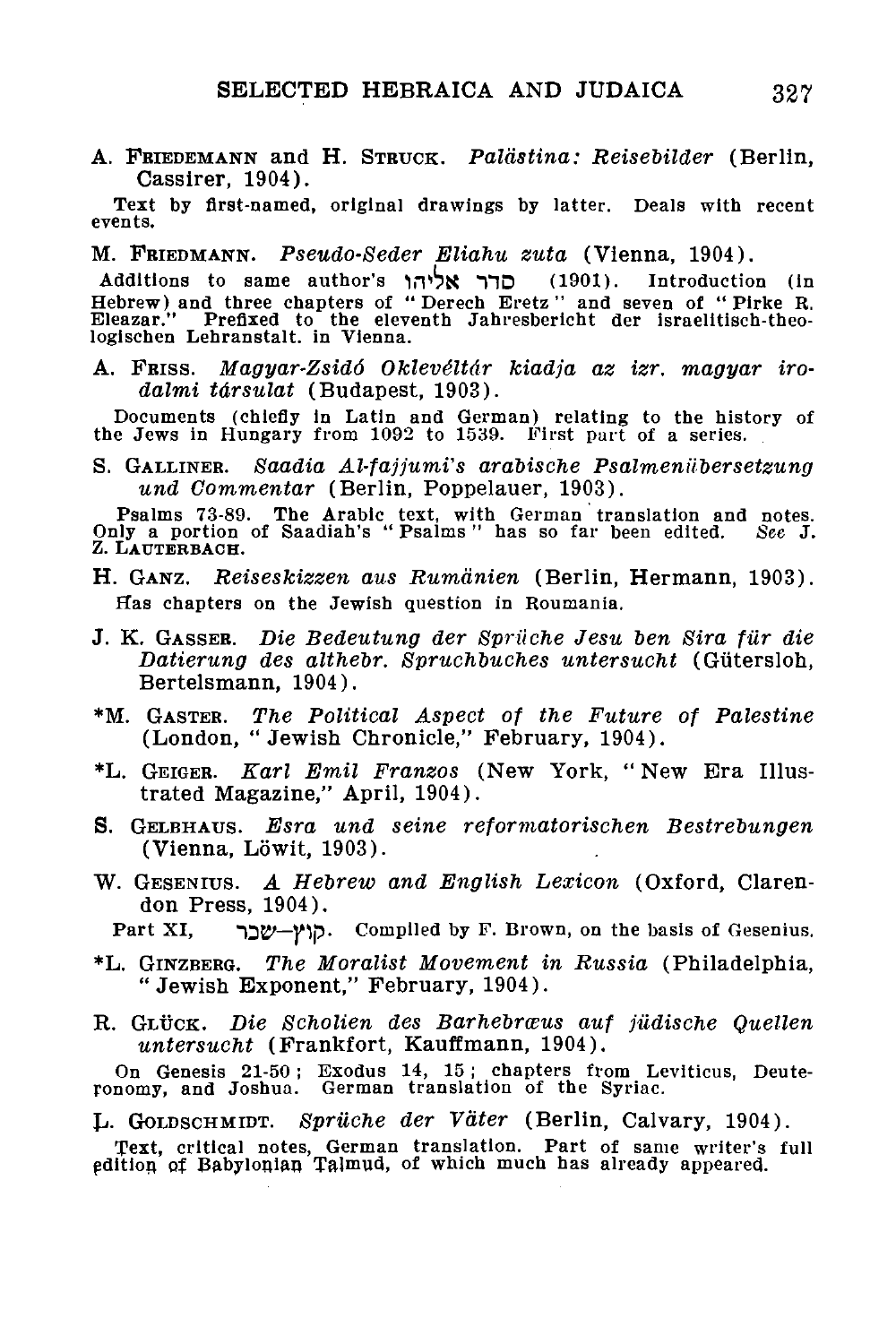- •I. GOLDZIHEB. *Melanges jud6o-arabes* (Series of articles In the "Revue des Etudes Juives").
- G. GOTTHEIL. See M. NORDAU and G. GOTTHEIL.
- G. GREENWOOD. *The Book of Genesis treated as an Authentic Record* (London, Church Printing Co., 1904).

Part III, " from the Death of Noah to the Call of Abram."

H. GRESSMANN. *Musik und Musikinstrumente im Alten Testament* (Giessen, Ricker, 1903).

M. GROSSBERG. Droon "1DD (Lemberg, 1904).

Portion of a British Museum MS. containing David b. Levi's Notes on Tractate Megillah.

\*H. GROTHE. *Beitrdge zur Kenntnis des Orients* (Munich).

Vol. I. contains " Die jtidlsche Mohamedaner Sekte der Donme In Salonik.

L. GRUNHUT. *Die Reisebeschreibungen des R. Benjamin von Tudela* {Frankfort, Kauffmann, 1903-1904).

Hebrew text and German translation, of the Itinerary of Benjamin of Tudela. See M.N. ADLER.

\*M. GRUNWALD. *Mittheilungen der Gesellschaft filr jttdische Volkskunde* (Hamburg, 1903-1904).

Important information on antiquities, folk-lore, and literature. The latest number (Heft XIII) includes "The Purim Play of Ahasuerus and Esther" (S. Weissberg); stained glass windows in Szegedin, illustrated (I. Löw); Sump tions (A. Wolf).

- H. GUNKEL. *Ausgeumhlte Psalmen ubersetzt und erklart* (Gottingen, Vandenhoeck und Ruprecht, 1904).
- H. GUNKEL. *Israel and Babylon* (Philadelphia, M'Vey, 1904). English translation of Gunkel's reply to Delltzsch's " Babel und Blbel."
- W. W. GUTH. *Die altere Schicht in den Erzdhlungen tiber Saul* und David untersucht (Berlin, Mayer und Müller, 1904). On I Sam. ix to I Kings 11.

H. GUTHE. *Kurzes Bibelworterbuch* (Tubingen, Mohr, 1903).

Concise Bible Dictionary in 1 vol. of 800 pages; 2 maps and 215 illustrations.

A. GUTTMACHER and W. ROSENAU. *Year Book of the Central Conference of American Rabbis.* Vol. XIII, for 1903.

Contents: Proceedings of the Conference and an Appendix, consisting of : K. Kohler "Assyriology and the Bible;" J. Voorsanger, S. Son-<br>meschein, and H. Enelow, "Report of Sabbath Commission;" L. Gross-<br>mann, "Pedagogical M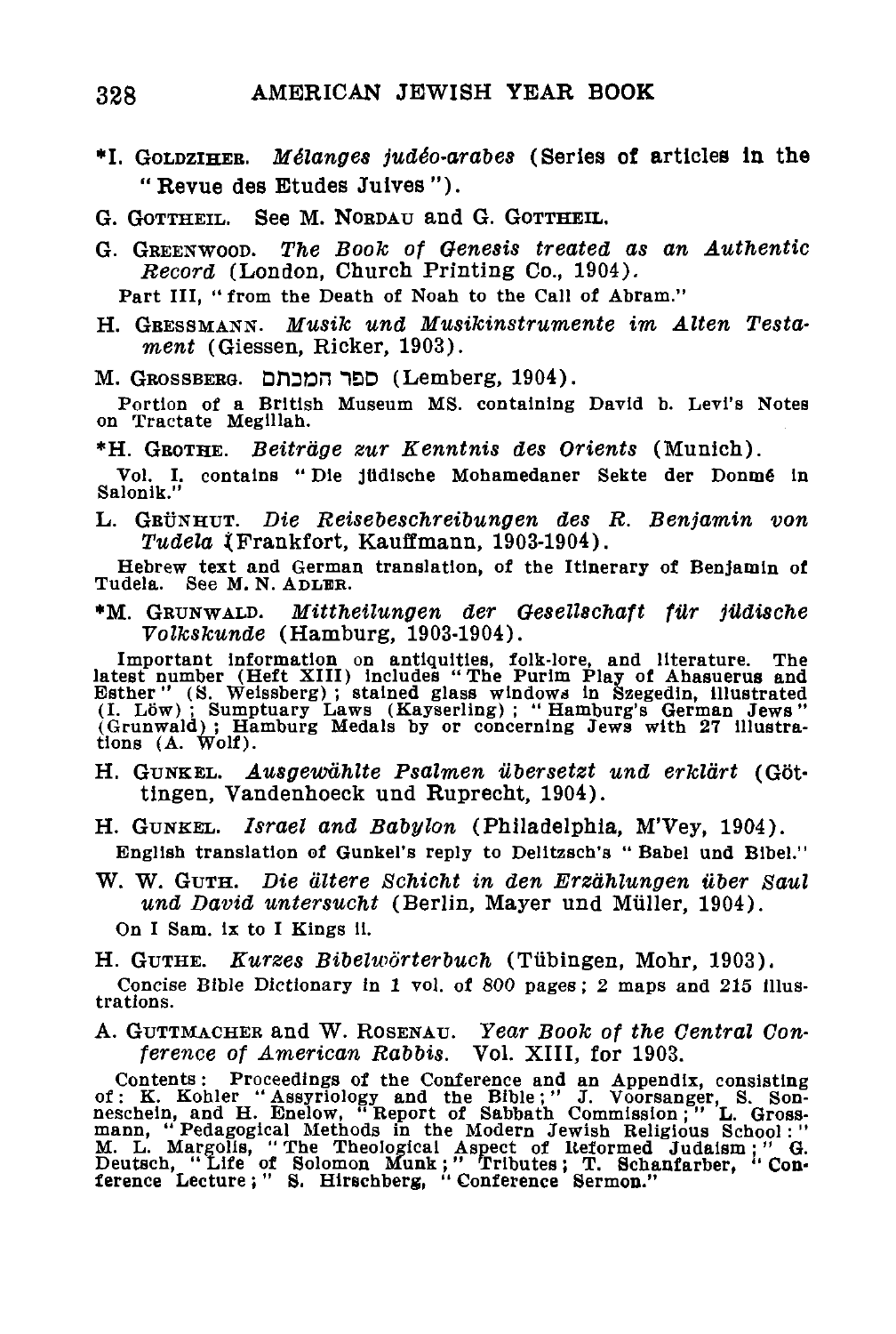J. GUTTMANN. *Die Bedeutung des Judentums im Leben der Oegenwart* (Frankfort, Kauffmann, 1904).

An address on the continued significance of Judaism.

C. HAEBLEB. *Bibliografa iberica del siglo XV* (Leipzig, Hiersemann, 1904).

Contains bibliographical details of early publications (including Hebrew) in Spain and Portugal.

- A. HAHN. *Genesis* (Leipzig, 1904). Hebrew text.
- G. HALPERN. *Die judischen Arbeiter in London* (Stuttgart, Cotta, 1903).

Economic conditions of Jews in Russia; statistics of the Immigration in London; the housing problem; industries of the Jewish workers; Jews and the trades-unions; effects of the Jewish immigration. A favorable verdict.

S. HANNOVER. *Das Festgesetz der Samaritaner nach Ibrahim ibn Ja'kub* (Berlin, Nathansen und Lamm, 1904).

Edition and translation of Ibrahim's Arabic Commentary to Leviticus XXIII. Not earlier than the middle of the 17th century, as the author mentions coffee and tobacco.

\*A. HABNACK and E. SCHUEER. *Theologische Literaturzeitung* (Leipzig).

Fortnightly. Contains reviews and full bibliography of Hebraica and Judaica.

R. F. HARPER. *The Code of Hammurabi, King of Babylon about* 2250 B.C. (Chicago, The University Press, 1904).

Translation, transliteration, an autographed text, map, and glossary. Frontispiece, photograph of text. 102 facsimile plates. (See also " American Journal of Semitic Languages and Literatures." Oct., 1903, where the text of the Code is given).

I. HARRIS. *The Jewish Year Book* 5664 (London, Greenberg, 1903).

I. HARRIS. *Pfefferkorn to Eisenmenger* (London, 1903).

Syllabus of Jewish History from 1500-1700. Publication of the " Jewish Study Society."

J. HASTINGS. *A Dictionary of the Bible* (Edinburgh, Clark; New York, Scribners, 1904).

Extra volume. The " Dictionary" was completed in four volumes (1902). There are now complete indexes and maps. Professor Schechter writes on the Talmud ; Professor Kautzsch on the " Religion of Israel " ; Professor Schiirer on the " Diaspora."

HEBREW UNION COLLEGE ANNUAL (Published by the Students of the Hebrew Union College, Cincinnati, O., 1904).

Contents: Preface; Prologue (Harry Ettelson); Poem (Yiddish)-Fränkel, a Bild von Yiddischen Sweat-Shop Leben in New York (Morris Rosenfeld); The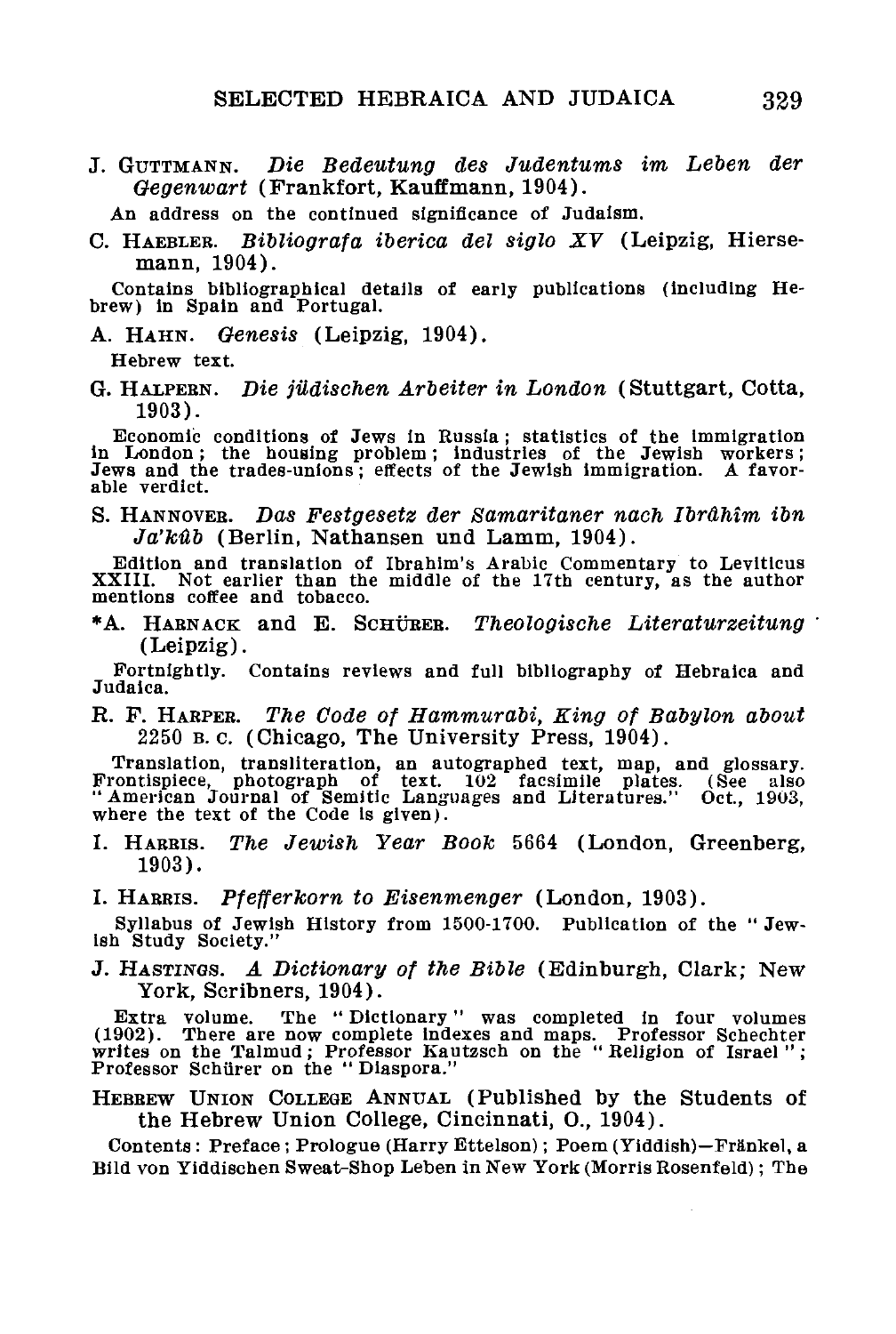Four Ells of the Halakah and the Requirements of a Modern Jewish Theological School (Kaufmann Kohler); Genra 1993 in<br>Jewish History (Gotthard Deutsch); Al-Kindi, "The Philosopher of the<br>Arabs" (Henry Malter); The Jewish Mi

E. HENNECKE. *Neutestamentliche Apokryphen* (Tubingen, Mohr, 1904).

Contains 27 Apocryphal writings, including Apocryphal Gospels, Let-ters, the Didache, Hermas, and Old-Testament pseudepigraphic writings of a Christian character (Apocalypses).

- \*H. S. Q. HENRIQUES. *The Jews and the English Law* (A series of articles in the "Jewish Quarterly Review").
- R. T. HEBFORD. *Christianity in Talmud and Midrash* (London, Williams and Norgate, 1903).

An elaborate treatise, containing Introduction; Passages from the<br>Rabbinical Literature (the original texts appear usefully at end of<br>volume) with reference to Jesus, and to the Minim (here identified with<br>Jewish-Christian Minim were Gnostics of the Ophite sect.

H. HERKENNE. *Die Briefe zu Beginn des zweiten Makkabderbuches* (Freiburg, i. B., Herder, 1904).

Maintains the integrity and genuineness of these letters.

THEODOR HERZL. *A Jewish State: An Attempt at a Modern Solution of the Jewish Question* (New York, Maccabæan Publishing Co., 1904).

Revised from the English translation of " Der Judenstaat," by Miss Sylvie d'Avigdor, with special preface and notes by J. de Haas.

- \*P. HILDENFINGER. *La figure de la synagogue dans Vart du moyen age* ("Revue des Etudes Juives," No. 94).
- H. HIRSCHFELD. *Descriptive Catalogue of the Hebrew M8S. of the Monteflore Library* (London and New York; Macmillan, 1904).

The Monteflore MSS. are for the most part at the Jews' College, London ; some remain in Ramsgate.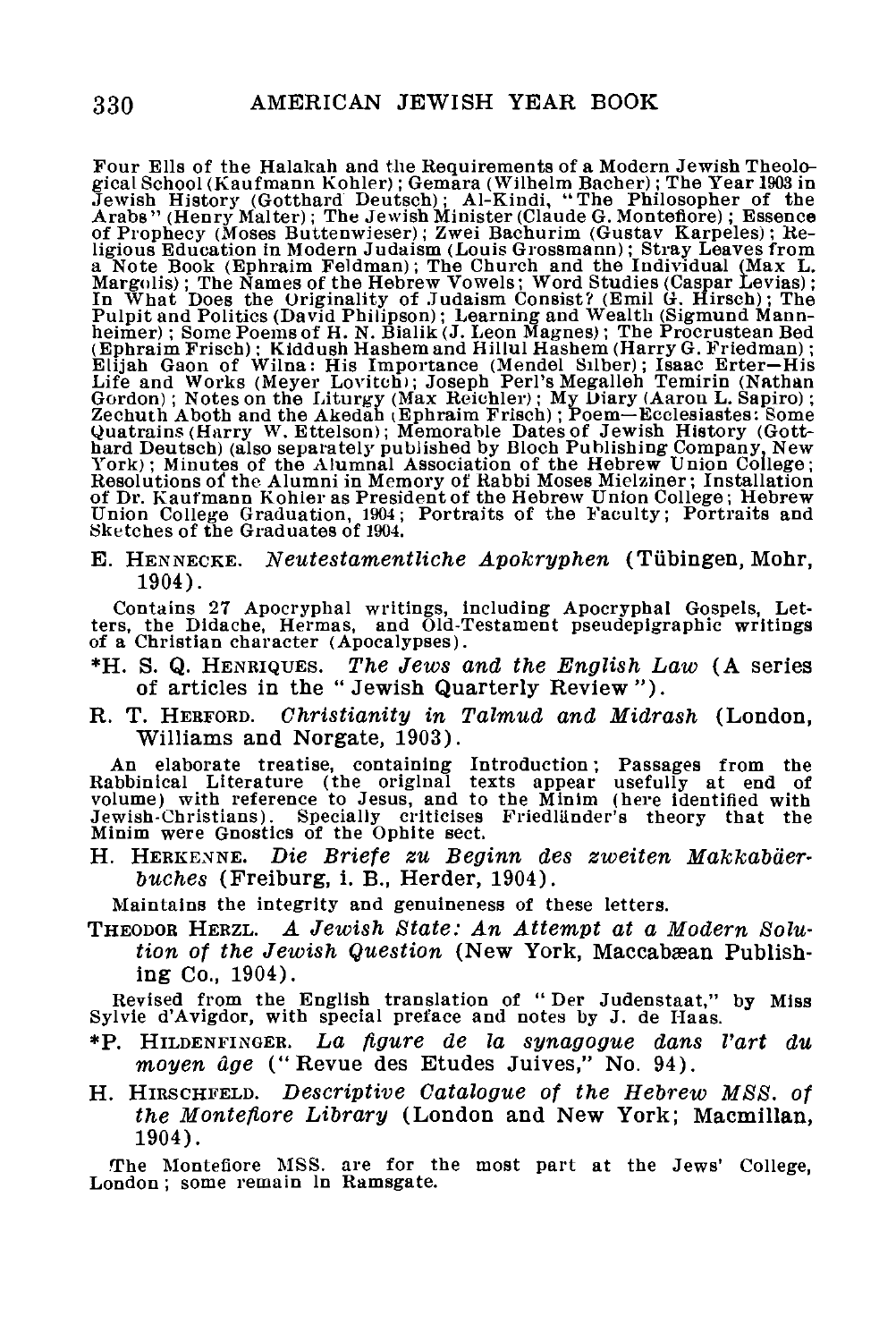- \*H. HIRSCHFELD. *The Arabic Portion of the Cairo Oeniza at Cambridge* (A series of articles in the " Jewish Quarterly Review ").
- D. HOFFMANN. *Die wichtigsten Instanzen gegen die Graf-Wellhausensche Hypothese* (Berlin, Itzkowski, 1904).

Prefixed to the Jahresberieht of the Berlin Kabbiner-Seminar. An important criticism of the Wellhausen theories.

P. HOLL. *Das politische und religiose Tendenzdrama des 16. Jahrhunderts in Frankreich* (Erlangen, Deichert, 1903).

The Political Drama before and after Luther; didactic and mystical plays; satire and polemic in the theatre for and against Protestantism. Much of interest concerning polemical use of the Bible on the stage.

H. HOLZINGEK. *Numeri* (Tubingen, Mohr, 1903).

A volume of Marti's " Kurzer Hand-Commentar zum Alten Testament."

0. HOLTZMANN. *The Life of Jesus* (London, A. and C. Black, 1904).

Translated by J. T. Bealby and M. A. Canney.

- E. HORA. *Die hebrdische Bauweise im Alten Testament* ("Programme," Karlsbad, 1903).
- S. HORKOWITZ. *Der Mikrokosmos des Josef ibn Saddik* (Breslau, 1903).

In the Jahresbericht of the Breslau Seminary.

R. F. HOETON. *Hosea, Joel, Amos, Obadiah, Jonah, and Micah* (Edinburgh, Jack, 1902).

In the " Century Bible."

- \*H. HOWORTH. *Some Unconventional Views on the Text of the Bible* (Series in "Proceedings of the Society of Biblical Archaeology").
- C. HUGHES. *Shakespeare's Europe, Unpublished Chapters of Fynes Moryson's Itinerary, being a Survey of the Condition of Europe at the End of the 16th Century.*

The last chapter is entitled : " A Generall and Briefe Discourse of the Jewes and Greekes."

•A. M. HYAMSON. *Bibliography of English Books and Articles of Jewish Interest that have appeared in British and American Periodicals from November* 1, 1903, *to May* 15, 1904 (London, "Jewish Literary Annual," 1904).

B. JACOB. *Im Namen Oottes* (Berlin, Calvary, 1903).

On the Hebrew <u>(בשם (esp. '"); the Greek</u> ovoua in the New Testament, and in the Apocrypha ; the " Name " as a magical Instrument; to baptize " in the name; " the spoken substitutes for the Tetragrammaton.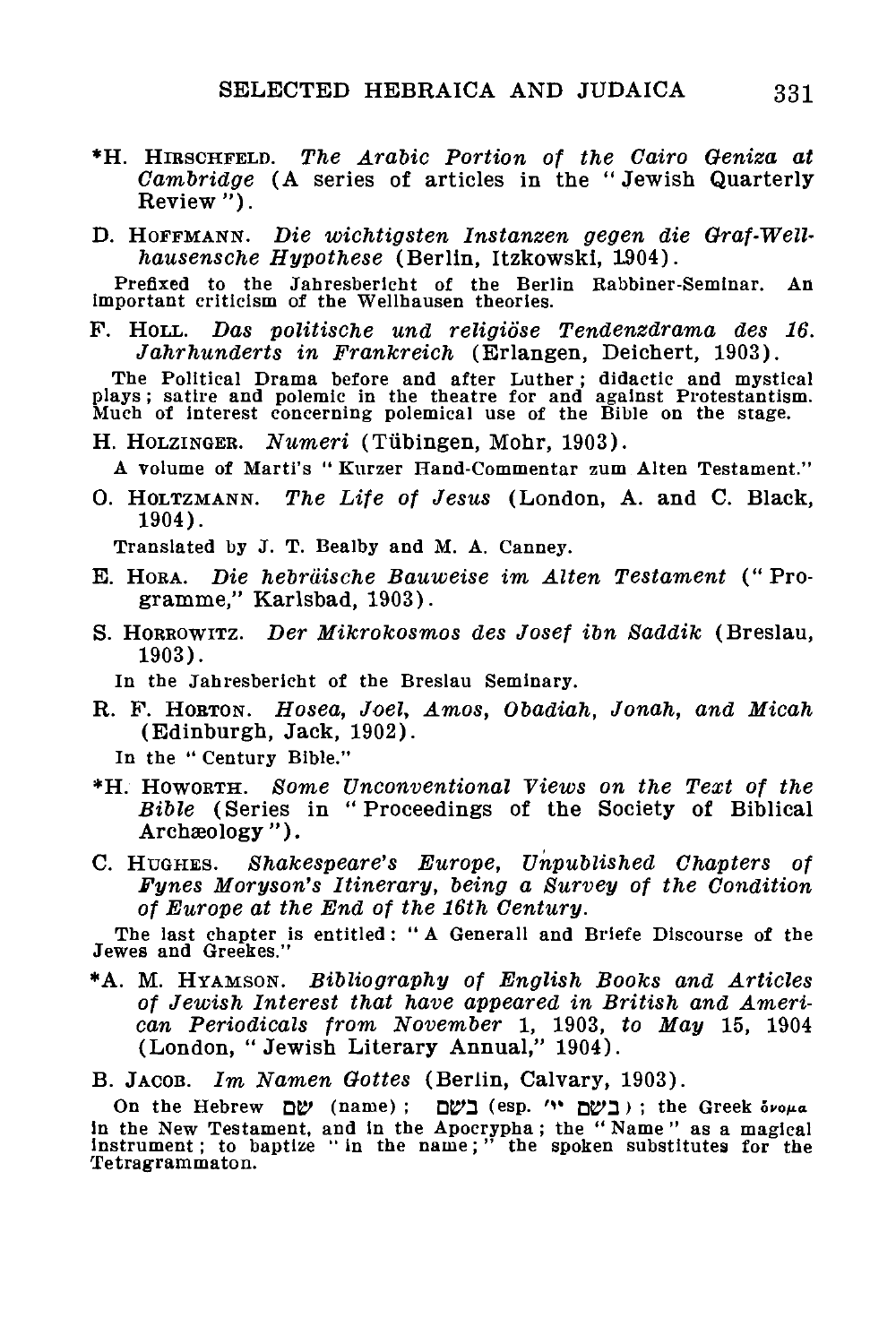#### JAHRBUCH DER JUDISCH-LITERARISCHEN GESELLSCHAFT (Frankfort, Kauffmann, 1903).

Contents: A. Berliner, "Rabbenu Tam:" M. Weinberg, "Die hebrä-<br>ischen Druckereien in Sulzbach; "M. Lerner, "Yelamdenu Rabbenu"<br>(Tanchuma); H. Kottek, (a) "Der Kaiser Diokletian in Palästina,"<br>(b) "Paneas; "E. Biberfeld, "Z

- S. JAMPEL. *Die Wiederherstellung Israels unter den Achdmeniden* (Breslau, Koebner, 1904).
- J. M. JAPHET. *Illustrierte hebrdische Lesefibel* (Frankfort, Hofmann, 1903).

Newly revised by Rosenthal. Begins with *vowels* (with aid of pictures), then the consonants in phonetic order. Pictures are used thus: the first picture is an Eagle (German *Adler),* and under this is written the patah sound (5) ; and so forth.

M. JASTROW. *A Dictionary of the Targumim, the Talmud Babli and Yerushatmi, and the Midrashic Literature* (New York, Putnams; London. Luzac, 1903).

This important work is now complete.

W. JAWITZ. המורח (Cracow, Fischer).

New Hebrew monthly: Zlonlstlc.

- J. JEDLICSKA. *Der angebliche Turmbau zu Babel, die Erlebnisse der Familie Abrahams und die Beschneidung* (Leipzig, Seemann, 1903).
- A. JEBEMIAS. *Das Alte Testament im Lichte des alten Orients. Handbuch zur biblisch-orientalischen Altertumskunde* (Leipzig, Hinrichs, 1904).

The Bible discussed with relation to archaeological facts. Ancient<br>Oriental conception of the universe; the Babylonian Pantheon; old extra-<br>Biblical cosmogony; the Biblical Creation narrative and the Sabbaht);<br>Paradise; th

JEWISH HISTORICAL SOCIETY OF ENGLAND. Transactions, Vol. IV (London and New York, Macmillan, 1903).

Contents: C. G. Montefiore, " Nation or Religious Community;" M. Adler, " History of the Domus Conversorum from 1290-1891; " S. Levy,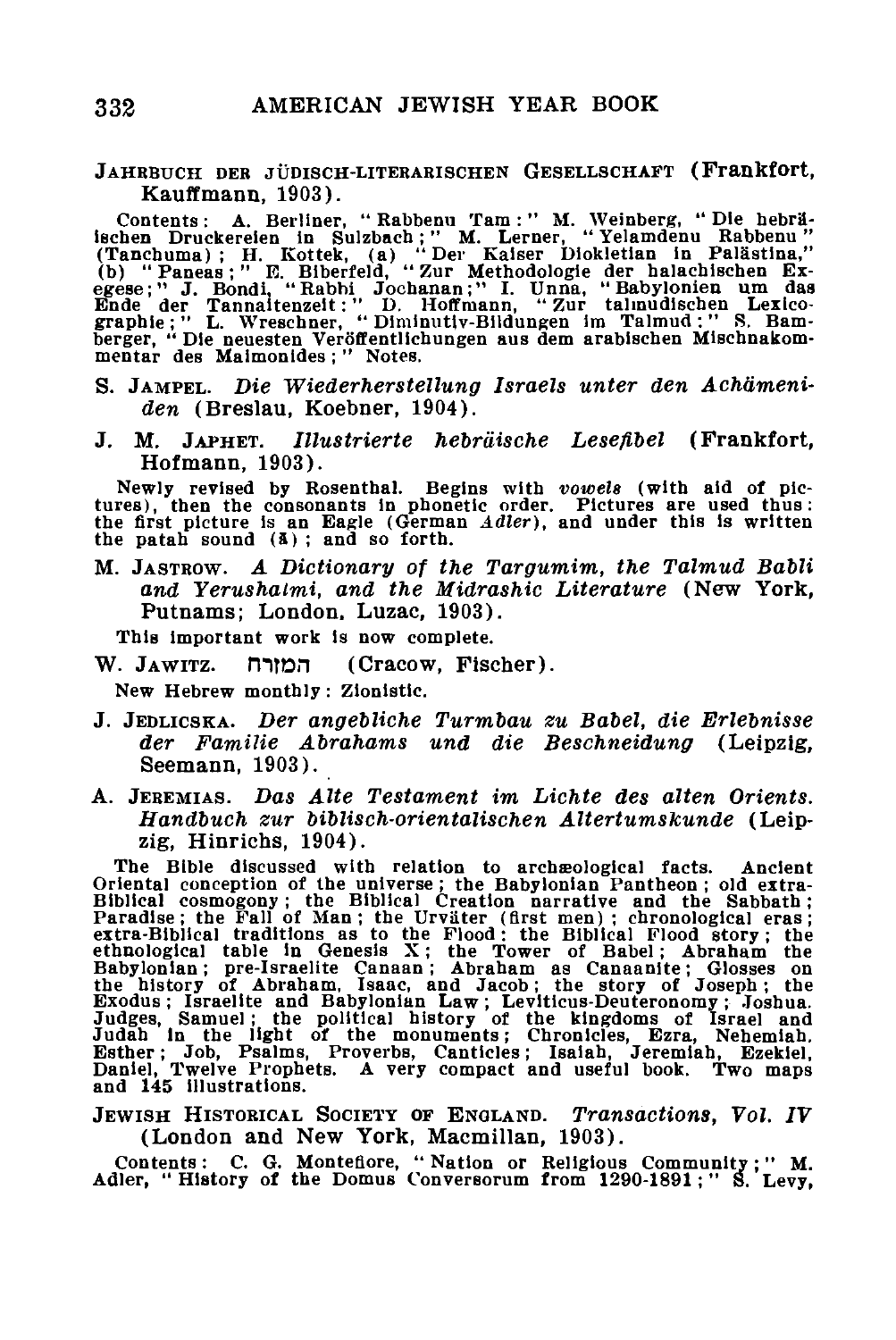"John Dury and the English Jewry;" I. Abrahams, (a) "Joachim Gaunse: A Mining Incident in the Reign of Queen Elizabeth." (b) "The Jewish Hewest Arewish Prayers for the Sovereign; "F. D. Mocatta, "Presidential Address;"<br>L.

JEWISH LITERARY ANNUAL, 1904.

Organ of the Union of Jewish Literary Societies, London. Second Issue.

Contains Annual Reports of 40 Literary Societies and following papers :<br>
I. Gollancz, "Literature and Race;" E. N. Adler. "Jewish Literature<br>
and the Diaspora :" I. Cohen, "Literature in the Ghetto;" S. Wallach,<br>
"The Town

#### JEWIS H RELIGIOUS UNION. *Order of Service* (London, Wertheimer, Lea and Co., 1903).

Second revised edition.

W. L. JORDAN. *Astronomical and Historical Chronology* (London and New York, Longmans, 1904).

Objects to the current method of passing from B. C. 1 to A. D. 1, without an intervening year 0 (zero).

M. JOSEPH. *Judaism as Greed and Life* (London and New York, Macmillan, 1903).

A liberal conservative exposition of Judaism. Introduction: Religion in general ; the Bible; Other Sources of Judaism. Book I : Beliefs (ten chapters); Book II: Ceremonial (twelve chapters). Book III: Moral Duties (thirteen chapters). A full and systematic text-book.

J. M. JUDT. *Die Juden als Rasse, eine Analyse aus dem Oeoiete der Anthropologie* (Berlin, Jiidischer Verlag, 1904).

With 24 illustrations of Jewish types, statistical tables, etc. Discusses many questions of physical characteristics.

A. JULICHER. *An Introduction to the New Testament* (London, Smith Elder, 1904).

English translation by Janet P. Ward.

S. KAHAN. *Die Oeschichte der Beschneidung oei den Juden, von den dltesten Zeiten bis auf die Oegenwart* (Cracow, Fischer, 1903).

In Hebrew.

A. KAHANA. כפר בראשית (Jitomir, 1904).

This and Chajes' " Psalms" are the first volumes of a new Hebrew Commentary on the Scriptures. Takes full account of critical methods and results. The work 1B thus a remarkable phenomenon In Jewish literature. The full title of the series is **"מורה נביאים וכתובים עם** פירוש מדעי.

**22**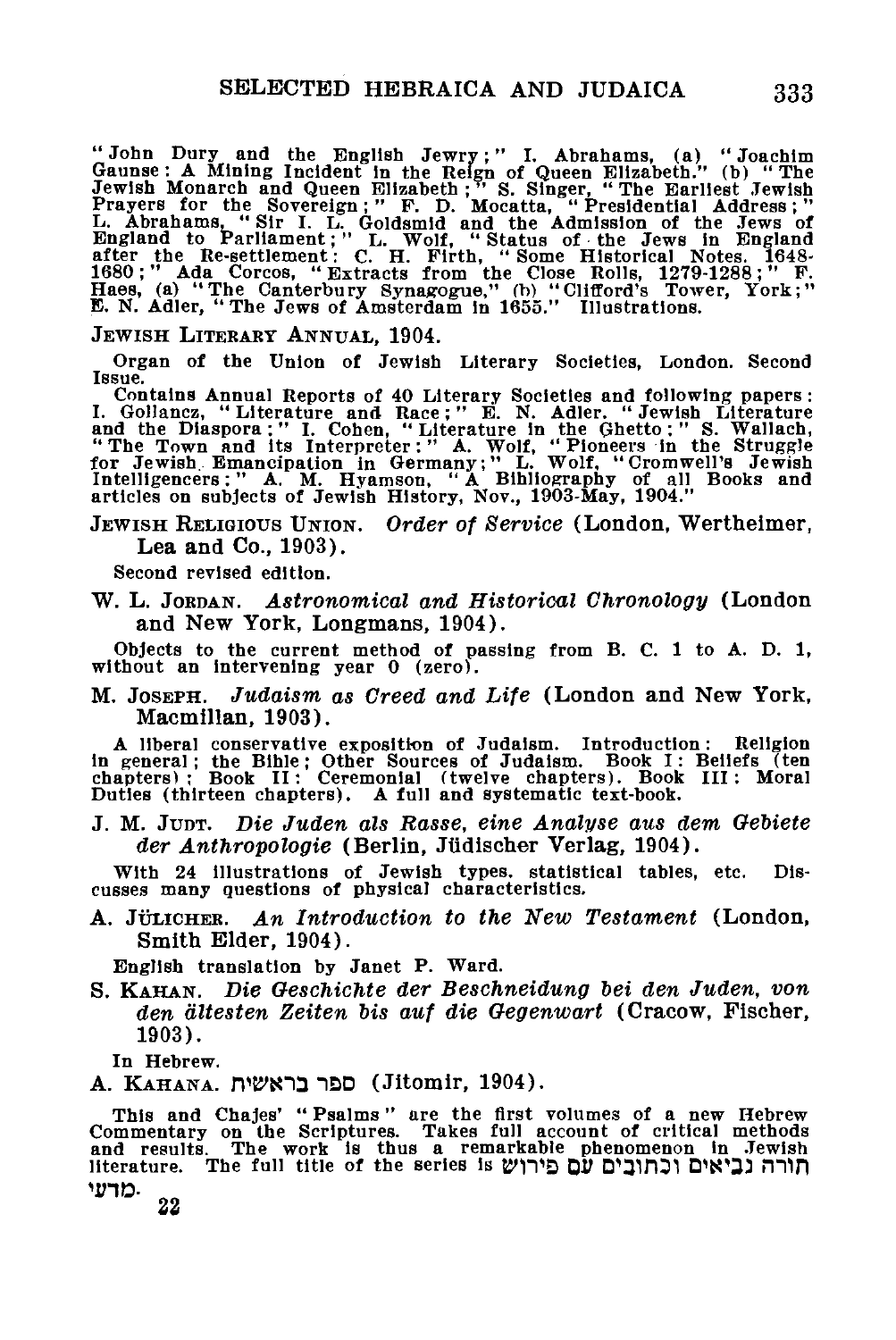E. KAUTZSCH. *Bibelwissenschaft und Religionsunterricht* (Halle, Strien, 1903).

Second edition of this collection of six theses. Kautzsch maintains that criticism is not inconsistent with belief in inspiration.

J. KENNEDY. *The Note-Line in the Hebrew Scriptures, commonly called Paseq or Pesiq* (Edinburgh, T. and T. Clark, 1903).

The writer's theory is that the Pasek (vertical line between certain words in the Hebrew text of Scripture) calls attention to some peculiarity or corruption in the accepted Massoretic reading.

C. F. KENT and J. S. RIGGS. *History of the Hebrew People* (New York, Scribner, 1904).

New edition of this useful work In four volumes. From the settlement in Canaan till the Roman period.

•E. G. KING. *The Influence of the Triennial Cycle on the Psalter* (Cambridge, "Journal of Theological Studies," Jan., 1904).

See also " Jewish Quarterly Review," April, 1904.

- J. KLAUSNEB. *Die messianischen Vorstellungen des jiidischen Volkes im Zeitalter der Tannaiten* (Berlin, Poppelauer, 1904).
- J. KLEY. *Die Pentateuchfrage* (Miinster, Alphonsus, 1903).
- K. KOHLEK. *The Book of Psalms* (Philadelphia, Jewish Publication Society of America, 1903).

The first volume of a new translation of the Hebrew Scriptures into English.

B. KOHN. *Maimuni's Commentarius in Mischnam* (Berlin, Calvary, 1903).

Tractate Sabbat, chs. 19-24. Arabic text, notes.

- E. KONIG. *Glaubwiirdigkeitsspuren des A. Test.* (Gross-Lichterfelde, 1903).
- \*E. KONIG. *Polyandrie im vorhistorischen Israel* (" Neue Kirchen-Zeitung," 1903).
- J. KBAMEB. *Das Problem des Wunders im Zusammenhang mit dem der Providenz bei den jiidischen Religionsphilosophen von Saadia bis Maimuni* (Strassburg, Singer, 1903).

Examines the views of Saadiah ibn Chofni, the Gaon Hai, Bahya ibn Pekuda, Jehuda Halevi, ibn Daud, ibn Ezra, and Maimonides, on the Biblical miracles.

- R. KUKTZ. *Zur Psychologie der vorexilischen Prophetie in Israel* (Possneck, Feigenspan, 1904).
- B. KUTTNEB. *Jildische Sagen und Legenden* (Frankfort, Kauffmann, 1904).

Third Part of a collection of legends dealing with ancient and medieval Jewish notabilities.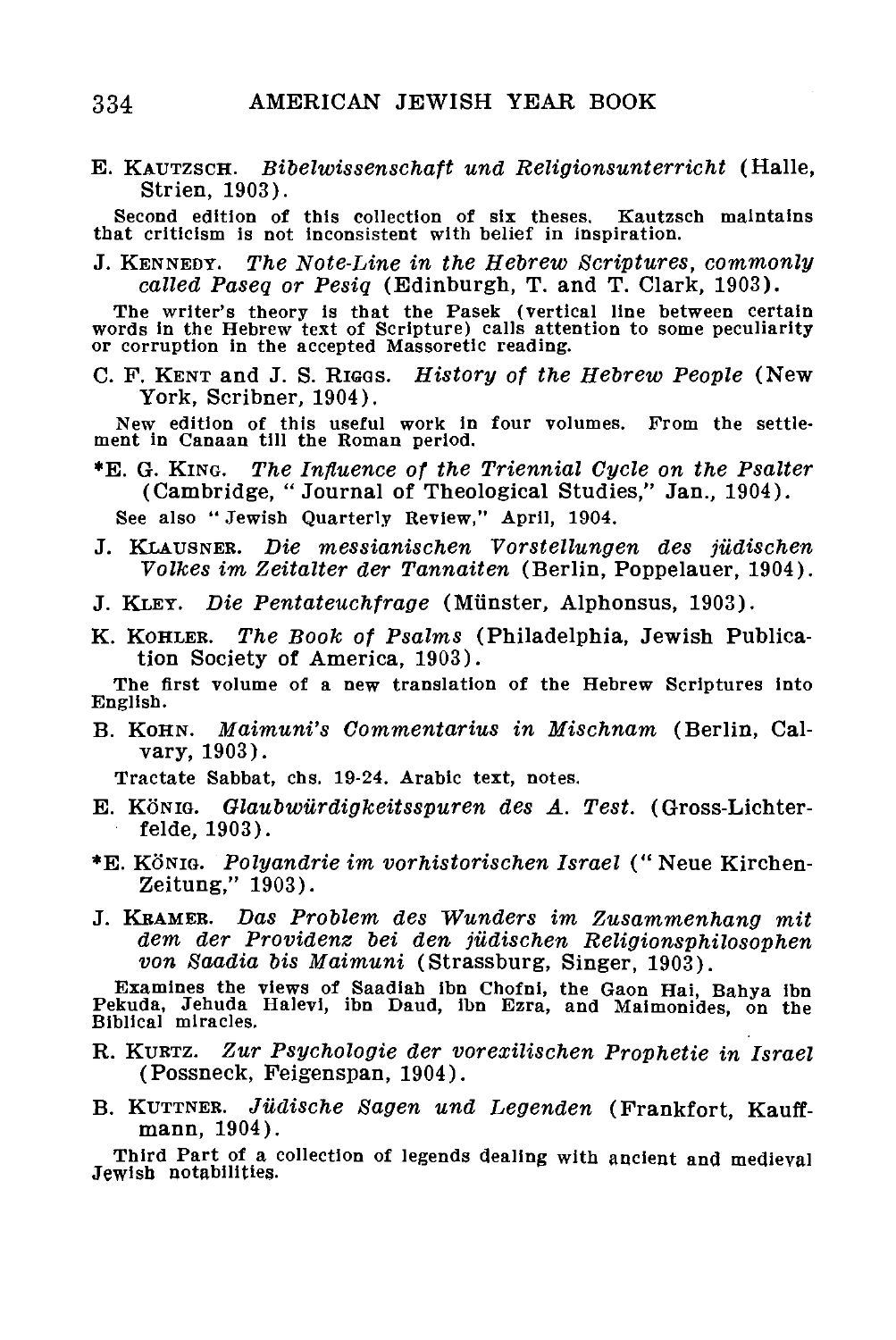- J. L. LANDAU. *Nachman Erochmal ein Hegelianer* (Berlin, Calvary, 1904).
- J. Z. LAUTEBBACH. *Saadja Al-fajjumi's arabische Psalmeniibersetzung und Commentar* (Berlin, Poppelauer, 1903).

Psalms 107-124. Arabic text, German translation, and notes. See S. GALLINEK.

J. F. LEE. *The Greater Exodus* (London, Stock, 1903).

Bible story of Exodus preserves account of a " greater exodus " from South America, through North America, to Asia.

- A. C. M. LEESEBERG. *Comparative Philology, a Comparison between Semitic and American Languages* (Leyden, Brill, 1903).
- •F. LEJAY. *he saobat et les poetes latins* (" Revue d'histoire et de la littérature religieuse," 1903).
- I. LEVI. *The Hebrew Text of the Book of Ecclesiasticus edited with Brief English Notes and a Selected Glossary* (Leyden, Brill, 1904).
- \*I. Lfivi. *Revue des Etudes Juives* (Paris). Quarterly.
- \*I. LEVI. *Revue bibliographique* (Periodically, in the " Revue des Etudes Juives).
- L. G. LEVY. *Une religion rationelle et laique* (Dijon, Barbier-Marilier, 1904).

Maintains that Judaism can and ought to be the religion of the 20th century.

- \*I. LEWI. *New Era Illustrated Magazine* (New York). A Jewish monthly.
- H. LIETZMANN. *Kleine Texte fur theologische Vorlesungen und ijbungen* (Bonn, Marius und Weber, 1903-4).

Series of short texts, with critical notes, published at very low price. Now contains Didache and Babylonian Creation Story, and promises others of special interest to Jewish students.

E. M. LILIEN. *Die Judenmassacres in Kischinew* (Berlin, 1904).

Lilien supplies the frontispiece to this account of the Kishineff massacre. There are other illustrations of scenes during the attack on the There are other illustrations of scenes during the attack on the Jews.

K. LINCKE. *Samaria und seine Propheten* (Tubingen, Mohr, 1903).

The Prophets of Ephraim ; Phokylides (6th cent. B. C.) and the Bible; the Essenes; the Wisdom of Solomon; the Maccabees. In an appendix, the Greek of Phokylides with German translation.

KNOX LITTLE. See TEMPLE SERIES OF BIBLE CHARACTERS.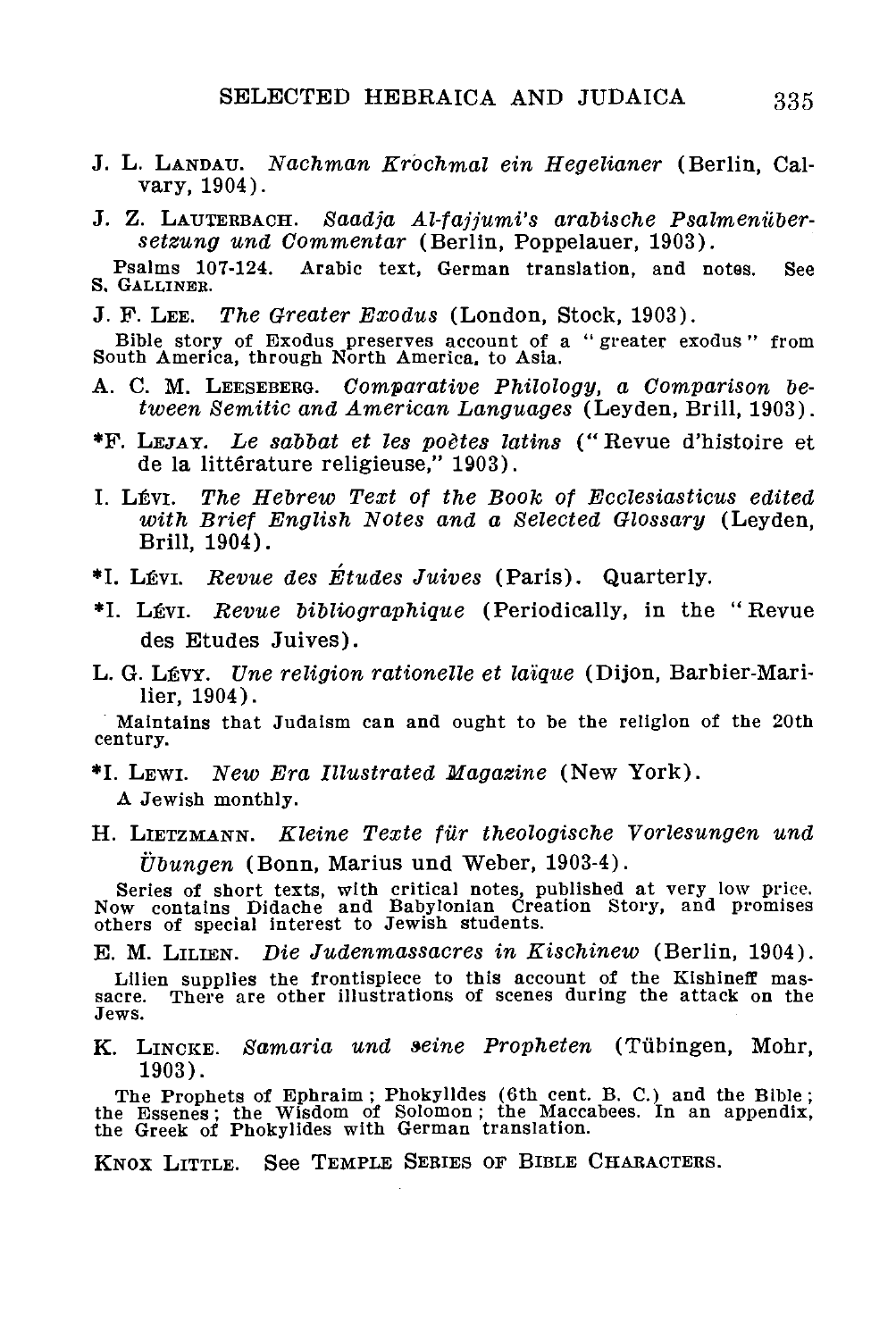E. LITTMANN. *The Legend of the Queen of Sheba in the Tradition of Axum* (Princeton, N. J., University Library, 1904).

Solomon and Menellk. First of a series of studies on the languages, literature, and history of Abyssinia (" Bibliotheca Abessinica").

- E. LOHMANN. *Tharsis Oder Nineve* (Freienwalde, Ruger, 1904). An essay towards the explanation of the Book of Jonah.
- J. LONDON. *People of the Abyss* (London, Isbister, 1903). On the East End (London and New York) problem.
- L. LOWENSTEIN. *Oeschichte der Juden von der babylonischen Oefangenschaft bis zur Oegenwart* (Mainz, Wirth, 1904).
- A. LOWY. *A Critical Examination of the So-called Moabite Inscription in the Louvre* (London, 1903).

Disputes the authenticity of the Moabite Stone.

- \*M. LOWY. *Die Paulinische Lehre vom Oesetz* (Series in " Monatsschrift fur Geschichte und Wissenschaft des Judenthums ").
- S. LUBLINSKI. *Die Enstehung des Judentums* (Berlin, Jiidischer Verlag.1903).
- E. MAASS. *Griechen und Semiten auf dem Isthmus von Eorinth* (Berlin, Reimer, 1903).
- \*R. A. S. MACAUSTER. *Excavations at Oezer* (Reports in the Quarterly Statement of the '' Palestine Exploration Fund," 1903-4).
- MCDOTJGALL, LADY. *Songs of the Church with Stories of their Writers* (London, Kelly, 1904).

Has a chapter on hymns of Jewish origin.

A. H. MCNEILE. An Introduction to Ecclesiastes (Cambridge,

University Press, 1904).<br>
Discusses select passages of the Hebrew, and especially throws light<br>
on the Greek version. Holds that Ecclesiastes (written in third cent.<br>
B. C.) was well known (practically in its present form)

- B. MANDL. *Das jildische Schulwesen in Vngarn unter Kaiser Josef II* (1780-1790) (Frankfort, Kauffmann, 1903).
- S. MANDL. Das *Wesen des Judentums dargestellt in homiletischen Essais* (Frankfort, Kauffmann, 1904).
- M. MARGEL. *Deutsch-hebrdisches Worterbuch* (Pozega, Klein, 1904).

Parts 1-4. To be complete in 40 parts.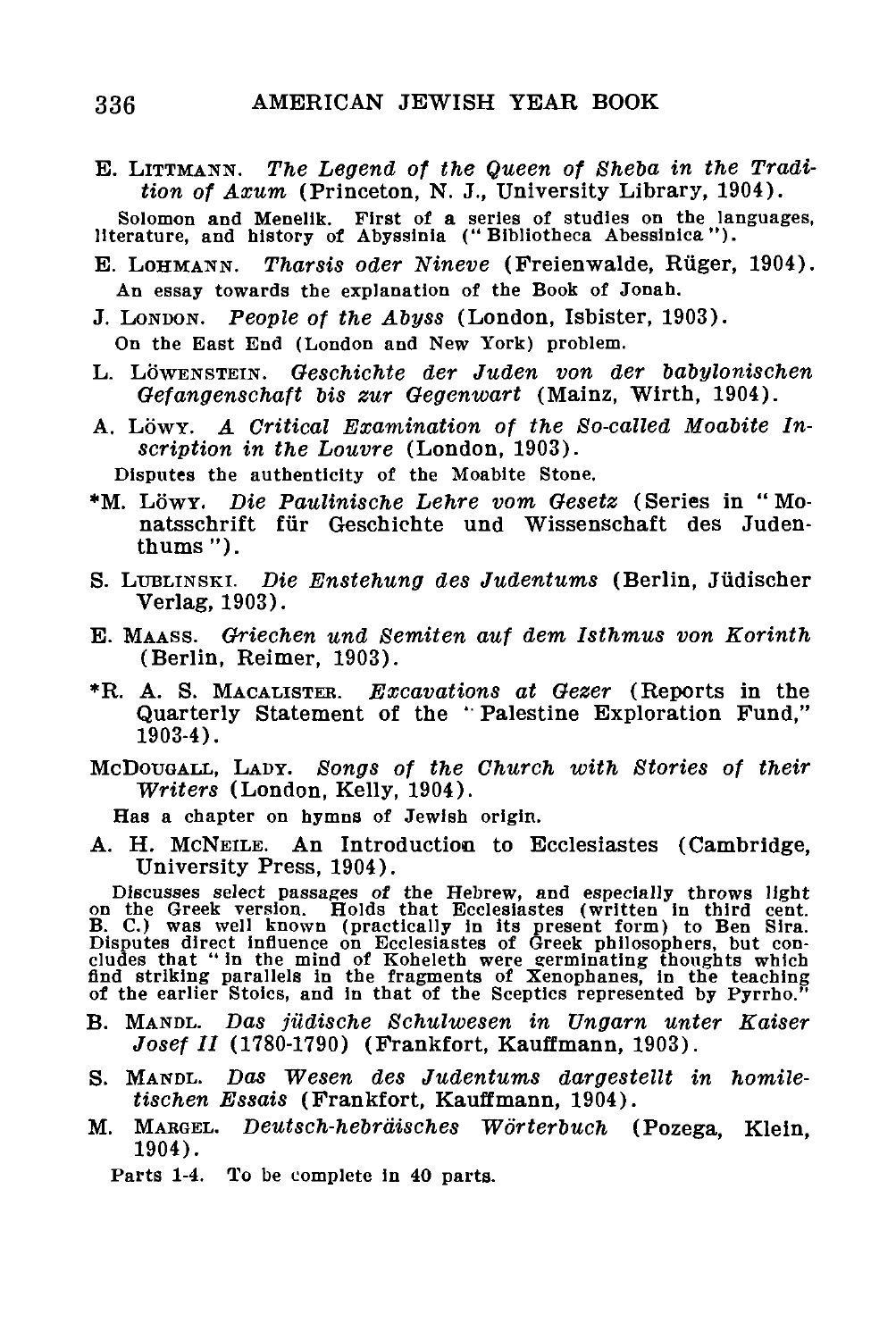- \*G. MAEMIER. *Contributions d, la geographie de la Palestine et des pays voisins* (Series of articles in the "Revue des Etudes Juives").
- K. MAETI. *Dodekapropheton* (Tubingen, Mohr, 1903).

Commentary on the Twelve Minor Prophets. Part of the now all but complete " Kurzer Hand-Commentar zum Alten Testament." The present volume contains Hosea, Joel, Amos, and Obadiah.

A. MAEX. *Seder Olam* (Cap. 1-10) (Berlin, 1903).

Critical text, translation, notes.

- \*E. W. G. MASTEEMAN. *Feasts and Fasts of the Jews in Modern Palestine* ("Biblical World," Jan., 1904).
- S. MAYBAUM (and others). *Verhandlungen und Beschlilsse der Oeneralversammlung des Rabbiner-Verbandes in Deutschland,* 1902 (Frankfort, Kauffmann, 1903).

Present significance of Judaism (See J. GUTTMANN); Against the White Slave Traffic (Bosenack) ; Religious teaching of the young after school years (Eschelbacher) ; the Pension-question (Munk, Vogelstein) ; Protest against the Oath *more Judaico* in Rouinania (Cohn) ; Religious care for Jewish prisoners (Prager).

G. R. S. MEAD. *Did Jesus live 100 B. C.f* (London, Theosophical Publishing Society, 1903).

Discusses the Talmud stories as to Jesus, the Toledot Jeshu, and certain statements of Epiphanius.

J. MEINHOLD. *Der heilige Rest* (Weber, 1903).

History and significance of the conception of the " remnant" of Israel.

METER. *Paldstina und Syrien* (Leipzig, 1904).

Fourth edition of the guide book.

K. MOLLDUR. *Die Musik* (Lorch, Rohm, 1903).

I. Music in relation to religion; II. and III. as a medium for healing the sick.

\*W. MOLLEE. *Are the Critics right?* (London, " Review of Theological Science," 1903).

Against the Graf-Wellhausen theories. Translated by C. H. Irwin. Introduction by C. von Orelli.

C. MOMMEET. *Typographie des alten Jerusalem* (Leipzig, Haberland, 1903).

Part II. The Solomonic Temple and Palace on Moriah.

LILT H. MONTAGU. *Thoughts on Judaism* (London, Brimley Johnson, 1904).

A statement of the writer's personal faith. "This little book purposes<br>to explain my conception of Judaism as a living religion  $\ldots$  It owes<br>a good deal to Mr. Monteflore's essay on 'Liberal Judaism,' though the<br>point of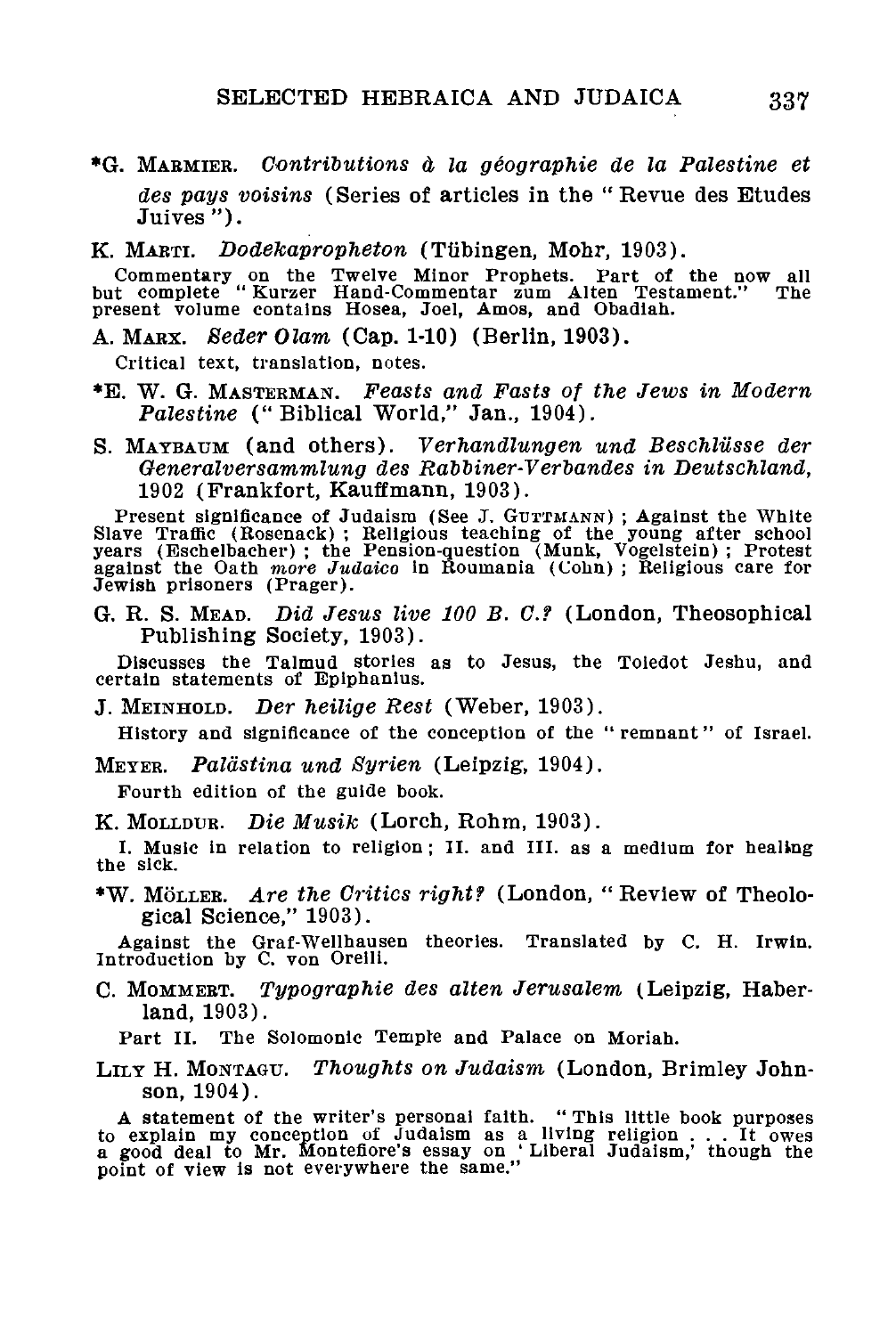\*C. G. MONTEFIOBE. *Jewish Scholarship and Christian Silence* ("Hibbert Journal," Oct., 1903).

Laments lack of attention paid to Jewish presentations of Judaism.

- \*C. G. MONTEFIORE. *Rabbinic Conceptions of Repentance* ("Jewish Quarterly Review," Jan., 1904).
- \*E. MONTET. *Quarterly Report on Semitic Studies and Orientalism.* Periodically in the " Asiatic Quarterly Review."
- H. F. MOULE. See T. H. DARLOW and H. F. MOULE.
- D. H. MUIXER. *Die Oesetze Hammurabis und die mosaische Gesetzgebung* (Vienna, Holder, 1904).

Transliteration of the Assyrian text of the Hammurabi Code, Hebrew translation, German version, and notes. Facsimile of text.

R. MDDIE-SMITH. *The Religious Life of London* (London, Hodder and Stoughton, 1904).

A census of attendance at places of worship in London.

- E. NAVILLE. See P. LE PAGE RENOUF and E. NAVILLE.
- B. NETELEB. *Die Bucher Samuel, der Vulgata und des hebrdischen Textes* (Miinster, Theissing, 1903).
- D. NEUMAEK. *Lebensanschauung und Weltanschauung* (Cracow, Fischer, 1903).

In Hebrew.

D. NIELSEN. *Die altarabische Mond-religion und die mosaische iiberlieferung* (Strassburg, 1904).

Illustrated.

B. NIESE. *Geschichte der griechischen und makedonischen Staaten* (Gotha, Perthes).

Vol. Ill (1903) deals with the years 188-120 B. C, and contains account of Maccabean period of Jewish history.

C. NINCK. *Auf biblischen Pfaden* (Leipzig, 1904).

A journey through Egypt, Palestine, Syria, Asia Minor, Greece, and Turkey. 400 illustrations, 3 maps.

M. NOEDAU and G. GOTTHEIL. *Zionism and Anti-Semitism* (New York, Scott-Thaw Co., 1903).

In " Contemporary Thought Series."

\*A. NOSSIG and D. TRIETSCH. *Paldstina* (Berlin, Jiidischer Verlag).

Second volume (1903) of periodical devoted to practical questions (trade, industry, agriculture, etc) connected with Palestine.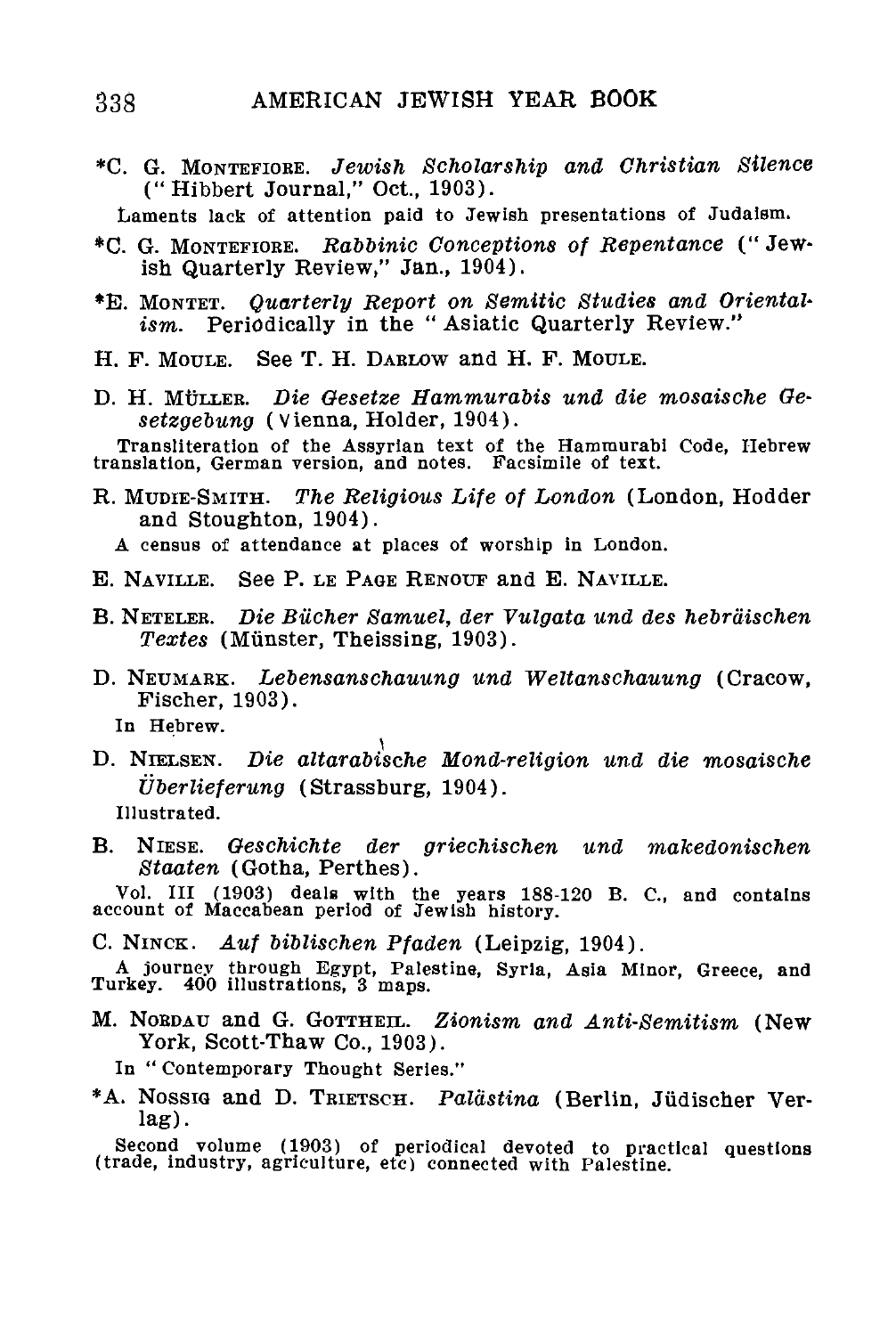W. Nowack. Die kleinen Propheten (Göttingen, Vandenhoeck und Ruprecht, 1904).

Second edition. Volume of same editor's complete " Handkommentar zum AJten Testament."

S. OETTLI. *Die Propheten als Organe der gottlichen Offenbarung* (Berlin, 1904).

A. S. ONDERWIZZER. *Pentateuch* (Amsterdam, Van Creveld, 1904). Hebrew text, including Haftarot, Sabbath Prayers, Yoserot, with Dutch translation.

P. OTTO. *Register zur Oeschichte des neueren Dramas von Wilhelm Creizenach* (Halle, Niemeyer, 1904).

Contains entries of interest concerning Jews and the drama.

A. S. PEAKE. *The Problem of Suffering in the Old Testament* (London, Kelly, 1904).

Holds that the Old Testament gives no complete solution.

\*F. H. PEISER. *Orientalische Litteraturzeitung* (Berlin).

Contains many reviews and articles on Hebraica and Judaica. Twelve issues yearly.

S. F. PELLS. *Thomson's Septuagint* (London, Skefflngton, 1904).

Reprint of C. Thomson's English translation (Philadelphia, 1808) of the Septuagint Greek version of the Scriptures. 2 vols.

- \*I. L. PEREZ. pi;tDS^3n *WnV* n (Cracow, Fischer, 1904). A new Yiddish monthly.
- F. PERLES. *Das Gebet im Judentum* (Frankfort, Kauffmann, 1904).
	- A lecture.

M. PETUCHOWSKI. *Mischnaiot Nedarim* (Berlin, Itzkowski, 1903).

Continuation of the new edition of the Mishnah, punctuated Hebrew text, German translation and notes.

- \*D. PHILIPSON. *The Reform Movement in Judaism* (A series of articles in the " Jewish Quarterly Review ").
- \*T. J. PINCHES. *The Old Testament in the Light of the Historical Records of Assyria and Babylonia* (London, S. P. C. K., 1903).

Second edition of this useful collection of English translations of monumental records. New matter consists of full translation of Ham-murabi's Code, notes on Delitzsch, and additions bringing the information up to date.

T. J. PINCHES. *The Fragment of an Assyrian Tablet found at Oezer* (Quarterly Statement, "Palestine Exploration Fund," July, 1904).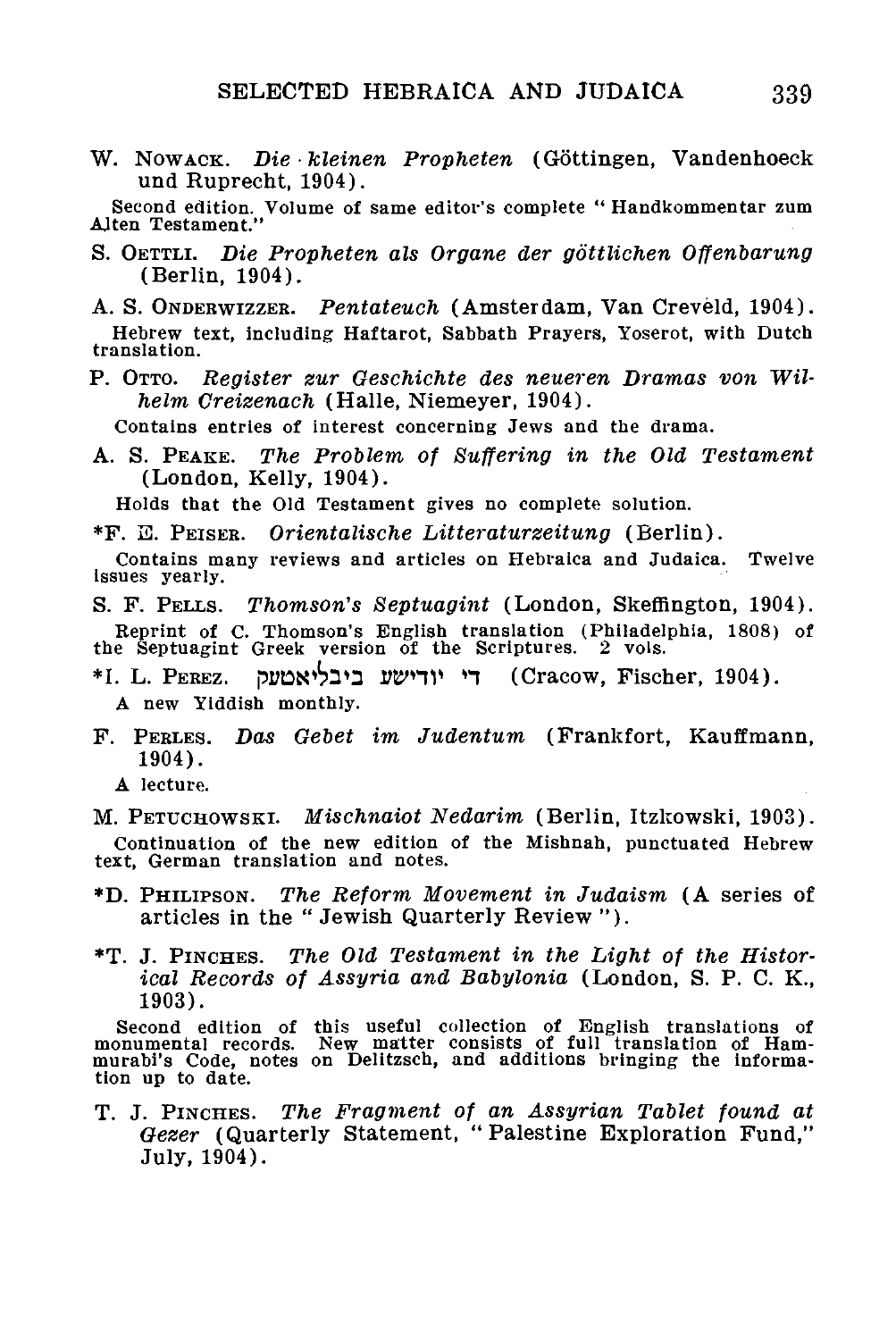A. POSNANSKI. *Schiloh. Ein Beitrag zur Geschichte der Messiaslehre* (Leipzig, Hinrichs, 1904).

Part I. The interpretation of Genesis XLIX, 10 in antiquity till the<br>end of the middle ages. In the form of a systematic presentation of<br>ancient and medleval versions of and comments on Shiloh, this book is<br>a contribution In the body of the work.

S. POZNANSKI. *Jehuda ibn Balaam zum Buch Josua* (Frankfort, Kauffmann, 1903).

Arabic commentary.

S. POZNANSKI. *Fragments de Vex6gese biolique de Menahem tar Helbo (auteur du Xle siecle)* (Warsaw, Schuldberg, 1904).

An early French commentator on lines of *peshat.*

- L. PRAGEB. *Die Lehre von der Vollendung alter Dinge aus der hi. Schrift begrundet und verteidigt* (Leipzig, Deichert, 1904).
- R. E. PEOTHEBO. *The Psalms in Human Life* (London, Murray, 1904).

Association of Psalms with national and Individual life, illustrated by a long array of historical references.

- L. RABBINOVITZ. run n"?H t)DV (St. Petersburg, Hamelitz, 1904). A Hebrew tragedy in five acts.
- H. RABBINOWICZ. *Thorat Chajim* (Frankfort, Kauffmann, 1903).

German translation of author's Hebrew readings (published 1902) for use during mourning.

- M. W. RAPAPOBT. *Die unerlaubte Handlung nach jildischem Rechte* (Stuttgart, 1903).
- A. RATTRAY. *Divine Hygiene* (London, Nisbet, 1903).

Two large volumes on " Sanitary Science and Sanitarians of the Sacred Scriptures and Mosaic Code."

\*S. REINACH. *La pr6tendue race juive* ("Revue des Etudes Juives," No. 94).

Concludes: " II n'y a jamais eu de race julve; 11 n'y en a pas; 11 n'y en aura pas."

T. REINACH. *Jewish Coins* (London, Lawrence and Bullen, 1903).

Translated from the French by Mary Hill. Reinach has revised his opinion as to the Maccabean coins; he now holds that the supposed coins of Simon are genuinely Maccabean. G. F. Hill appends a paper on "False Shekels." With

P. LE PAGE RENOUF and E. NAVILLE. *The Egyptian Book of the Dead* (London, Society of Biblical Archaeology, 1904).

Complete translation.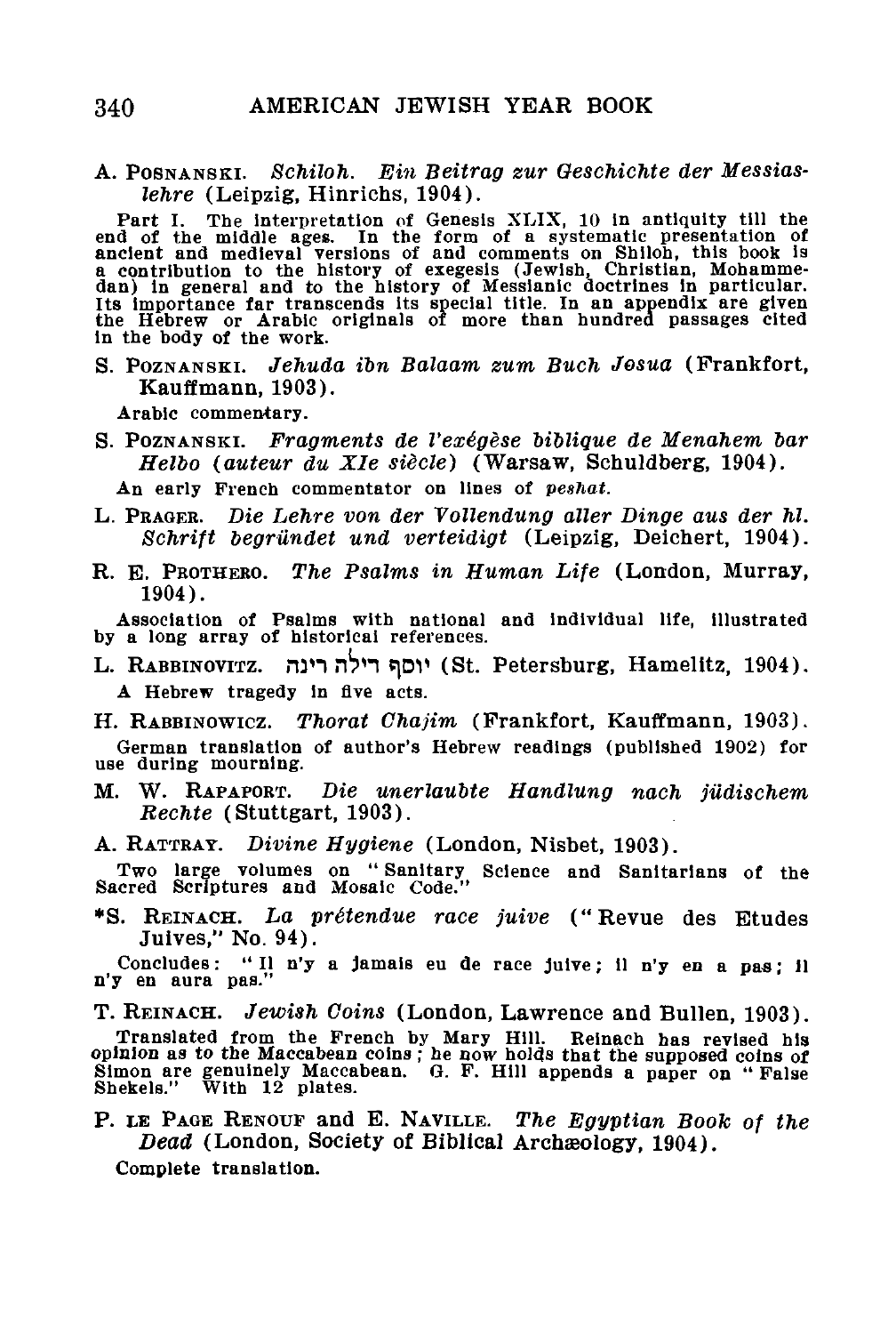- P. RIEGER. *Hillel und Jesus. Ein Wort zur Yersb'hnung* (Hamburg, Boysen, 1904).
- J. S. RIGGS. See C. F. KENT and J. S. RIGGS.
- M. L. RODKINSON. *The History of the Talmud from, the Time of its Formation, about 200 B. C, up to the Present Time* (New York, New Talmud Publishing Co., 1903).
	- 2 vols.
- W. ROSENAU. *Brief History of the Congregation Oheb Shalom, Baltimore* (Baltimore, 1903).
- W. ROSENAU. See also A. GUTTMACHER and W. ROSENAU.
- L. ROTHSCHILD. *Die Judengemeinden zu Mainz, Speyer und Worms von 1349-1438* (Berlin, Nathansen und Lamm, 1904).

Continues E. Carlebach's account of the same communities (1901). Carlebach broke off in 1349. In 1438 the Luxembourg dynasty ceased. A contribution to the medieval history of the Jews.

S. J. RUEGENWALD. *Humor aus dem jiidischen Leben* (Frankfort, Kauffmann, 1903).

In verse.

C. RYAN. *Poems, Songs, Ballads* (Montreal, Lowell, 1903).

Contains some poems on Jewish subjects: A Song of Zion ; The Jew-ish New Year 5660; En-Sof; the Ninth of Ab; The Devil and Death Defeated.

A. SABATIEE. *Religions d'autorite' et la religion de Vesprit* (Paris, Fischbacher, 1903).

Also English translation (London, Williams and Norgate, 1904). The late author maintained that Christianity, not as now taught, is the ultimate religion.

\*M. G. SAVITCH. *The Jew in Russian Literature* (Paris, "La Revue," 1904).

On Ansky's Jewish tales.

A. H. SAYCE. *Monument Facts and Higher Critical Fancies* (London, R. T. S., 1904).

Maintains that recent archaeological discoveries are not favorable to<br>the "critical" position. Contents: Historical Evidence (as opposed to<br>philology); the Antiquity of Literature (early use of writing); the<br>Dissection of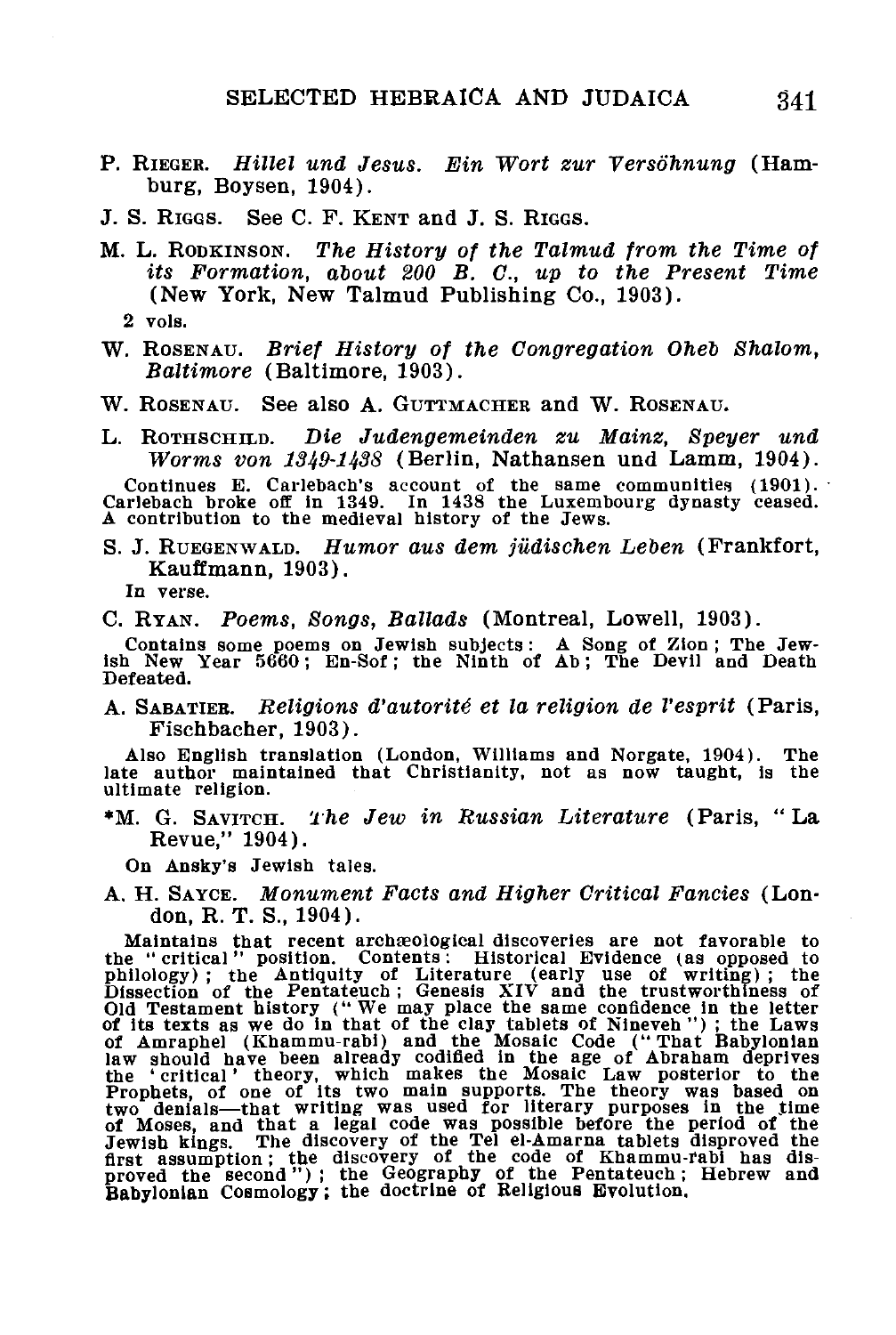- A. H. SAYCE. See also TEMPLE SERIES OF BIBLE CHARACTERS.
- \*D. S. SCHAFF. *The Treatment of the Jews in the Middle Ages* ("Biblia Sacra," July, 1903).
- D. SCHAFIKO. *L'obstctrique des anciens hebreux* (Paris, Champion, 1904).
- \*S. SCHECHTER. *Geniza Fragments* ("Jewish Quarterly Review," April and July, 1904).
- J. SCHEFTELOWITZ. *Arisches im Alten Testament* (Berlin, Calvary, 1903).

Septuagint studies.

- V. SCHEIL. *La loi de Hammurabi, vers 2000 av. J. C.* (Paris, Leroux, 1904).
- L. SCHERMAN. *Oriental Bibliography* (Berlin, Reuther und Reichard; New York, Lemcke and Buechner).

Annual bibliography of Orientalia of previous year.

- G. SCHIAPARELLI. *L'astronomia nelV antioo testamento* (Milan, Hoepli, 1903).
- P. N. SCHLOGL. *Die Bucher Samuels* (Vienna, Mayer, 1904).

In parallel columns German translation of Hebrew text and of Vulgate Latin. A volume in Schafer's " Kurzgefasster wissenschaftlieher Com-mentar zu den heiligen Schriften des Alten Testaments."

A. SCHMIEDL. *Die Konfirmationsfeier der weiblichen Jugend in ihrer hochwichtigen Bedeutung* (Vienna, "Ezra," 1903).

Three sermons, with an appendix of hymns and Psalms.

J. SCHOR. *WTXUn* 13D (Berlin, Fischer, 1904).

Conpletion of the Ritual Compendium by Judah b. Barzilai of Barcelona (12th century). Publication of the Society " Mekize Nirdamim."

N. SCHORSTEIN. *Der Commentar des Kariiers Jephet ben 'Ali zum Buche Ruth* (Berlin, Poppelauer, 1903).

Edited for first time.

- E. SCHURER. See A. HARNACK and E. SCHURER.
- M. SCHWAB, *he docteur I. M. Rabbinowicz* (Paris, Alcan, 1904).

A lecture on Israel Rabbinowicz (1818-1903), author of the series of French volumes on Talmudic law.

- F. SCHWALLY. See B. STADE and F. SCHWALLY.
- A. VON SCHWEIGER-LERCHENFELD. *Die Frauen des Orients in der Dichtung und im Leben* (Vienna, 1904). Illustrated. Appearing in parts.
- M. SELIGSOHN. See E. N. ADLER and M. SELIGSOHN.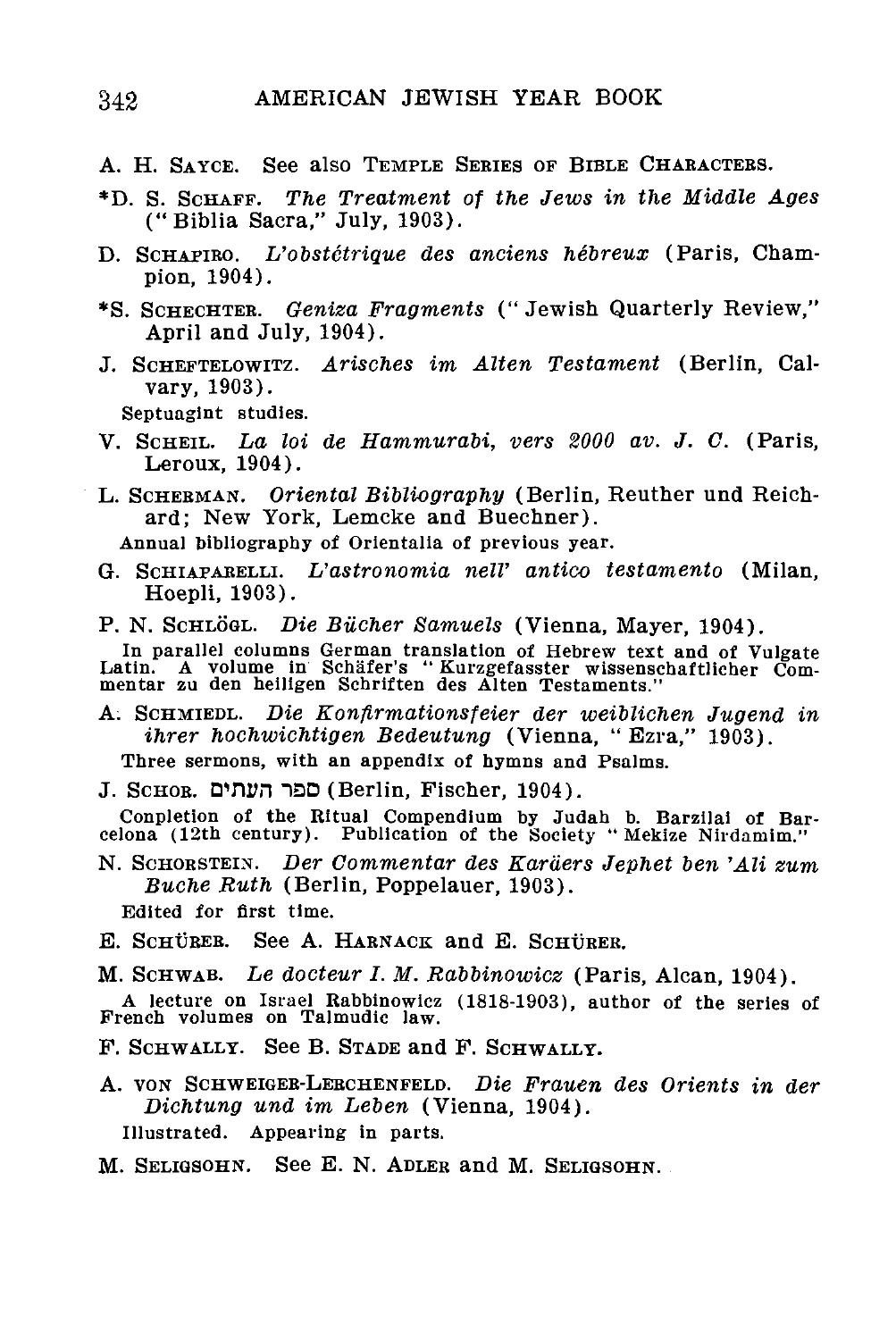F. SEBVI. *Album,* (Torino, Simondelti, 1903).

In honor of the jubilee of the " Vessillo israelitico," the editor has<br>published an Album of portraits of the contributors to this periodical.<br>The Album includes many Italian notabilities of the nineteenth century.

A. M. SIMON. *Sociales zur Judenfrage* (Frankfort, Kauffmann, 1903).

Advocates formation of Jewish schools for manual labor and horticulture.

I. SINGER. *Russia at the Bar of the American People* (New York, Funk and Wagnalls, 1904).

Collection of material and comments on the Klshlneff massacre.

\*S. SINGER. *Where the Clergy fail* (London. " Jewish Chronicle, Jan., 1904).

SINKER. See TEMPLE SERIES OF BIBLE CHARACTERS.

J. SKINNEE. *I and II Kings* (Edinburgh, Jack, 1904). In the "Century Bible."

- N. SLOUSCHZ. *La renaissance de la litterature hebraique, 1743-* 1885. Essai d'histoire littéraire. (Paris, 1903).
- D. M. SLUTS. *De Maccabworum Libris I et II Quaestiones* (Amsterdam, Clausen, 1904).

Criticism of recent theory on II Maccabees, the importance of which (as against I Mace.) is firmly maintained; a chapter on the Seleucld era in the two books of the Maccabees.

H. P. SMITH. *Old Testament History* (Edinburgh, T. and T. Clark, 1903).

A volume of the International Theological Library. Goes down to the reign of Herod.

W. ROBEETSON SMITH. *Kinship and Marriage in Early Arabia* (London, A. and C. Black, 1903).

New edition by S. A. Cook, with notes by Professor Ignaz Goldziher.

H. VON SODEN. *Bericht uber die in Kubbet in Damaskus gefundenen Handschriftenfragmente* (Berlin, Reimer, 1903).

Professor Barth has classified the Hebrew fragments included in this "find" in the Damascus Mosque store-room. Marriage contracts, leaves if liturgies, portions of Hebrew Bibles, and Samaritan fragments including a Calenda

N. SOKOLOW. ^31VI 1QD (Warsaw, Schuldberg, 1904).

By friends of Sokolow, and in honor of the twenty-fifth year of his literary activity. In Hebrew. With portrait of Sokolow.

\*S. SOSKIN. *Altneuland* (Berlin, 1904).

A new German monthly devoted to the economical development of Palestine. Organ of the Zionist Commission for the Investigation of Palestinian affairs.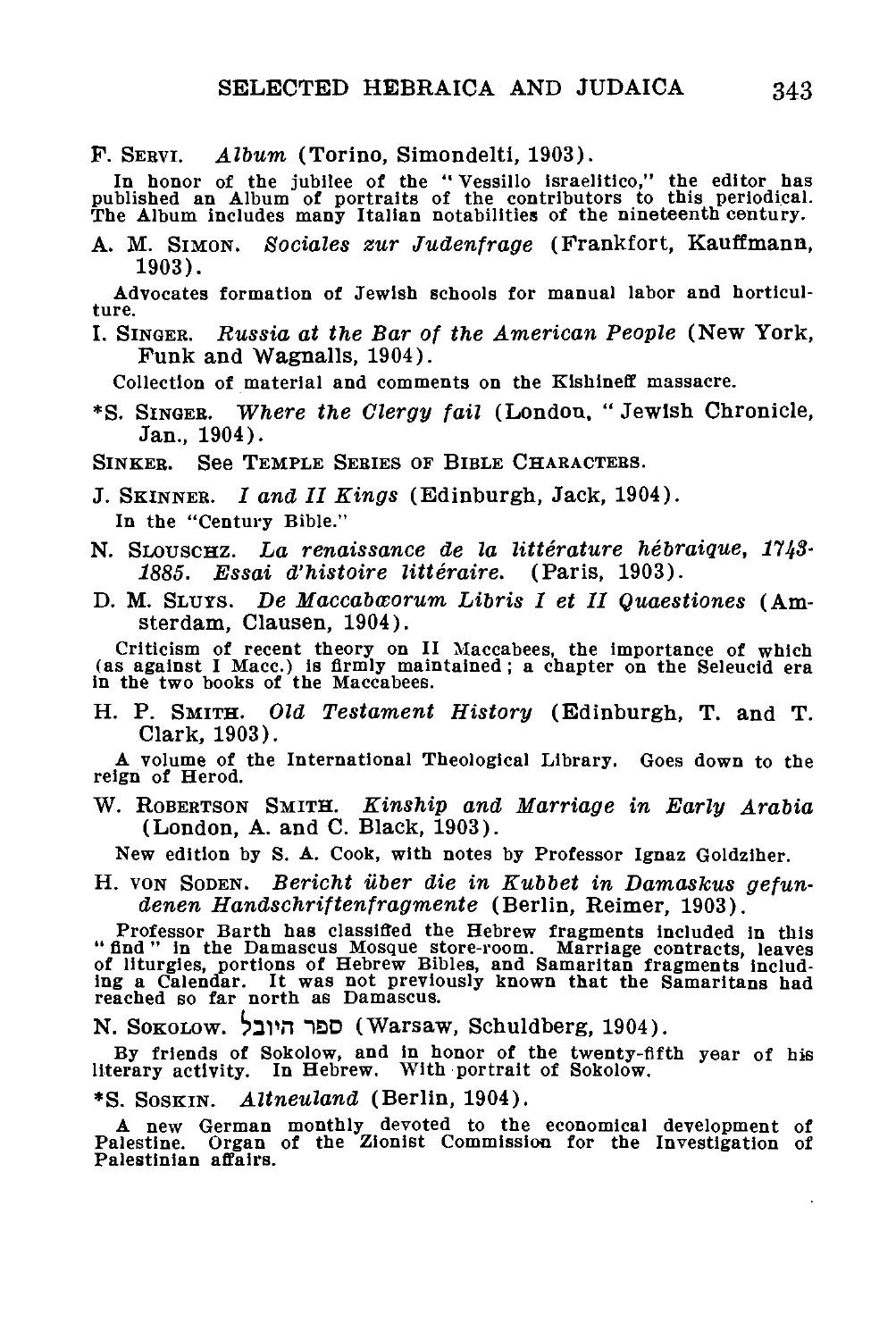ROBINSON SOUTTAR. A Short History of Ancient Peoples (London, Hodder and Stoughton, 1903).

Sections on Egypt, Babylonia, Assyria, Medes, and Persians, the He-brews (till Herod), Phoenicia, Carthage, Greece, and Rome.

- W. SPIEGELBEEG. *Der Aufenthalt Israels in Aegypten im Lichte der aegyptischen Monumente* (Strassburg, Schlesier, 1904).
	- 12 illustrations.
- B. STADE and F. SCHWALLY. *The Books of Kings in Hebrew* (Baltimore, Johns Hopkins Press, 1904).
- In the Polychrome Bible (Haupt's SBOT).
- \*B. STADE. *Zeitschrift fur die alttestamentliche Wissenschaft* (Giessen, Ricker).

Two parts annually. Full bibliography.

- M. STECKELMACHEB. *Das Princip der Ethik vom philosophischen und jiidisch-theologischen Btandpunkte aus betrachtet* (Mainz, Wirth, 1904).
- \*M. STEIN SCHNEIDER. *Purim und Parodie* (Series in " Monatsschrift fur Geschichte und Wissenschaft des Judenthums).
- \*M. STEINSCHNEIDEB. *Allgemeine Einleitung in die judische Literatur des Mittelalters* (A series of articles in the " Jewish Quarterly Review").
- M. STERN. *Andreas Osianders Schrift ilber die Blutbeschuldigung* (Berlin, " Hausfreund," 1903).

Reprint of a booklet of the year 1540.

•W. STEUEB. *Die altfranzosische Histoire de Joseph* (" Romanische Forschungen," XIV).

With an introduction on Old French translations of the Bible.

H. L. STRACK. *Hebrdisches Schreibheft* (third edition) and *Hebraisches Yokabularium* (seventh edition) (Munich, 1904).

H. L. STRACK. *Joma* (Leipzig, Hinrichs, 1904).

Second revised issue of Strack's edition of the Mishnah Yoma. Notes, glossary.

- H. STRUCK. See A. FRIEDMANN and H. STRUCK.
- J. STRZGOWSKI. *Kleinasien, ein Neuland der Eunstgeschichte* (Leipzig, Hinrichs, 1904).

162 illustrations. Valuable for history of ecclesiastical architecture In the Orient.

\*M. SULZBERGER. *Books and Bookmen* (Philadelphia, " Jewish Exponent," Jan., 1904).

Historical notes on Jewish printing.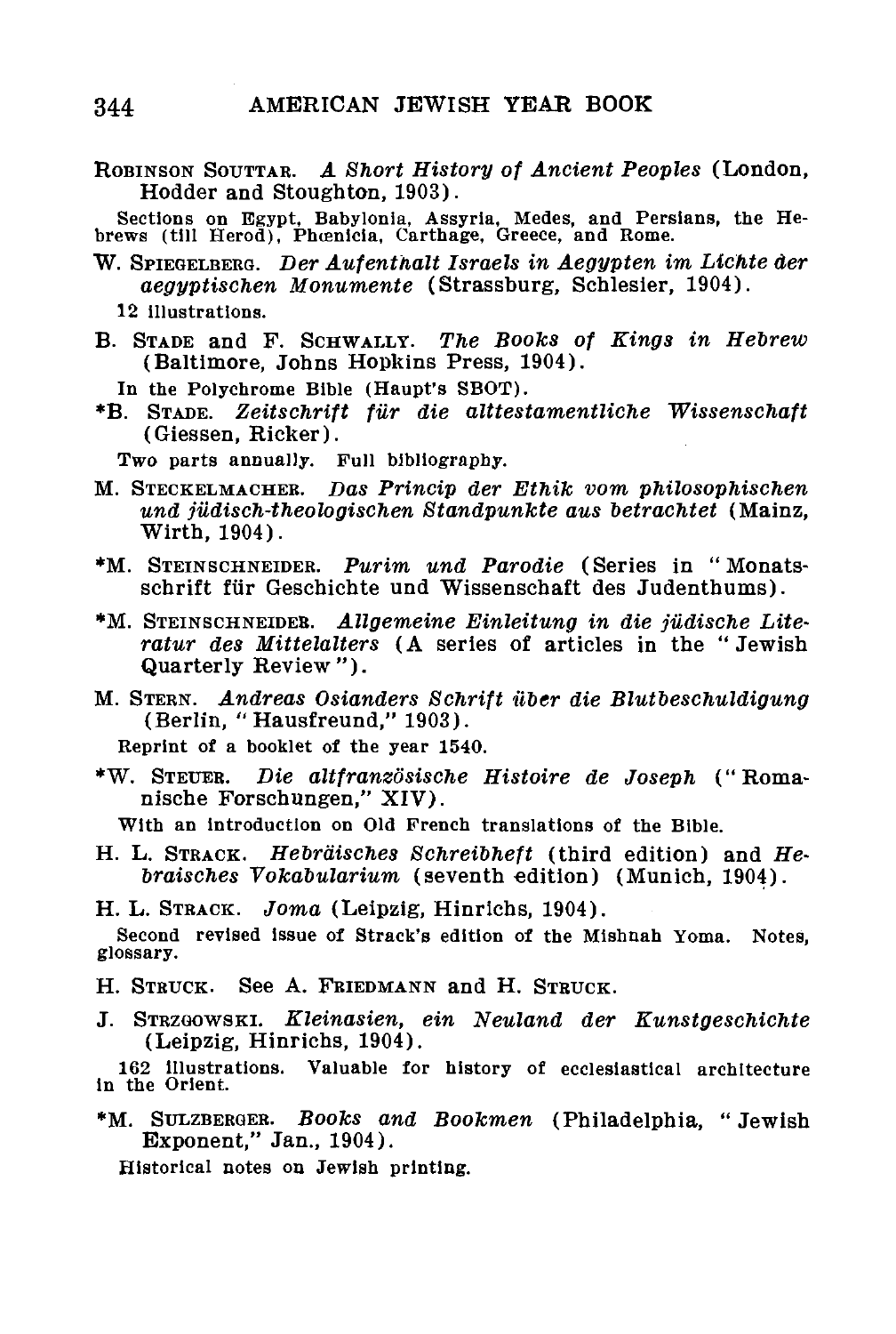G. TAAKS. *Alttestamentliche Chronologie* (Uelzen, 1904).

TEMPLE SERIES OF BIBLE CHARACTERS (London, Dent; Philadelphia, Lippincott, 1903-4).

"Abraham and the Patriarchal Age" (DUFF).<br>"David, the Hero King of Israel" (KNOX LITTLE).<br>"Joseph and the Land of Egypt" (SAYCB).<br>"Joshua and the Palestinian Conquest" (BENNETT).

- 
- 

"Saul and the Rise of the Hebrew Monarchy" (SINKER).

There is a frontispiece to each volume.

#### F. R. TENNANT. *The Sources of the Doctrines of the Fall and Original Sin* (Cambridge, University Press, 1903).

The Fall-Story and its Exegesis (Genesis III); the Ethnological origin<br>and relations of the Fall-Story; the Psychological origin of the Fall-Story;<br>its relation to History, Allegory, and Myth; the preparation in the Old<br>Te

H. ST. JOHN THACKERAY. *The Letter of Aristeas* (London and New York, Macmillan, 1904).

New English translation and notes.

- G. W. THATCHER. *Judges and Ruth* (Edinburgh, Jack, 1904). In the " Century Bible."
- J. THEODOR. *Bereschit Rabba* (Berlin, Itzkowski, 1903).

Part I of a critical edition of the Mldrash Rabba. Contains textual and explanatory notes, and variae lectiones. Part I includes Genesis Rabba, chs. 1-10.

J. "W. THIRTLE. *The Titles of the Psalms* (London and New York, Macmillan, 1904).

Maintains that the musical headings of the Psalms have been mis-<br>placed; they belong to the *previous* Psalm. The theory bases itself on<br>the third chapter of Habakkuk, which *begins*: "A Prayer of Habakkuk<br>the prophet, set my stringed instruments." Thus the author contends that  $\pi$ ys always marks the *end,* not the *beginning* of a Psalm.

H. THOMPSON. *The Unknown God* (London and New York, Warne, 1903).

" And the result of my labour has at least brought me its own reward by conferring emancipation from the fetters of all the creeds, and unsbak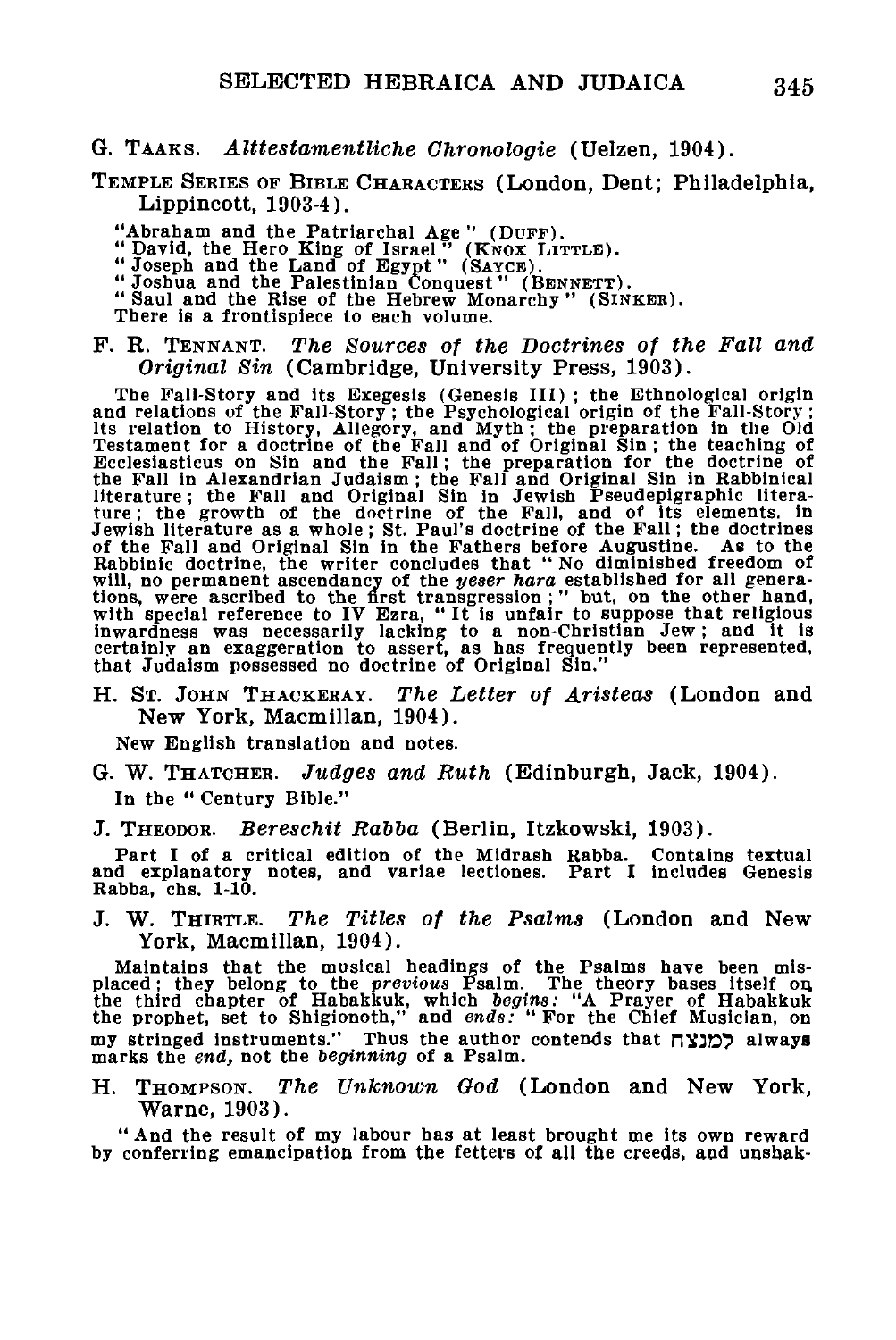able confidence In the Power, the Wisdom, and the Beneficence which pervade and rule the Universe." Holds that " the Unknown God " will not always remain " unknowable."

J. C. TODD. *Politics and Religion in Ancient Israel* (London and New York, Macmillan, 1904).

Growth of monarchy followed by its weakening; Jerusalem becomes a<br>constitutional state with the law above the King. Before the aristocracy<br>succeed in expelling the monarch the city is destroyed; but after return<br>from Exile An original book.

L. TOLSTOY. *King Assarhadon and Other Stories* (London, Free Age Press, 1904).

Three stories written by Leo Tolstoy in aid of the Kishineff Relief Fund. Introduction contains letters by Tolstoy on the Kishineff affair.

- H. TBABAUD. *La loi mosaique, ses origines et son developpement, son rdle dans le judaisme et dans le christianisme primitif* (Paris, Fischbacher, 1903).
- J. TBENEL. *L'Ancien Testament et la langue francaise du moyen Age* (Paris, Cerf, 1904).

The influence of Biblical idioms on the French language till the end of the 15th century.

D. TRIETSCH. See A. Nossig and D. TRIETSCH.

•UNSEBE HOFFNUNG (Vienna, 1904).

A new Zionist monthly for young readers.

J. URQUHABT. *Wie man die Bibel lesen soil* (Stuttgart, Kielmann, 1904).

Translated by E. Spliedt.

- C. VOYSET. *Religion for all Mankind* (London and New York, Longmans, 1903).
- G. WALLEB. *The Biblical View of the Soul* (London and New York, Longmans, 1904).

Tabulated and statistical on the occurrence of the Hebrew נפש and  $\prod$  in the Massoretic text, the Greek  $\psi v \chi \eta$  and  $\pi \nu \epsilon v \mu a$  in the Septuagint, the Latin *anima* and *spiritus* in the Vulgate, and the English *soul* in the Anglican Versions. Also words referring to human mortality and the resurrection.

- I. WASSILEVSKY. The Hebrew Teacher (Manchester, Weingold, 1904).
	- A new text-book for teaching elementary Hebrew on modern methods.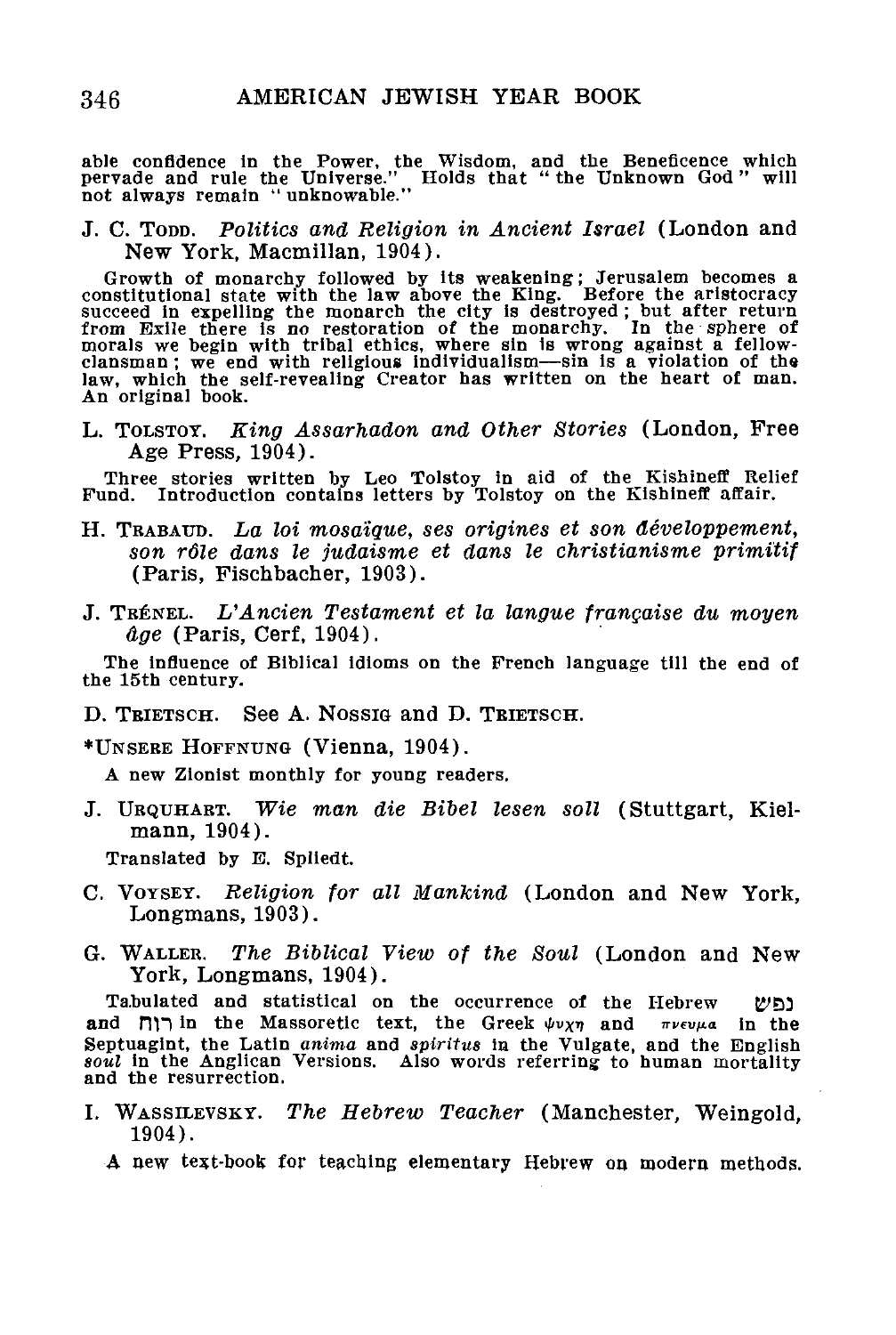J. WELLHAUSEN. *Das Evangelium Marci* und *Das Evangelium Matthdi* (Berlin, Reimer, 1903-4).

Translation and notes.

J. WELLHAUSEN. *Israelitische und judische Geschichte* (Berlin, Reimer, 1904).

Fifth edition; only slight changes from the fourth edition.

S. WERNER. *Ruth und andere Gedichte* (Vienna, " Die Welt," 1903).

Poems on the following subjects: Ruth; Jabne (Jochanan b. Zakkai, Joshua b. Chananya, Gamaliel, Akiba) ; elegies on " Golut" (exile) ; and poems on Zionistic hopes.

- G. WILDEBOBB. *De letterkunde des Ouden Verbonds* (Groningen, Wolters, 1903).
- \*H. WILLRICH. *Der historische Kern des 3. Makkabderbuches* ("Hermes," Vol. XXXIX, pp. 244-258).
- \*H. WINCKLER. *North Arabia and the Bible* (" Hibbert Journal," April, 1904).

Defence of the North Arabian theory (Mizr *not* Egypt).

- F. WITTELS. *Der Taufjude* (Vienna, Breitenstein, 1904).
- \*L. WOLF. *M. de Plehve and the Jewish Question* (London "Times," Feb. 6, 1904).

M. WOLFF. Musa Maimuni's Acht Capitel (Leyden, Brill, 1903). Arabic text, notes, introduction, German translation. A revised edition after forty years.

- \*B. WOLFF-BECKH. *Kaiser Titus und der judische Krieg* (" Neue Jahrbücher für das klassische Alterthum," 1903, XI and XII).
- E. WORDSWORTH. *Some Hints on how to teach the Bible* (London, Simpkin, 1903).
- \*C. WORTSMANN. *Die judische Zukunft* (London, 1904). A new Yiddish monthly.
- P. WURM. *Handbuch der Religionsgeschichte* (Calwer Verlagsverein, 1904).
- A. S. YAHUDA. *Prolegomena zu einer erstmaligen Herausgabe des Kitab Al-hidaja 'ila Fara'id al-Qulub von Bachja ibn Josef ion Paquda aus dem 'Andalus nebst einer grosseren Textbeilage* (Darmstadt, Winter, 1904).

On the MSS. of the original Arabic of Bahya's "Heart Duties" ,חובות rO3D?n; on Bahya's indebtedness to Gazali. Dr. Yahuda is editing the whole of the Arabic text.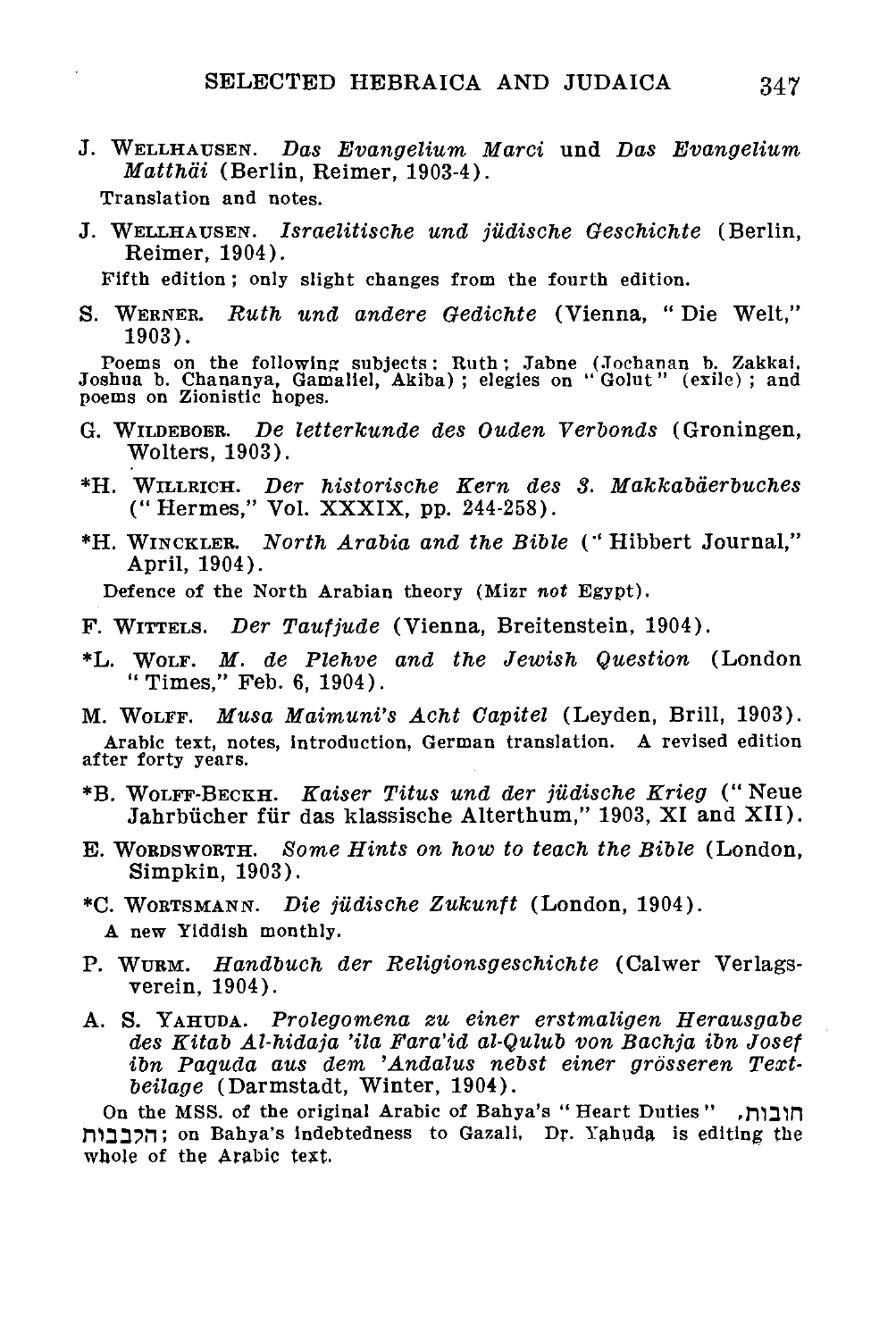\*I. ZANGWILL. *Language and Jewish Life* (London, "New Liberal Review," Dec, 1903).

Absence of a distinctive Jewish language prevents a distinctive Jewish life in England and America outside the Ghettos.

### V. ZAPLETAL. *Alttestamentliches* (Freiburg, Veith, 1904).

Man in the Image of God ; the Pall; Jacob's Blessing; the Ephod; Jephtha's vow ; Hannah's hymn of praise; David's elegy over Saul and Jonathan ; Psalm ii ; Selah ( n?D ) in the Psalms ; Isaiah's Parable of the Vineyard ; Isaiah on Moab; the Creation Story.

#### I. ZIEGLEB. *Die Eonigsgleichnisse des Midrasch beleuchtet durch die romische Kaiserzeit* (Breslau, Schottlander, 1903).

The "royal" parables and similes in the Midrash: Royal symbols, proconsuls; imperial justice; royal officers; "friends" of the Emperor; freedmen and slaves; royal buildings and gardens; "panem et circenses;" royal property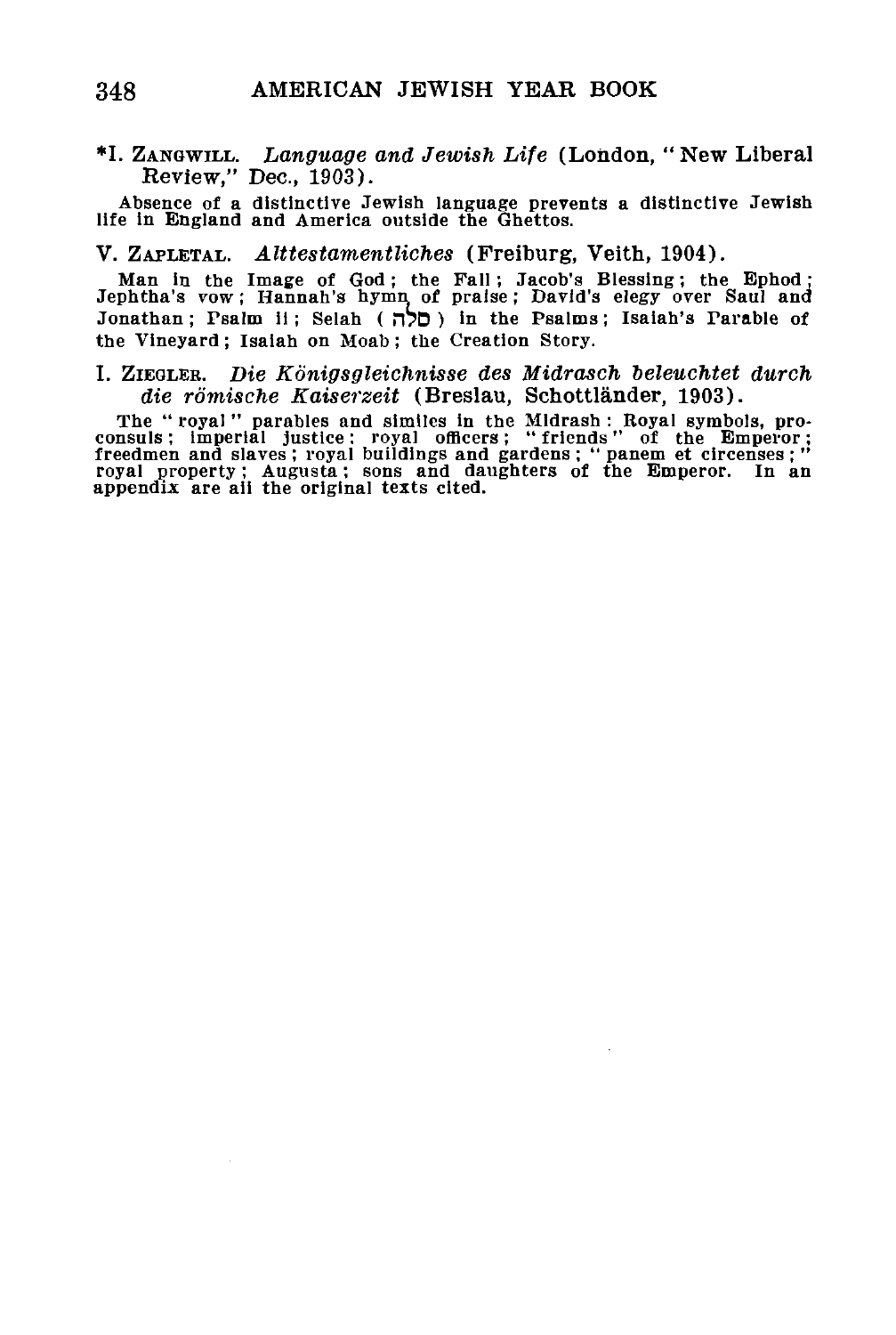# LIST OF JEWISH PEEIODICALS

## **Now APPEARING IN THE UNITED STATES**

**An asterisk (•) placed before the name of a periodical in the following list indicates that the Editors of the AMERICAN JEWISH YEAR BOOK have not been able to secure a copy of the publication issued during 5664. Its appearance in this list is justified by references to it in other periodicals.**

- **T HE AMERICAN HEBREW AND JEWISH MESSENGER. Weekly. New York. Est. 1879.**
- **T HE AMERICAN ISRAELITE. Weekly. Cincinnati, Ohio. Est. 1854.** *See also* **THE CHICAGO ISRAELITE.**

**DIE ARBEITER WELT. Yiddish. Weekly. New York. Est. 1904. English title, " The Labor World." Published by the United Hebrew Trades of the State of New York.**

**THE ASSOCIATE. Monthly. Philadelphia, Pa. Est. 1901.**

**Organ of the Young Men's Hebrew Association, Associate Organization.**

**DER BALTIMORER WEGWEISER. Yiddish. Weekly. Baltimore, Md. Est. 1897.**

**English title, "The Baltimore Guide."**

- **•DER BLUMENGARTEN. Yiddish. Weekly (?). Chicago.**
- **B'NAI B'RITH MESSENGER. Weekly. Los Angeles, Cal. Est. 1897.**
- **\*B'NAI B'RITH MIRROR. Monthly. Vicksburg, Miss.**

Published by the Intellectual Advancement Committee, District Grand<br>Lod*e*e No. 7 of the Independent Order of B'nai B'rith.

**CAP-MAKERS JOURNAL. Yiddish and English. Monthly. New York. Est. 1903.**

**Official organ of the United Cloth and Cap-Makers of North America.**

**CHICAGOER WOCHENBLATT. Yiddish. Weekly. Chicago, 111. Est. 1887.**

**English title, " The Chicago Weekly." Weekly edition of " Der tag-llcher jiidischer Courier."**

THE CHICAGO ISRAELITE. Weekly. Chicago, Ill. Est. 1854. **Chicago edition of THE AMERICAN ISRAELITE.**

EAST-SIDE LITE. Weekly. New York. Est. 1903.

EMANU-EL. Weekly. San Francisco, Cal. Est. 1895.

•EMANUEL BULLETIN. Monthly. Pueblo, Colo.

Published by Temple Emanuel.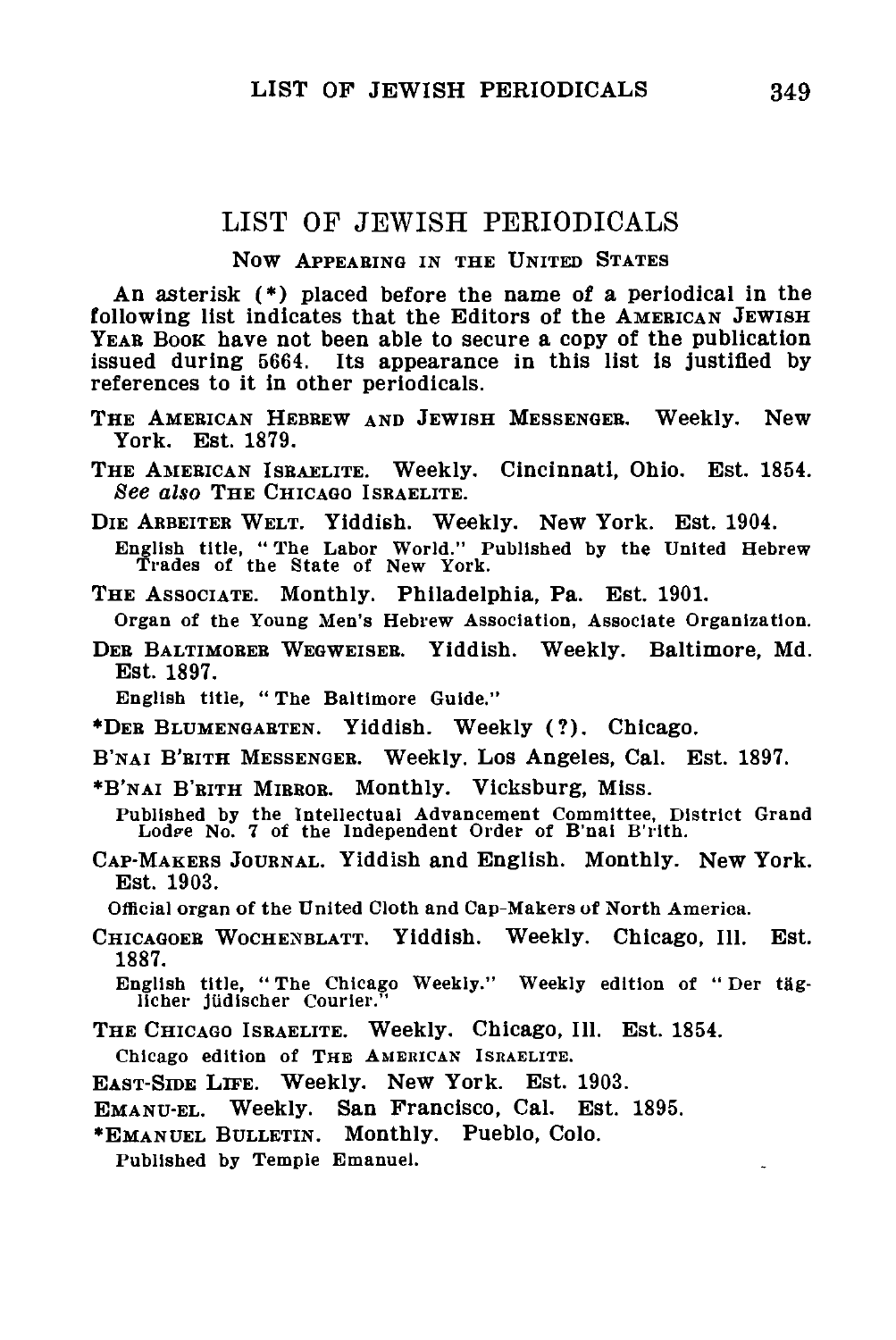- FARMERS' LEAFLET. Occasional. Woodbine, N. J. Est. 1903. Published by the Baron de Hirseh Agricultural and Industrial School.
- FREIE ARBEITER STIMME. Yiddish. Weekly. New York and Philadelphia. Est. 1900.
- DIE FREIE STUNDE. Yiddish. Monthly. New York. Est. 1904. English title, " The Leisure Hour."
- THE GLEANER. Monthly. Farm School, Pa. Est. 1901. Published by the National Farm School, Doylestown, Pa.
- HA-LEOM. Hebrew. Weekly. New York. Est. 1902.
- English title, " The Nation." Monthly publication until 1004.
- THE HEBREW. English and German. Weekly. San Francisco, Cal. Est. 1863.
- THE HEBREW STANDARD. Weekly. New York. Est. 1883.
- HIRSCH SCHOOL JOURNAL. Published periodically. Woodbine, N. J. Est. 1901.
- Published by the Baron de Hirsch Agricultural and Industrial School.
- INDEPENDENT OBDEB FEEE SONS OF ISBAEL. Monthly. Chicago, 111. Est. 1903.

Organ of the Order.

- THE JEWISH AMERICAN. Weekly. Detroit, Mich. Est. 1901.
- JEWISH CHARITY. Monthly. New York. Est. 1902.
- Published by the United Hebrew Charities. The official organ of the National Conference of Jewish Charities. Formerly '" Charity Work."
- THE JEWISH CHRONICLE. Weekly. Atlanta, Ga.; Montgomery, Birmingham, and Mobile, Ala.; and Shreveport, La. Est. 1899.
- THE JEWISH CITIZEN. Weekly. Omaha, Neb. Est. 1904.
- JEWISH COMMENT. Weekly. Baltimore, Md. Est. 1895.
- THE JEWISH CONSERVATOR. Weekly. Chicago, Ill. Est. 1904.
- THE JEWISH CRITERION. Weekly. Pittsburg, Pa. Est. 1895.
- THE JEWISH EXPONENT. Weekly. Philadelphia, Pa. Est. 1886.
- \*THE JEWISH EXPEESS. Yiddish. Weekly. St. Louis, Mo. Est. 1903.
- \*THE JEWISH FBEE PBESS. Yiddish. Weekly. Cleveland, Ohio.
- \*THE JEWISH HEBALD. Weekly. Des Moines, la. Est. 1903.
- THE JEWISH HOME. Monthly. New York. Est. 1894.
- 
- Formerly "Helpful Thoughts."<br>THE JEWISH LEDGER. Weekly. New Orleans, La. Est. 1895.
- THE JEWISH LEDGEB. Weekly. New Orleans, La. Est. 1895. Official organ of the joint lodges of New Orleans, Independent Order of B'nal B'rith.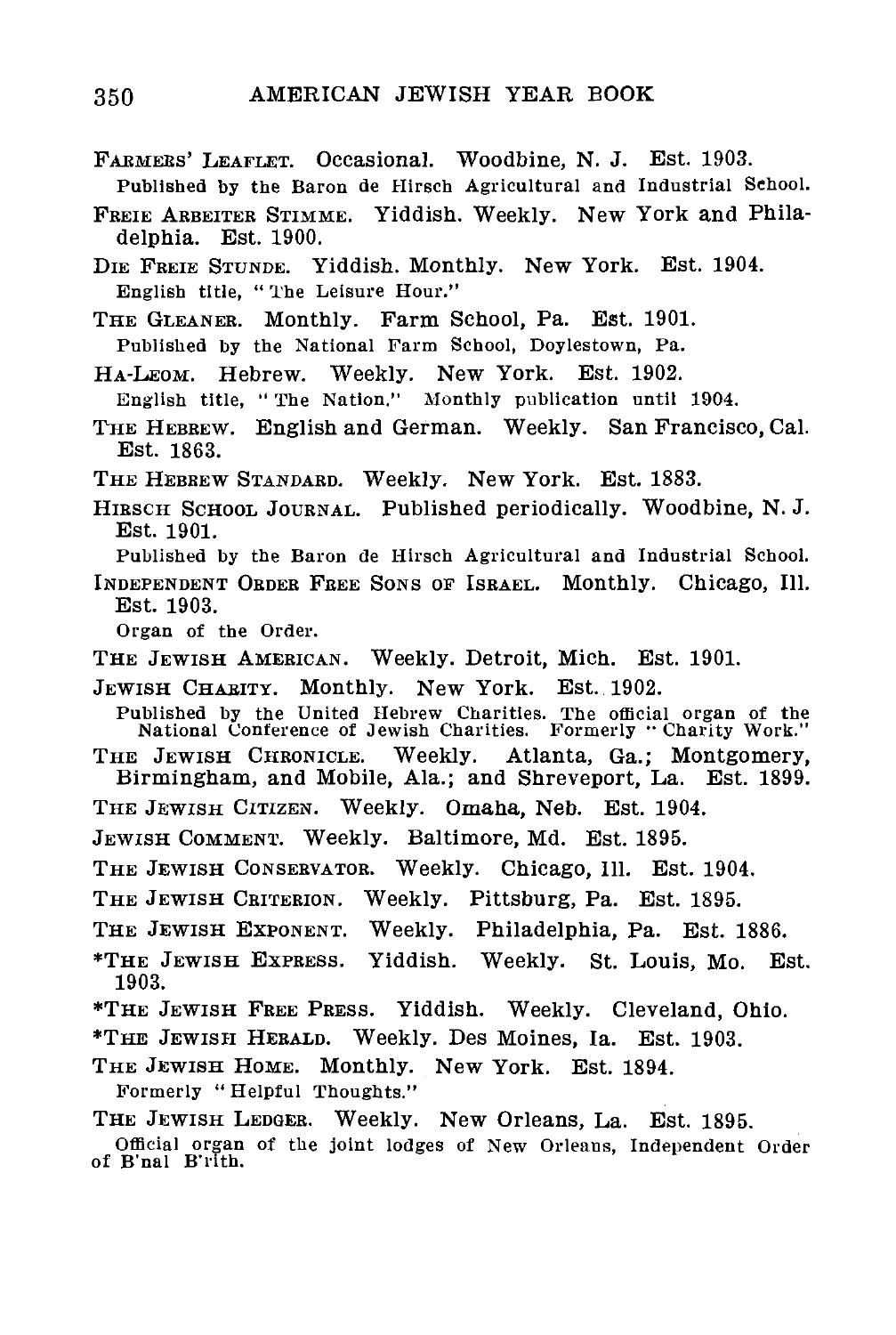- THE JEWISH ORPHAN ASYLUM MAGAZINE. Monthly. Cleveland, O. Est. 1903.
- THE JEWISH OUTLOOK. Weekly. Denver, Colo. Est. 1903. First two numbers issued as a monthly.
- "JEWISH PRESS AND PROGRESS. Yiddish. Semi-weekly. Chicago, 111.
- THE JEWISH PROGRESS OF THE TWIN CITIES. Weekly. Minneapolis and St. Paul, Minn. Est. 1904.

- THE JEWISH QUARTERLY REVIEW. London and New York. Est. 1889.
- \*THE JEWISH RECORD. Weekly. Kansas City, Mo.
- •THE JEWISH REVIEW. Monthly. St. Joseph, Mo.
- THE JEWISH REVIEW AND OBSERVER. Weekly. Cleveland, Ohio. Est. 1889.
- THE JEWISH SPECTATOR. Weekly. Memphis and Nashville, Tenn. Est. 1885.
- THE JEWISH TIMES AND OBSERVER. Weekly. San Francisco, Cal. Est. 1855.
- THE JEWISH TRIBUNE. Weekly. Portland, Ore., Seattle and Tacoma, Wash., and Vancouver, B. C. Est. 1902.
- THE JEWISH VOICE. Weekly. St. Louis, Mo. Est. 1884.
- JUDISCHE GAZETTEN. Yiddish and English. Weekly. New York. Est. 1874.

- DIE JÜDISCHE POST. Yiddish. Weekly. Pittsburg, Pa. Est. 1903. English title, "The Jewish Post."
- DIE JÜDISCHE WELT. Yiddish and English. Daily. New York. Est. 1902.

JÜDISCHES TAGEBLATT. Yiddish and English. Daily. New York. Est. 1885.

English title, " Jewish Daily News." *See also* JUDISCHE GAZETTEN.

THE MACCAB.EAN. Monthly. New York. Est. 1901.

Published under the supervision of the Federation of American Zionists.

Early numbers appeared under the name " The Israelite of the Twin Cities."

English title, " The Jewish Gazette." Weekly edition of JUDISCHES TAGEBLATT.

English title, "The Jewish World."<br>DER JÜDISCHER JOURNAL. Yiddish. Weekly. New York. Est. 1899. DER JUDISCHER JOURNAL. Yiddish. Weekly. New York. Est. 1899. English title, " The Jewish Journal." Weekly edition of NEW YORKEE ABEND-POST and UEK MORGEN JOURNAL.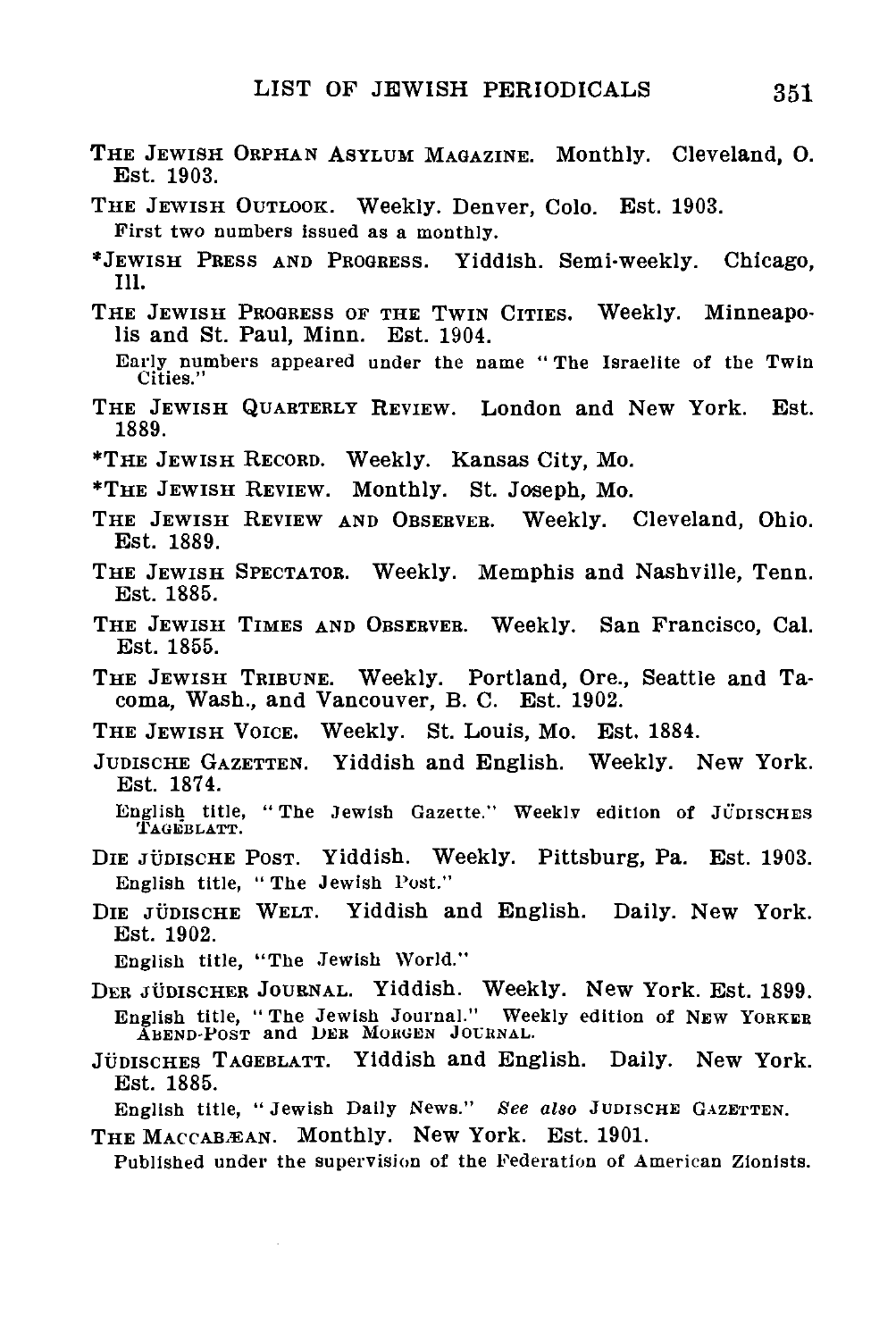- THE MENOBAH. Monthly. New York. Est. 1886.
- THE MENOEAH. Monthly. Toledo, Ohio. Est. 1904.
- Published by the Sabbath School " Children of Zion."
- •MIZPAH BULLETIN. Monthly. Chattanooga, Tenn. Organ of Mizpah Congregation.
- THE MODERN BUILDER. Monthly. Kansas City, Mo. Est. 1901. Organ of the Modern Builders of Israel.
- THE MODERN VIEW. Weekly. St. Louis, Mo. Est. 1901.
- MONTHLY BULLETIN. New York. Est. 1900.
- 
- DER MORGEN JOURNAL. Yiddish. Daily. New York. Est. 1902. English title, "The Jewish Morning Journal." Evening edition, New English title, "The Jewish Morning Journal." Evening edition, NEW<br>"Yorker Abend-Post; weekly edition, DEB JÜDISCHER JOURNAL.<br>"
- \*MOUNT SINAI MONTHLY. Boston, Mass.

Published in the interest of the projected Mount Sinai Hospital.

- DIE NEUE STIMME. YIddish. Quarterly. New York. Est. 1904.<br>English title, "The New Voice." Published by the Radical-Zionists Organization.
- NEW ERA COMMENT. Monthly. New York. Est. 1904. Organ of the New Era Club.
- THE NEW ERA ILLUSTRATED MAGAZINE. Monthly. New York. Est. 1900.
	- From 1900-1903 " The New Era ' Boston, Mass.
- 
- \*THE NEW OCCIDENT. Monthly. San Francisco.<br>New Yorker Abend-Post. Yiddish. Daily. New York. Est. 1899. NEW YORKER ABEND-POST. Yiddish. Daily. New York. Est. 1899. Also a Philadelphia edition. English title, " New York Jewish Abend-Post."
	- *See also* DER MORGEN JOURNAL and DER JUDISCHER JOURNAL.
- •ORDENS ECHO. German. Monthly. New York. Organ of the Order of True Sisters.
- 
- •PANNONIA. Monthly. Philadelphia, Pa.
- THE P. T. T. S. REVIEW. Monthly. New York. Est. 1904.

Issued by the Junior Class of the Polonies Talmud Torah School of the Spanish and Portuguese Congregation Shearith Israel.

- THE REFORM ADVOCATE. Weekly. Chicago, 111. Est. 1891.
- SABBATH SCHOOL JOURNAL. Monthly. Philadelphia, Pa. Est. 1904.
- SINAI. Monthly. Baltimore, Md. Est. 1904.
- Published by Har Sinai Temple. Discontinued after second issue.
- DEE TAGLICHER HEEOLD. Yiddish. Daily. New York. Est. 1894. English title, " Dally Jewish Herald." See *also* DEH VOLKSADVOKAT.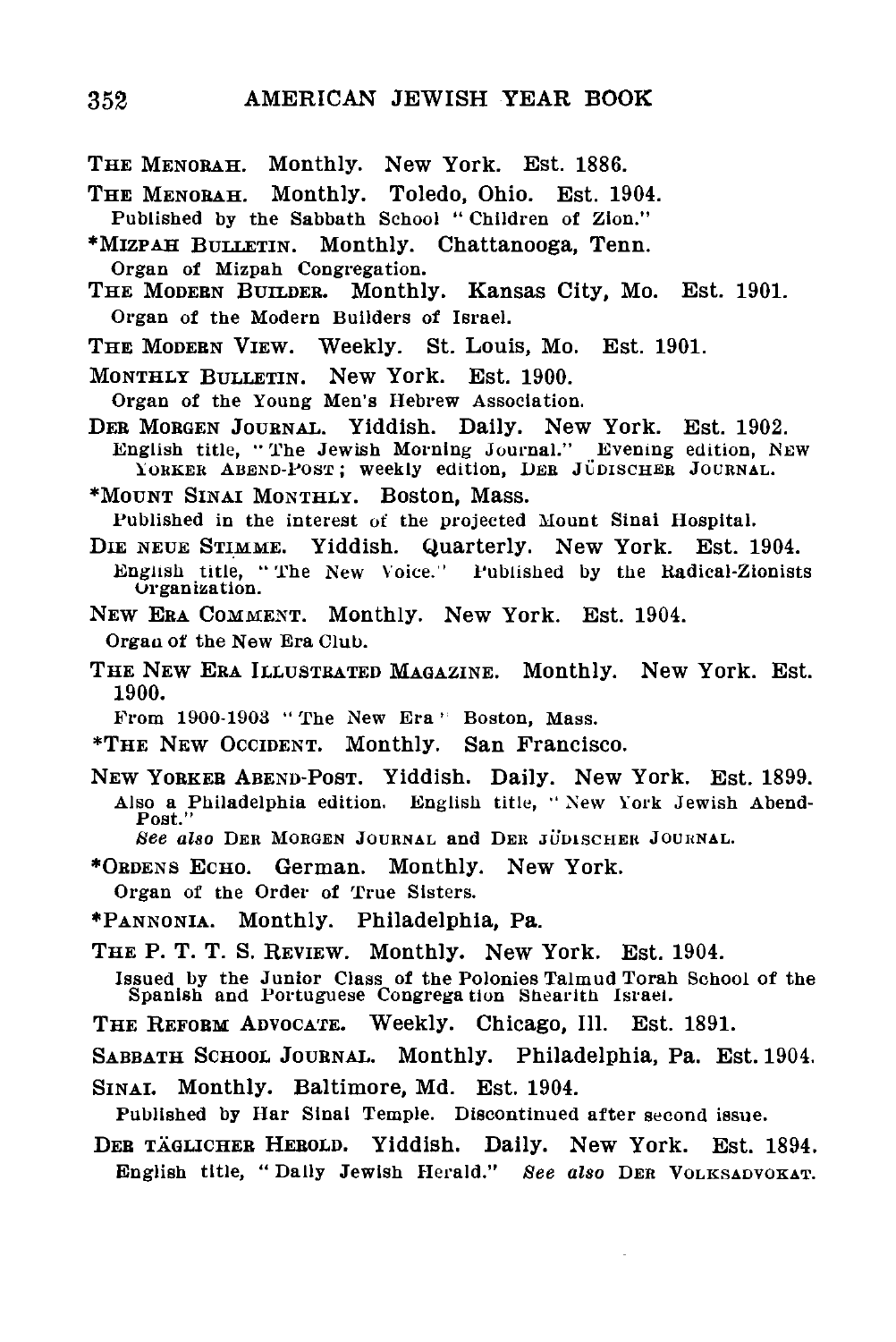DEB TAGLICHEB JUDISCHEB COUBIEB. Yiddish. **Daily.** Chicago, III. Est. 1887.

English title, "The Daily Jewish Courier. See also CHICAGOER WOCH-ENBLATT.

DER VOLKSADVOKAT. Yiddish. Weekly. New York. Est. 1891. Weekly edition of DER TAGLICHER HEROLD.<br>DER VOLKSFREUND. Yiddish and Hebrey

Yiddish and Hebrew. Weekly. Pittsburg, Pa. Est. 1889.

VOBWABTS. Yiddish. Daily. New York. Est. 1896. English title, " Forward."

THE WEEKLY BULLETIN OF THE REFORM CONGREGATION KENESETH ISBAEL. Philadelphia, Pa. Est. 1896.

YOUNG MEN'S HEBBEW ASSOCIATION MAGAZINE. Semi-monthly. New Orleans, La. Est. 1903.

DIE ZUKUNFT. Yiddish. Monthly. New York. Est. 1902. English title, "The Future."

YEAB BOOKS, ANNUALS, AND OCCASIONAL PUBLICATIONS  *1*

THE AMEBICAN ISBAELITE. Golden Jubilee. 1854-1904.

AMERICAN JEWISH YEAR BOOK. 5664. Fifth of the Series.

Published by THE JEWISH PUBLICATION SOCIETY OF AMERICA.

Annual XI Congregation RODEPH SHALOM, Philadelphia. 1903-04.

Annual No. 2 Congregation OHAVAI SHOLEM, Nashville. 1903-04.

Annual of the Congregation B'NAI B'BITH, LOS Angeles, Cal, Vol. IV. 1903-04.

HEBEEW UNION COLLEGE ANNUAL. Cincinnati, O. 1904.

Published by the Students of the College.

JEWISH PROGRESS IN SAINT LOUIS. 1904.

NEW YOBK SECTION COUNCIL OF JEWISH WOMEN. 1903-04.

Reform Congregation KENESETH ISBAEL, Philadelphia, Pa. Year Book No. XV. 1903-04.

YALKUT MAARABI. A Literary Annual. New York. Vol. I. 1904. Issued by the Ohoie Shem Association.

•Year Book of Congregation TIFEBETH ISBAEL, Cleveland, O.

Year Book of the CENTRAL CONFERENCE OF AMERICAN RABBIS. Volume XIII. 1903.

Year Book, Twenty-Ninth Year. Nineteen Three-Four. Young MEN'S HEBREW ASSOCIATION of Philadelphia. 5664.

!See *also* Publications: American Jewish Historical Society, p. 230; Council of Jewish Women, p. 237; Jewish Theological Seminary of America, p. 262; Union of American Hebrew Congregations, p. S78.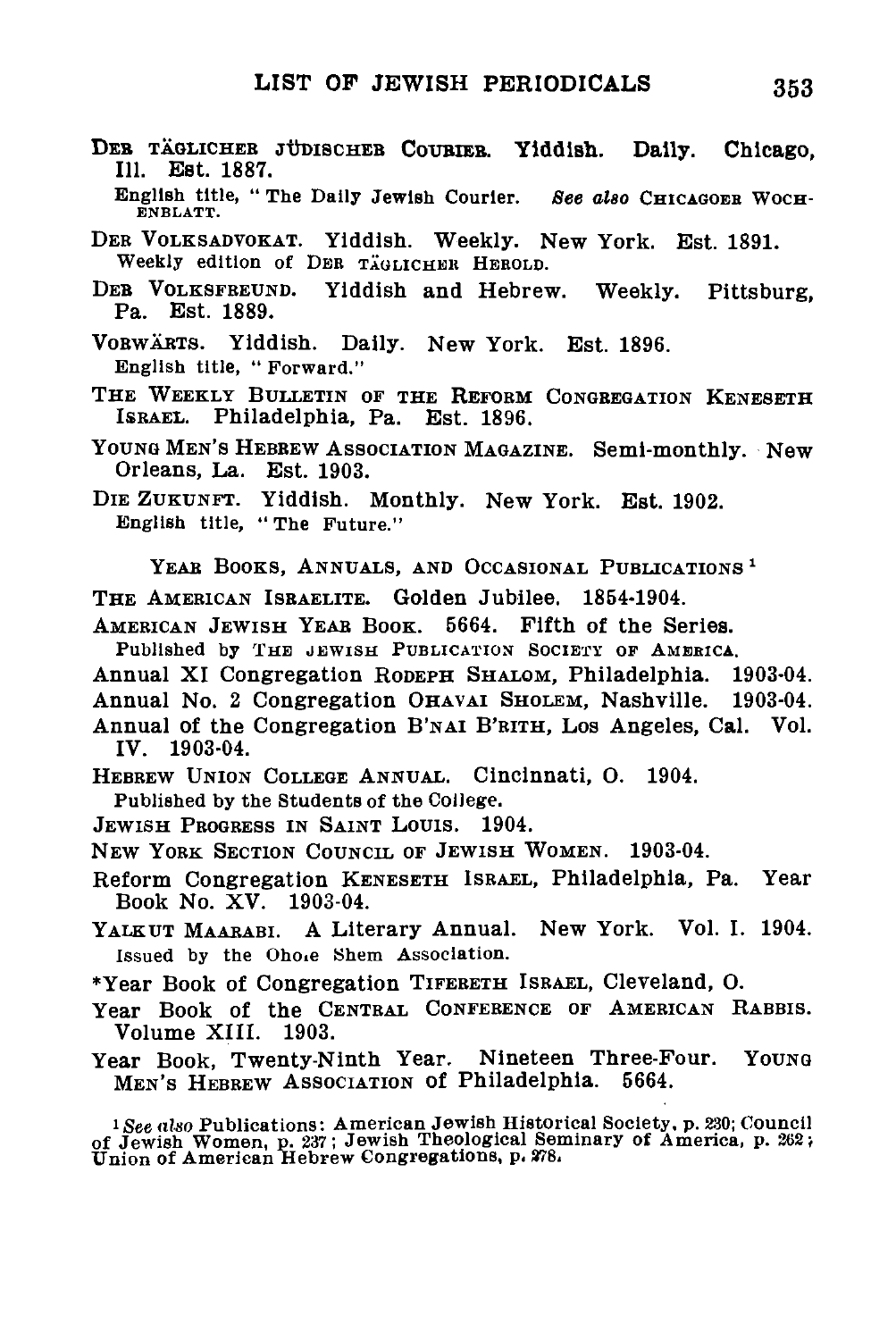# BEQUESTS AND GIFTS

#### (\$500 AND UPWAKD)

## BY JEWS OR TO JEWISH INSTITUTIONS<sup>1</sup>

### August 26, 1903, to August 12, 1904

Abraham Abraham, Brooklyn, gives \$25,000 to the Jewish Hospital of Brooklyn, provided an equal amount is raised within a year.

- Jacob H. Abraham, New Orleans, La., bequeaths \$2000 to each of the following: Shakespeare-Touro Alms House, Association for the Relief of Jewish Widows and Orphans, Touro Infirmary and Hebrew Benevolent Association, Kingsley Social House Settlement, Home for Incurables, Charity Organization Society, St. Alphonso's Orphan Asylum, and Home for Homeless Women, all of New Orleans.
- A. Adler and Company, New Orleans, La., give \$500 to the Building Fund of the Touro Infirmary, New Orleans.
- Hannah Adler, Philadelphia, Pa., bequeaths \$2000 to the Mathilde Adler Loeb Dispensary of the Jewish Hospital; and \$250 to the Jewish Foster Home and Orphan Asylum, both of Philadelphia.
- Wiliam Adler, New Orleans, La., gives \$500 to the Building Fund of the Touro Infirmary, New Orleans.
- Henry S. Allen, \$2500 given in memory of, to the Memorial Fund of the United Hebrew Charities, New York.
- Ben Altheimer, St. Louis, Mo., gives \$600 to the Jewish Charitable and Educational Union, St. Louis.
- E. Asiel, New York City, gives \$10,000 to Mount Sinai Hospital of New York.
- Joseph Austrian, Chicago, 111., and Henry Block, New York City, give \$6000 to Yale University as a scholarship fund in memory of Walter Joseph Austrian, a victim of the Iroquois Theatre Fire.
- A. Baldwin, New Orleans, La., gives \$1000 to the Building Fund of the Touro Infirmary, New Orleans, La.

<sup>1</sup>The contributions of individuals to the Isaac M. Wise Memorial Fund of the Hebrew Union College were not all published. It has been officially announced that nearly  $\frac{$400,000}{1}$  has been  $\frac{1}{100}$  has been indepen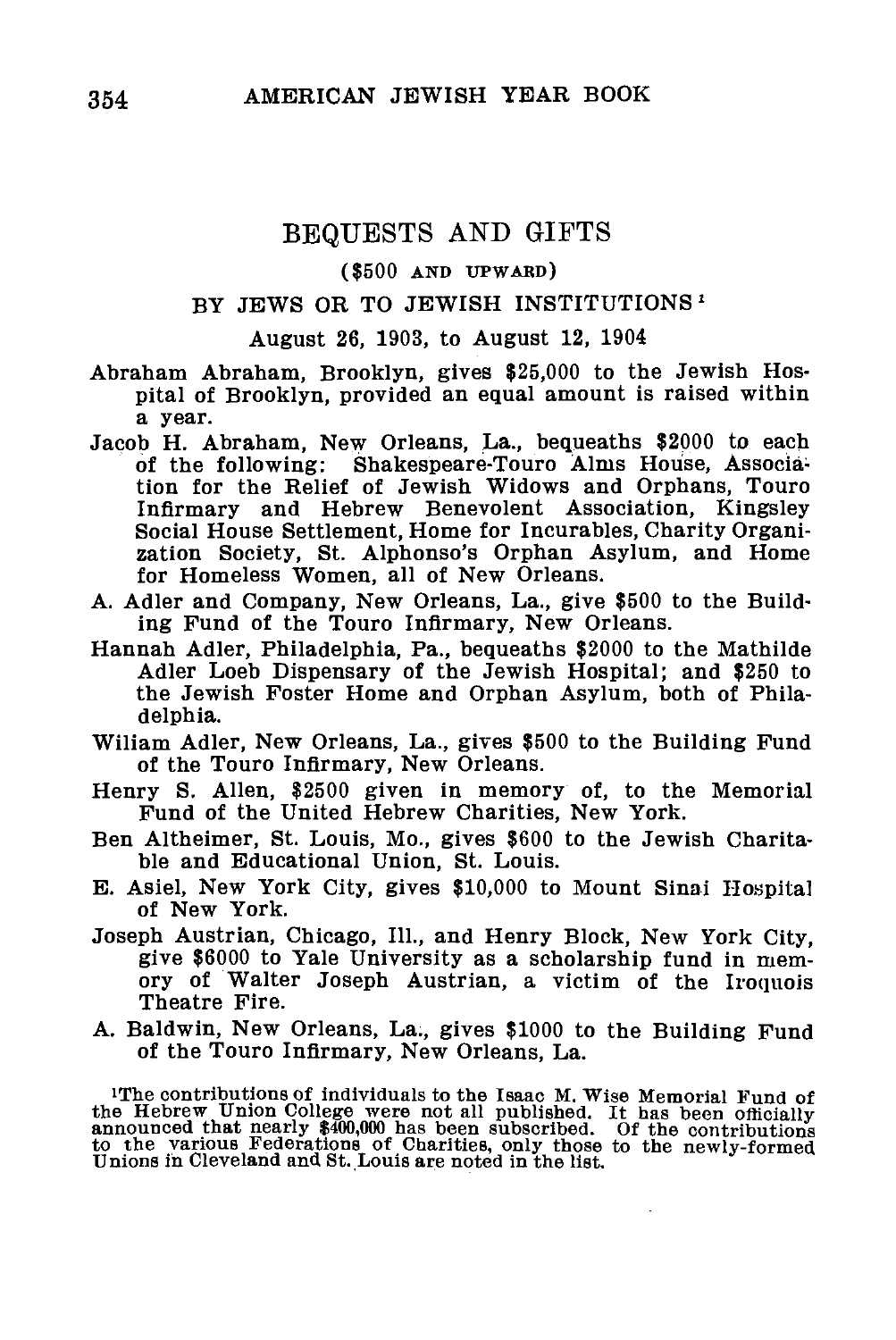- **Walter E.** and George Louis Beer, New York City, give \$10,000 to Mount Sinai Hospital, New York.
- Bernard Bettmann, Cincinnati, O., gives \$500 to the Union of American Hebrew Congregations for a new building for the Hebrew Union College.
- Mrs. Herman Black, Cleveland, O., bequeaths \$2500 to the Federation of Jewish Charities; and \$500 to the Council Educational Alliance; both of Cleveland.
- Morris A. Black, Cleveland, O., contributes \$500 to the Federation of Jewish Charities.
- Simon L. Bloch, Philadelphia, Pa., gives \$1000 to the Jewish Foster Home and Orphan Asylum, Philadelphia, in memory of his parents.
- Henry Block. See Joseph Austrian.
- Albert Blumberg, Pittsburg, Pa., bequeaths \$500 to the Gusky Orphanage and Home; \$1000 to the Columbian Council School; and \$1000 for a room in a non-sectarian hospital; all of Pittsburg.
- Isaac Blumenthal, \$50,000 given in memory of, to Mount Sinai Hospital, New York.
- J. Bookman, the Estate of, New York City, gives \$1000 to the United Hebrew Charities, New York.
- Andrew Carnegie, New York, gives \$25,000 to the Educational Alliance, New York City.
- C. C. Cordill, New Orleans, La., gives \$1000 to the Building Fund of the Touro Infirmary, New Orleans.
- R. E. Craig, New Orleans, La., gives \$500 to the Building Fund of the Touro Infirmary, New Orleans.
- The Deborah Benevolent Sewing Society, New York City, gives \$500 to the Guarantee Fund of the United Hebrew Charities, New York.
- Denis, Danziger, and Tessier, New Orleans, La., give \$500 to the Building Fund of the Touro Infirmary, New Orleans.
- C. F. Doe, San Francisco, Cal., bequeaths \$8000 to the Pacific Hebrew Orphan Asylum and Home, San Francisco.
- Emanuel Eichold, Mobile, Ala., bequeaths \$5000 to the Association for the Relief of Jewish Widows and Orphans of New Orleans, La.; and \$1000 to each of the following: Female Benevolent Society, Catholic Female Benevolent Association, Church Home, Colored Old Folks and Orphans Home, and Hannah Home for the Aged and Infirm; all of Mobile.
- Mary Einstein, \$1000 given in memory of, to the Memorial Fund Of the United Hebrew Charities, New York,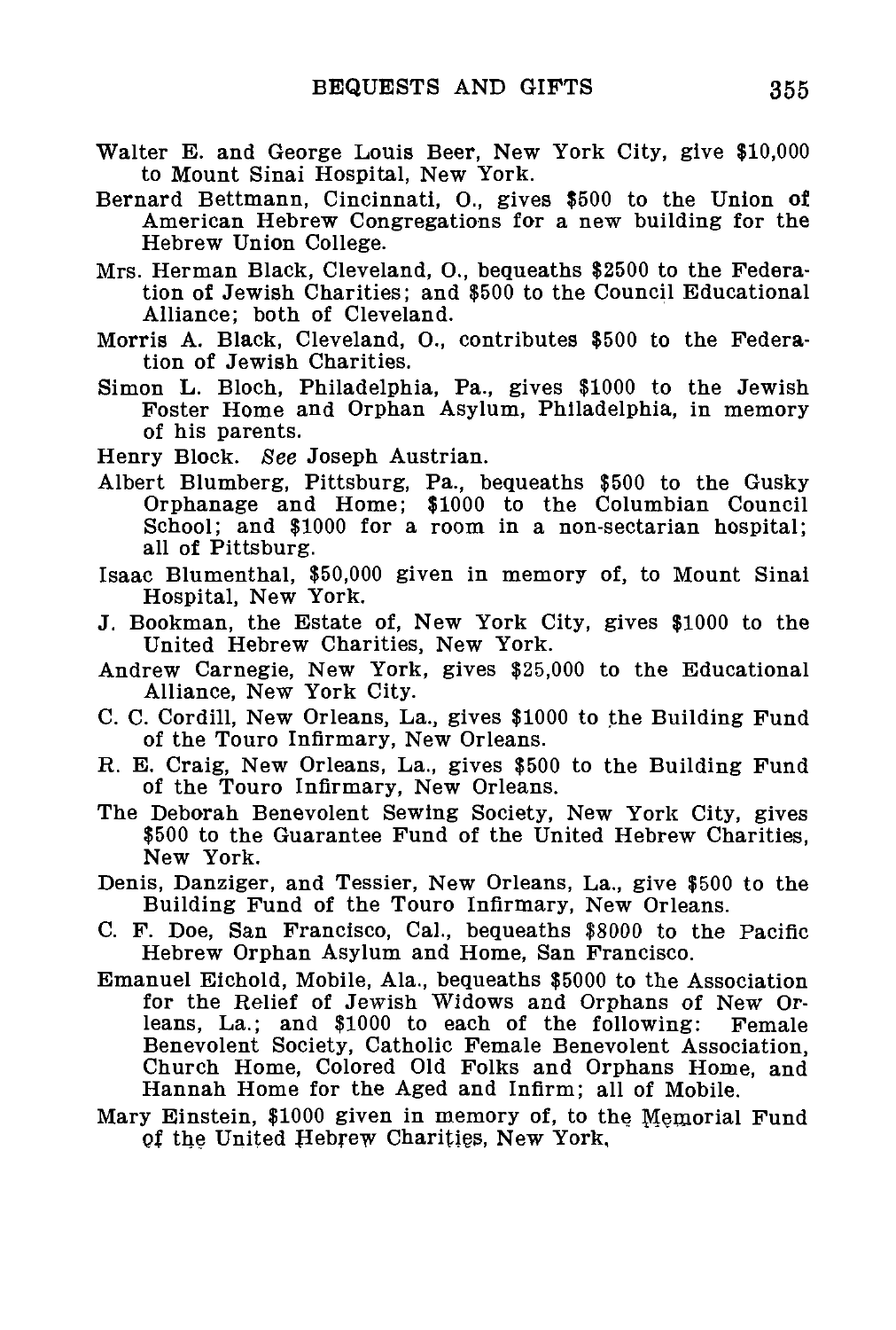- D. Elseman, St. Louis, Mo., gives \$500 to the Wise Memorial Fund.
- Temple Emanu El, New York City, gives \$500 to the " General Slocum " Fund.
- Jacob Epstein, Baltimore, Md., gives \$1000 to the Hebrew Children's Protective and Sheltering Association, Baltimore.
- Simon Epstein, New York City, bequeaths \$1000 to each of the following: Hebrew Free Loan Association, Beth Israel Hospital, Machzikei Talmud Torah, and Yeshibah Etz Chaim; \$500 to each of the following: Yeshibah Rabbi Itzhok Elchonon, Chesed Shel Emeth Society, Mount Sinai Hospital, Monteflore Home for Chronic Invalids, and Hebrew Orphan Asylum and Benevolent Association; and \$250 to each of the following: Daughters of Jacob, and Nashim Rachmonuth.
- Julius Feiss, Cleveland, O., contributes \$500 to the Federation of Jewish Charities.
- Leon Fellman, New Orleans, La., gives \$500 to the Building Fund of the Touro Infirmary, New Orleans.
- Mrs. Rosalia Fisher, St. Louis, Mo., bequeaths \$500 to the Jewish Orphan Asylum, Cleveland, O., and \$100 to the Jewish Hospital, St. Louis, Mo.
- Moyer Fleisher and Mrs. Fleisher, Philadelphia, Pa., give \$500 to the Children's Ward of the General Hospital, Bangor, Me.
- Abraham Fredig, Philadelphia, Pa., bequeaths \$750 to the Jewish Hospital Association; \$750 to the Jewish Foster Home and Orphan Asylum; and \$250 to the Jewish Orphans Guardians; all of Philadelphia.
- Julius Freiberg, Cincinnati, O., gives \$25,000 to the Jewish Hospital of Cincinnati in memory of his wife.
- Lazard Freres, New York City, gives \$500 to the Guarantee Fund of the United Hebrew Charities, New York.
- A Friend, through N. B., gives \$2000 to the Guarantee Fund of the United Hebrew Charities.
- Louis Gans, New York City, bequeaths \$25,000 to the Montefiore Home for Chronic Invalids; \$2500 to each of the following: Mount Sinai Hospital, United Hebrew Charities, Hebrew Sheltering Guardian Society, Hebrew Orphan Asylum and Benevolent Association, Jewish Theological Seminary of America, and Hebrew Union College of Cincinnati, O.; \$2000 to the Association for the Relief of Jewish Widows and Orphans, New Orleans, La.; \$2000 to be divided among the poor of Helena, Mont.; \$1000 to each of the following: Home for Aged and Infirm Hebrews, Hebrew Technical Institute,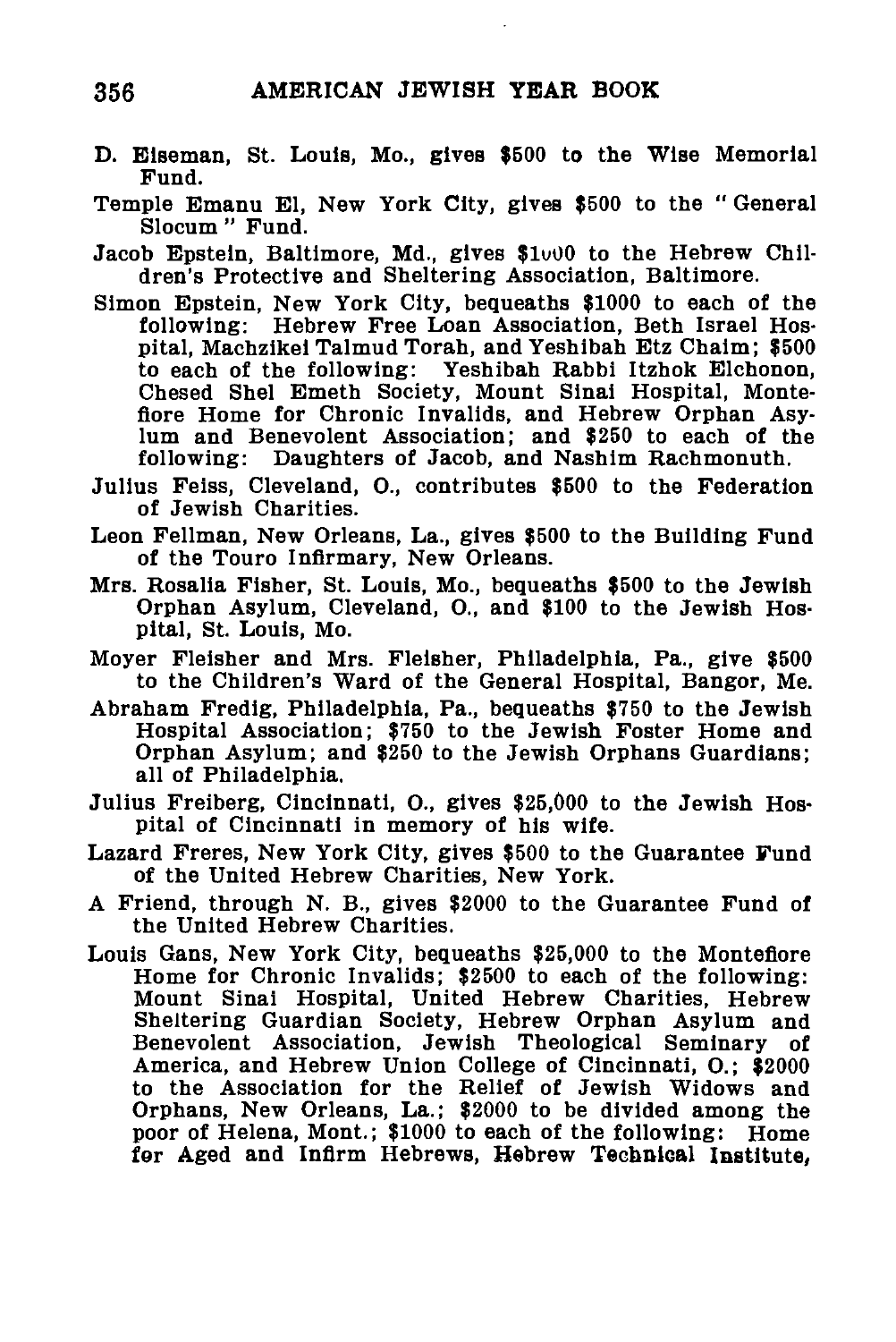Educational Alliance, Beth Israel Hospital, Lebanon Hospital, Colored Orphan Asylum, Free Loan Association, and Society for Ethical Culture; \$1000 to be distributed among the poor of Neustadt, Bohemia; \$500 to the Ladies' Auxiliary Society of Temple Emanu El, and \$500 to the Hebrew Benevolent Society, of Helena, Mont.; and \$2500 to the Monteflore Home for Chronic Invalids, to found a perpetual bed in memory of his wife, Fannie Gans.

- Valentine Geng, Darby, Delaware County, Pa., bequeaths \$500 to the Jewish Hospital Association, Philadelphia.
- Joseph Glaser, St. Louis, Mo., gives \$500 to the Wise Memorial Fund; and \$500 to the Jewish Charitable and Educational Union, St. Louis.
- Morris Glaser, St. Louis, Mo., gives \$600 to the Jewish Charitable and Educational Union, St. Louis.
- Joel Goldberg, the Estate of, New York City, gives \$15,000 to Mount Sinai Hospital, New York.
- Simon A. Goldberg, New York (deceased, 1897), bequeaths the residue of his estate, amounting to \$300,000, on the demise of his wife, for the purpose of creating some charitable or educational institution in New York. The trustees applied to the courts for an interpretation of the clause, and the Hebrew Technical Institute was named as the residuary legatee in accordance with the wishes of the testator verbally expressed shortly before his death.
- Marcus Goldman, New York City, bequeaths \$1000 to each of the following institutions, all in New York: Hebrew Benevolent and Orphan Asylum; Mount Sinai Hospital; Home for Aged and Infirm Hebrews; United Hebrew Charities; Hebrew Technical Institute; Monteflore Home for Chronic Invalids; Hebrew Technical School for Girls; and Hebrew Sheltering Guardian Society.
- J. D. Goldman, St. Louis, Mo., gives \$500 to the Jewish Charitable and Educational Union, St. Louis.
- Jacob Goldsmith, Cleveland, O., contributes \$500 to the Federation of Jewish Charities.
- George Goodman, San Francisco, Cal., bequeaths \$500 to each of the following: Pacific Hebrew Orphan Asylum and Home, Catholic Orphan Asylum, Protestant Orphan Asylum, Nursery for Homeless Children, Little Sisters' Infant Shelter, Children's Hospital, Ladies' Relief Society, all of San Francisco; \$600 to City and County Hospital of Alameda; \$500 to the Children's Hospital of Alameda; and \$1000 to the Masonic Home at Decoto.

23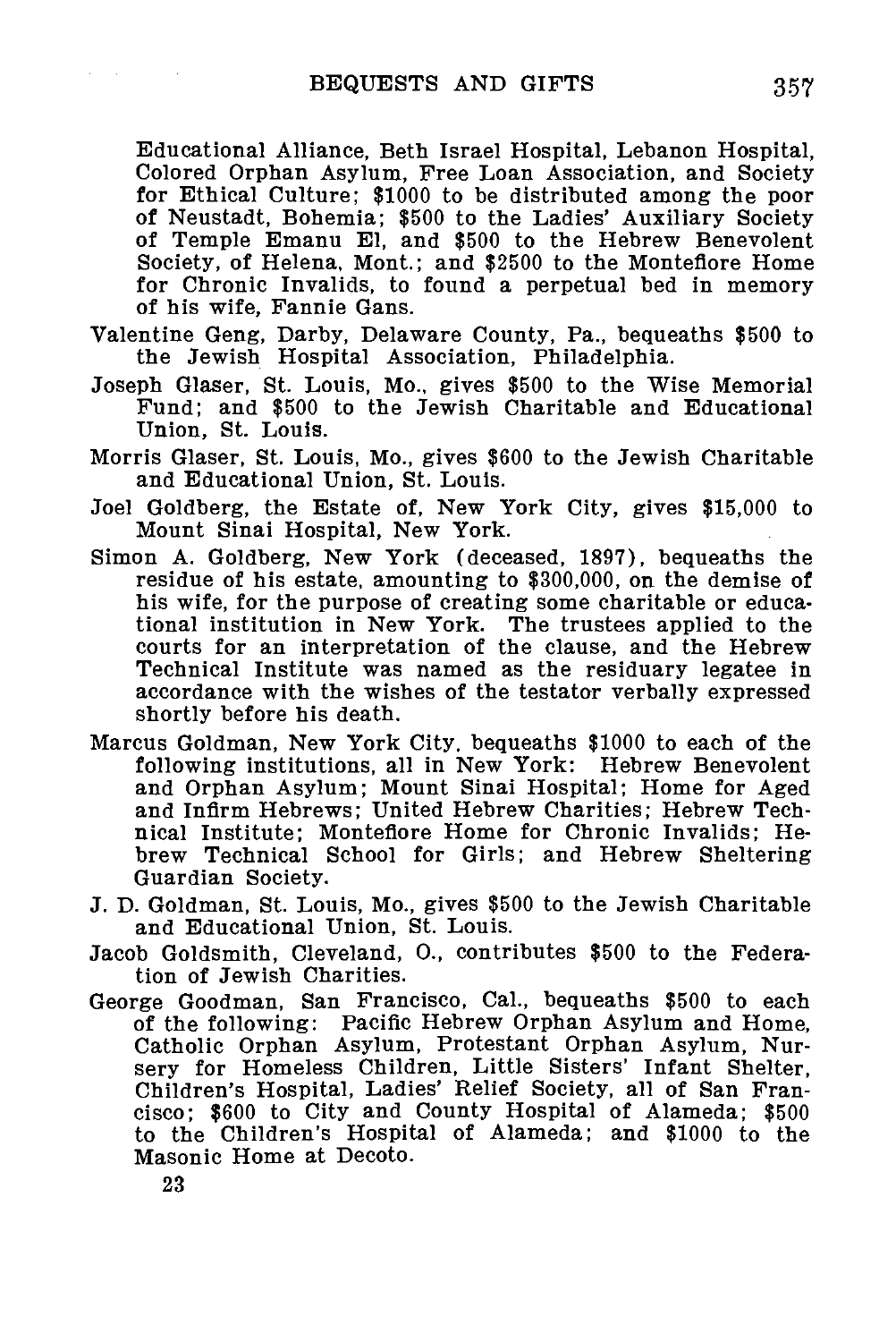- Samuel Grabfelder, Louisville, Ky., gives \$500 to the National Jewish Hospital for Consumptives at Denver, Colo.
- Adam Grant, San Francisco, Cal., bequeaths \$5000 to each of the following: Pacific Hebrew Orphan Asylum and Home. Pacific Hebrew Orphan Asylum and Home, Roman Catholic Orphan Asylum, and Protestant Orphan Asylum.
- Abraham Green, San Francisco, Cal., bequeaths \$500 to the Pacific Hebrew Orphan Asylum and Home Society, and \$500 to the Hebrew Home for Aged Disabled, San Francisco.
- Abraham Green, the Estate of, San Francisco, Cal., gives \$500 to the Hebrew Home for Aged Disabled, San Francisco.
- Mrs. Gussie Greenebaum, San Francisco, Cal., bequeaths \$3000 to Temple Emanu El, New York, the interest to be distributed among poor Jews of New York to be designated by the president and rabbi of the congregation; and \$5000 for distribution among charitable organizations of New York to be selected by her executors.
- Daniel Guggenheim, New York City, contributes \$500 to a special library fund of the Jewish Theological Seminary of America.
- M. Guggenheim's Sons, New York City, give \$2500 to the Guarantee Fund of the United Hebrew Charities, New York; and \$1000 to the National Jewish Hospital for Consumptives at Denver, Colo., for a special Building Fund.
- William Guggenheim, New York City, gives \$2500 to the Guarantee Fund of the United Hebrew Charities.
- Simon Gumbel, New Orleans, La., gives \$10,000 to the Orphans Home for a Dowry Fund.
- Emilie Jones Gutheim, New Orleans, La., bequeaths \$1000 to the Association for the Relief of Jewish Widows and Orphans; \$1000 to the Julius Weis Home; and makes the Touro Infirmary and Hebrew Benevolent Association her residuary legatee; all these institutions being in New Orleans.
- William Haas and Mrs. Haas, San Francisco, Cal., in celebration of their daughter's marriage, give \$500 to the Pacific Hebrew Orphan Asylum and Home; \$500 to Mt. Zion Hospital; \$100 to the Emanu El Sisterhood; and \$100 to the Emanu El Kindergarten; all of San Francisco.
- Joseph H. Hagedorn and Mrs. Hagedorn give \$2500 to the Young Women's Union, Philadelphia, in memory of Estelle Fleischer Hagedorn.
- Manuel Halle, Cleveland, O., contributes \$500 to the Federation of Jewish Charities.
- Kaufman Hays, Cleveland, 0., contributes \$500 to the Federation of Jewish Charities.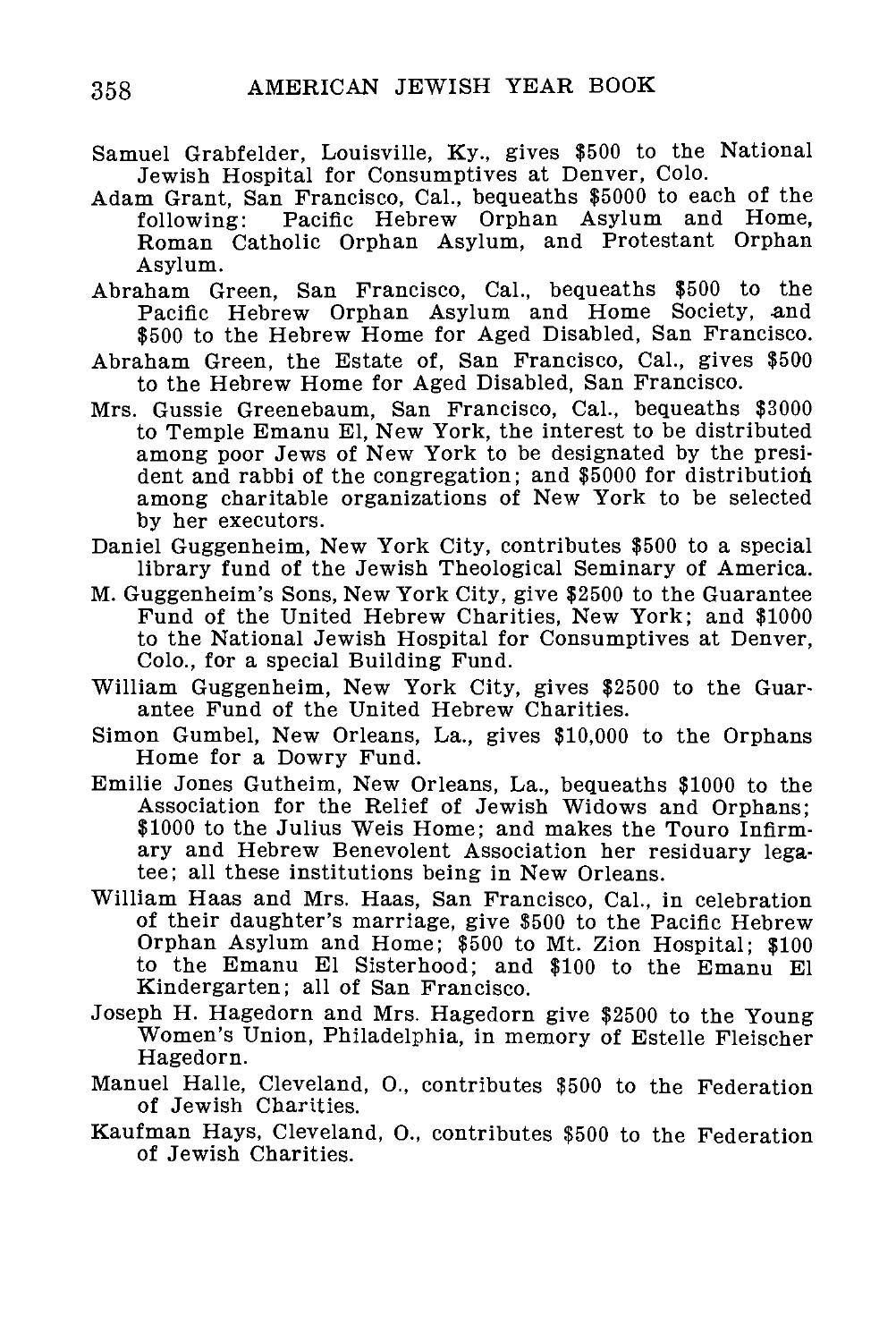- Amelia Hecht, San Francisco, Cal., bequeaths \$250 to each of the following: Armitage Orphanage, Eureka Benevolent Association, Pacific Hebrew Orphan Asylum and Home, Pioneer Kindergarten Society, Occidental Kindergarten, Fruit and Flower Mission, Emanu-El Sisterhood, all of San Francisco; Hebrew Orphan Asylum, Baltimore, Md., and Hebrew Industrial School, Boston, Mass.
- Jacob H. Hecht, the Estate of, Boston, Mass., gives \$500 to the National Farm School, Doylestown, Pa.
- Mrs. Lina F. Hecht, Boston, Mass., gives \$500 to the National Farm School, Doylestown, Pa.
- Joseph E. Heimerdinger, New York City, bequeaths \$5000 to the Montefiore Home for Chronic Invalids; \$3000 to the United Hebrew Charities; \$2000 to each of the following: Hebrew Benevolent and Orphan Asylum Society, Home for Aged and Infirm Hebrews, Mount Sinai Hospital, Educational Alliance, and German Hospital; and \$100 to each of the follow-<br>ing: Hebrew Technical Institute. Hebrew Infant Asylum. Hebrew Technical Institute, Hebrew Infant Asylum, Hebrew Technical School for Girls, Hudson Guild, Sanitarium for Hebrew Children, and Society for the Aid of Jewish Prisoners; all of New York.
- Mrs. D. Heinsheimer, New York City, gives \$500 to the Guarantee Fund of the United Hebrew Charities; and \$500 to the Hebrew Free Loan Association, New York.
- Louis A. Heinsheimer, New York City, gives \$5000 to the Guarantee Fund of the United Hebrew Charities, New York.
- H. Heller, New Orleans, La., gives \$500 to the Building Fund of the Touro Infirmary, New Orleans.
- Michael L. Hiller, New York City, bequeaths \$5000 to the Society for Ethical Culture; and \$500 to each of the following: University Settlement, German Hospital and Dispensary, Hebrew Benevolent and Orphan Asylum Society, and Hebrew Technical Institute; all of New York.
- F. T. Howard, New Orleans, La., gives \$5000 to the Building Fund of the Touro Infirmary, New Orleans.
- C. H. Hyams, New Orleans, La., gives \$1000 to the Building Fund of the Touro Infirmary, New Orleans.
- Henry Jacobs, Wheeling, W. Va., bequeaths \$200 to the Wise Memorial Fund; \$200 to Congregation Leshem Shomaim; and \$100 to the City Hospital, the latter two of Wheeling.
- Isaac Joseph, Cleveland, O., contributes \$500 to the Federation of Jewish Charities.
- Joseph Joseph, Cincinnati, O., gives \$15,000 to the Jewish Hospital of Cincinnati for a Nurses' Dormitory.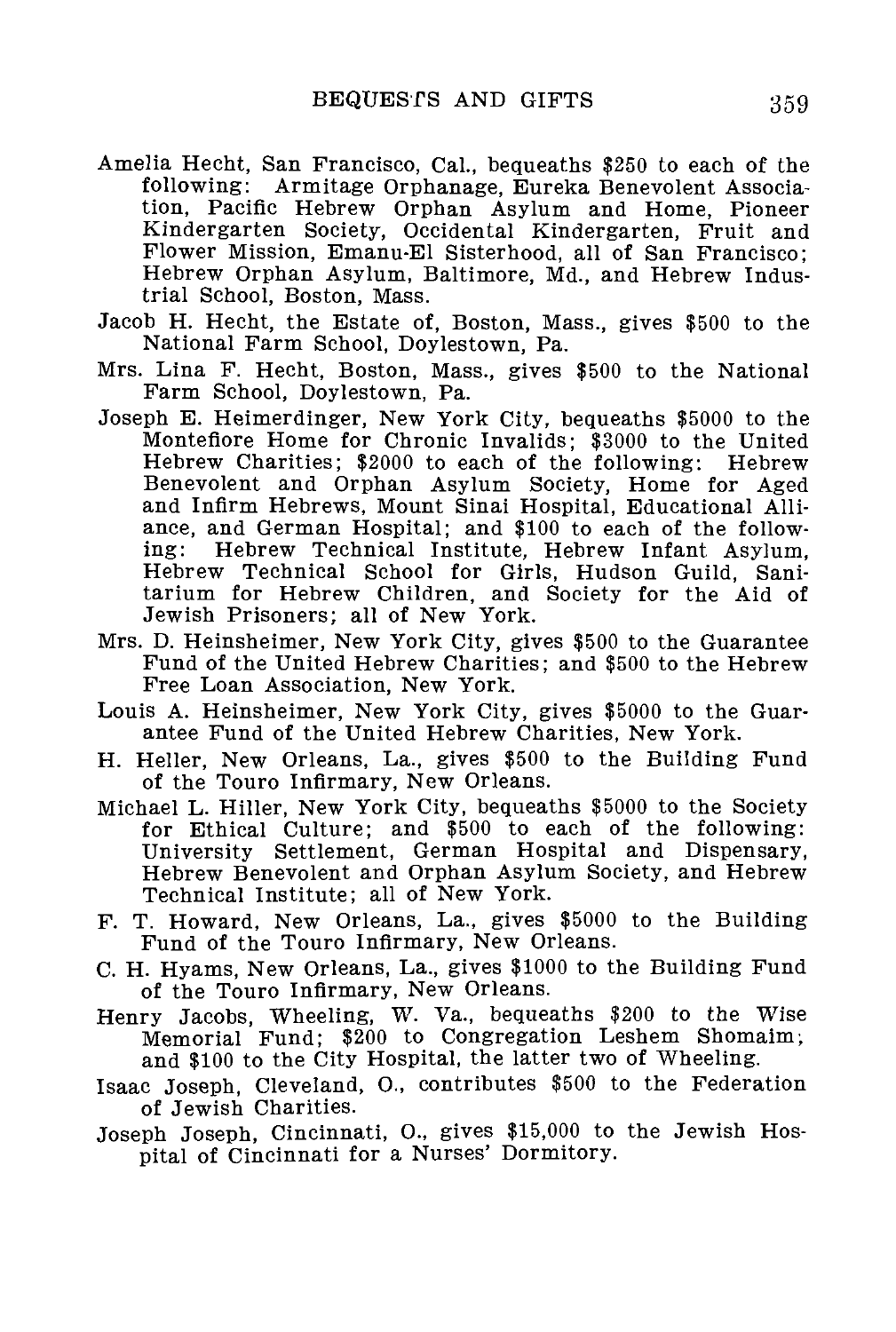- Morris Joseph, Cleveland, O., contributes \$500 to the Federation of Jewish Charities.
- Max Kahn, St. Louis, Mo., gives \$500 to the Jewish Charitable and Educational Union, St. Louis.
- Abraham Kaufman, Philadelphia, Pa., bequeaths \$200 to each of the following: United Hebrew Charities, Jewish Orphans Guardians, and Jewish Hospital Association; \$150 to the Jewish Foster Home and Orphan Asylum; and \$250 to the Congregation Keneseth Israel; all of Philadelphia.
- Kaufmann Brothers, Pittsburg, Pa., give \$1000 to the National Jewish Hospital for Consumptives, Denver, Colo., in memory of their sister.
- Mrs. A. B. Kirschbaum, Philadelphia, purchases a property and furnishes it for use as an Industrial Home for Jewish Working Girls, under the supervision of the Philadelphia Section, Council of Jewish Women, which agrees to maintain the Home.
- Henry Klein, Helena, Mont., bequeaths \$5000 to each of the following: Wesleyan Methodist University, and St. John's Roman Catholic Bishopric, at Helena; National Jewish Hospital for Consumptives, at Denver, Colo., and the Hebrew Union College, at Cincinnati, O.; and \$2500 to Temple Emanu El, Helena.
- Mrs. Bertha Koch, Baltimore, Md., bequeaths \$1000 to the Hebrew Friendly Inn and Aged Home; \$200 to the Hebrew Hospital and Asylum Association; \$200 to the Talmud Torah; and \$100 to the Hebrew Children's Protective and Sheltering Association; all of Baltimore.
- Mrs. Laura B. Koch, Cleveland, O., bequeaths a library estimated at \$5000 to the Case Library Association, in memory of her husband.
- U. Koen and Company, New Orleans, La., give \$1000 to the Building Fund of the Touro Infirmary, New Orleans.
- Mrs. Rebekah Kohut, and the children of Dr. Kohut, New York City, give \$1000 as a prize fund to the Jewish Theological Seminary in memory of Dr. Alexander Kohut.
- Bernhard Kuppenheimer, Chicago, 111., bequeaths \$1000 to the Michael Reese Hospital; \$500 to the Home for Jewish Orphans, both of Chicago; and \$500 to the Jewish Orphan Asylum, Cleveland, O.
- Bernhard Kuppenheimer, the Estate of, Chicago, 111., gives \$25,000 for a building for the Jewish Friendless and Working Girls Home.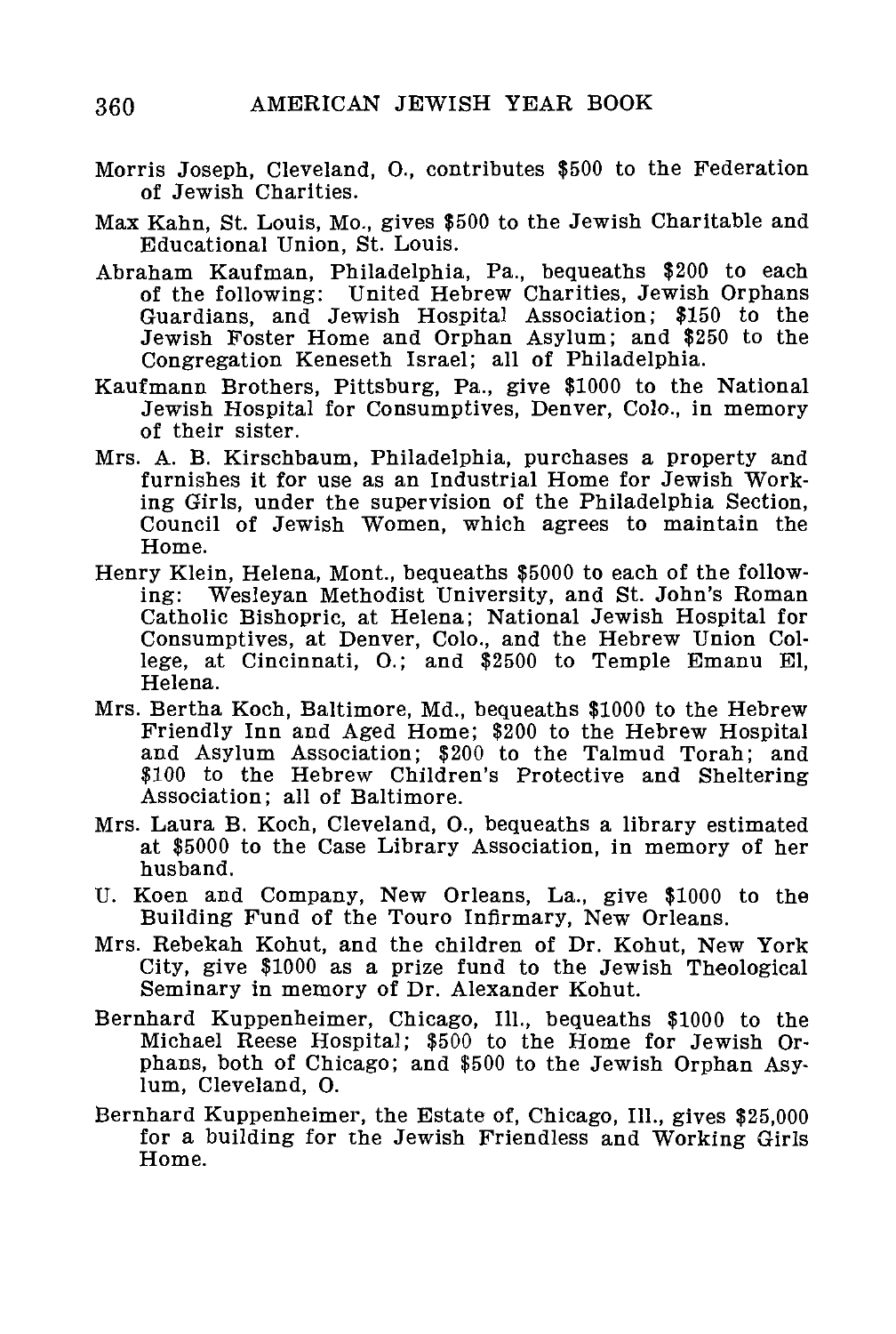- S. Lavanburg, New York, bequeaths \$5000 to each of the following Mount Sinai Hospital; Monteflore Home for Chronic Invalids; and Hebrew Benevolent and Orphan Asylum; and \$2500 to the Home for Aged and Infirm Hebrews, all of New York, these bequests to become operative on the death of his wife.
- Emanuel Lehman, New York City, gives \$500 to the Guarantee Fund of the United Hebrew Charities, New York.
- Meyer Lehman, the Children of, New York City, erect a dispensary for the Mount Sinai Hospital, in memory of their father, at a cost of  $$93,000$ .
- The Leon Godchaux Company, New Orleans, La., gives \$5000 to the Building Fund of the Touro Infirmary, New Orleans.
- Isaac Levi, Cleveland, O., contributes \$500 to the Federation of Jewish Charities.
- Matthias Levy, New Orleans, La., bequeaths \$100 to Temple Sinai; \$400 to the Touro Infirmary and Benevolent Association; and \$200 to the Association for the Relief of Jewish Widows and Orphans, all of New Orleans.
- Mrs. Rosa Levy, San Francisco, Cal., bequeaths \$500 to the Pacific Hebrew Orphan Asylum and Home; \$500 to the Old People's Home; \$250 to each of the following: Hebrew Home for Aged Disabled, Women's Hospital of California, Catholic Orphan Asylum, Protestant Orphan Asylum, and Children's Hospital; \$100 to the Ladies' United Hebrew Benevolent Society; \$100 to the Allgemeiner Deutscher Frauen Verein; and \$50 to the Fruit and Flower Mission; all of San Francisco.
- Adolph Lewisohn, New York City, gives \$10,000 to the Guarantee Fund of the United Hebrew Charities; \$125,000 to the Building Fund of the Hebrew Technical School for Girls; an annual donation of \$1500 to the Emanu El Sisterhood of Personal Service for a workshop for the unskilled; \$10,000 to the Hebrew Sheltering Guardian Society, New York; and \$250,000 to Columbia University for the erection of a building for the School of Mines; all of New York.
- Abraham Lippman, Pittsburg, Pa., gives \$1000 to the National Jewish Hospital for Consumptives at Denver, Colo.
- James Loeb, New York City, gives \$25,000 as a fund for the use of the Sun-Rooms in the Montefiore Home for Chronic Invalids, in memory of his mother, Betty Loeb; and offers \$500,000 for a conservatory of music, if an equal amount is raised by subscription.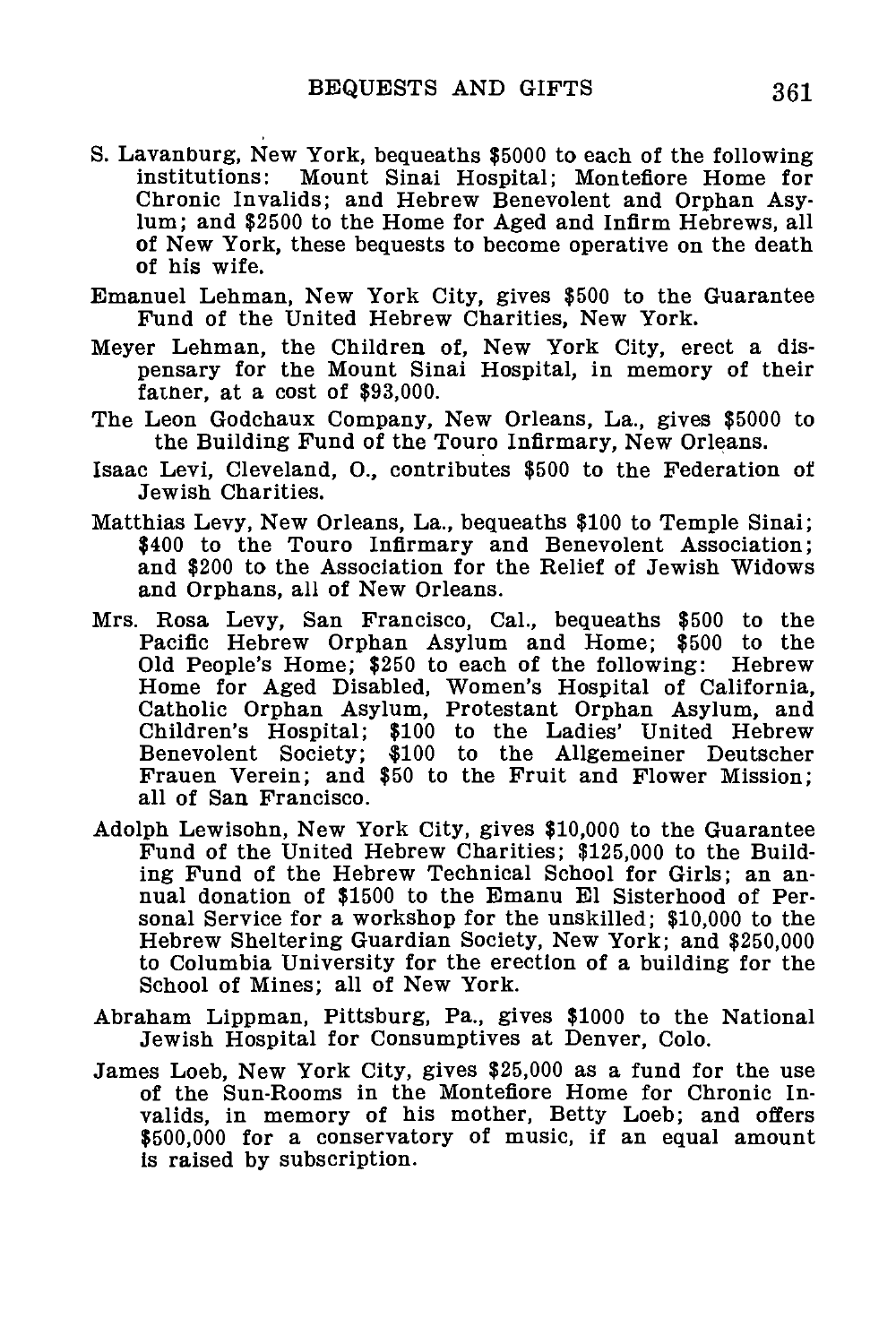- Morris Loeb, New York City, gives \$500 to the Guarantee Fund of the United Hebrew Charities, New York.
- Solomon Loeb, New York City, bequeaths \$10,000 to each of the following: Monteflore Home for Chronic Invalids, Mount Sinai Hospital, Hebrew Technical Institute, Educational Alliance, Hebrew Benevolent and Orphan Asylum Society, and Chemical Laboratory of New York University; \$5000 to each of the following: Home for Aged and Infirm Hebrews, American Museum of Natural History, and Sanitarium for Hebrew Children; \$2500 to each of the following: Society for the Prevention of Cruelty to Children, General Memorial Hospital, Hebrew Charities Building, all of New York; \$10,000 to the United Hebrew Charities of New York, or a Federation of New York Charities, if any is formed; \$5000 to the Jewish Hospital of Cincinnati; and \$5000 to the Jewish Hospital at Worms, Germany.
- I. L. Lyons and Company, New Orleans, La., give \$500 to the Building of the Touro Infirmary, New Orleans.
- Maison Blanche, New Orleans, La., gives \$1000 to the Building Fund of the Touro Infirmary, New Orleans.
- Louis Marshall, New York City, contributes \$500 to a special library fund of the Jewish Theological Seminary of America.
- Felix Marx, New York City, bequeaths \$1000 to a congregation in Plainfield, N. J.
- Adolph Mayer, Cleveland, O., contributes \$500 to the Federation of Jewish Charities.
- Leopold Mayer, Chicago, 111., bequeaths \$2000 to the Home for Jewish Orphans; \$1000 to the Jewish Training School; \$500 to each of the following: Uhlich's Orphan Asylum, German Catholic Orphan Asylum, the German Altenheim, Harmonia Lodge (Odd Fellows), Michael Reese Hospital and Home for Aged Jews, all of Chicago; and \$500 to the Hebrew Union College, Cincinnati, O., and \$500 to the Jewish Orphan Asylum, Cleveland, O.
- Leopold Mayer, the Estate of, Chicago, 111., gives \$500 to the Hebrew Union College, Cincinnati, O.
- Mrs. Aaron Meier, Portland, Ore., gives \$500 to the Council of Jewish Women, Portland Section.
- Fistel Meis, Cincinnati, O., bequeaths \$100 to the United Jewish Charities; \$100 to the Jewish Hospital, both of Cincinnati; \$100 to the Jewish Orphan Asylum, Cleveland, O.; \$200 for the benefit of the Jewish poor in Jerusalem; \$100 to the Mayor of Ingweiler, Alsace, to be distributed among the poor; and \$100 to the president of the Jewish Congregation at Pfaffenhofen, Alsace, to be distributed among the poor.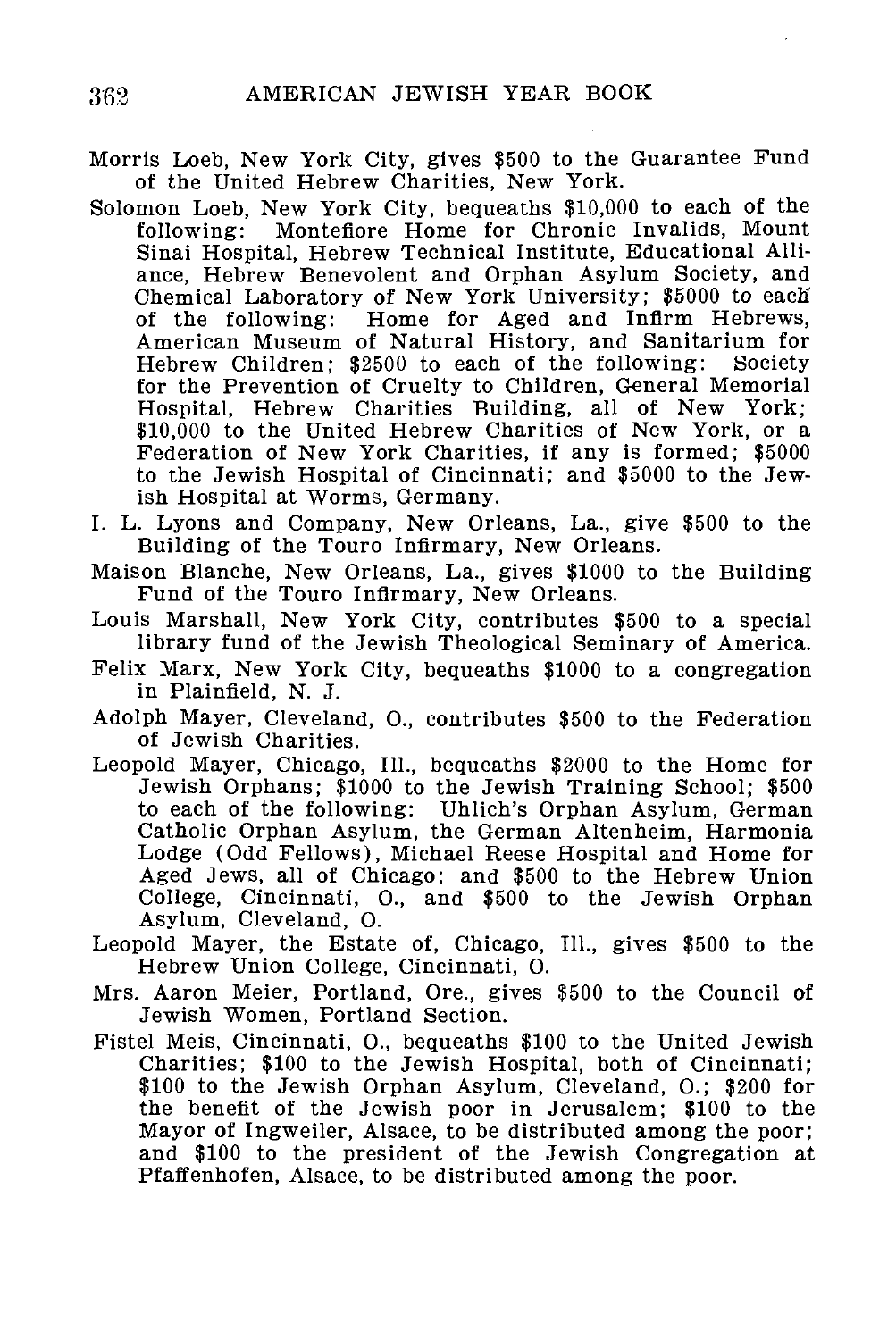- Mente and Company, New Orleans, La., give \$500 to the Building Fund of the Touro Infirmary, New Orleans.
- Elias Michael, St. Louis, Mo., gives \$1000 to the Jewish Charitable and Educational Union, St. Louis, Mo.; and \$1000 to the Wise Memorial Fund.
- Herman Molner, Chicago, 111., gives \$1000 to the Orthodox Home for Aged Jews, and \$3000 to the Building Fund of the Sabbath School of Congregation Beth El, both of Chicago.
- Simon Muhr, at the second accounting of the Estate of, the following sums are paid to legatees: \$5000 to the Jewish Hospital Association; \$3000 to the Jewish Foster Home and Orphan Asylum; \$1000 to the United Hebrew Charities; \$1000 to the Jefferson Medical College; \$1000 to the Home for Incurables; \$500 to the Hahnemann Medical College; \$500 to the Polyclinic and College for Graduates in Medicine; \$400 to the Lying-in Charity; \$400 to the Woman's Hospital; \$400 to the Children's Hospital; \$200 to the West Philadelphia Hospital for Women; \$1000 to the Sanitarium Association; \$500 to the Pennsylvania Society to Protect Children from Cruelty; \$400 to the Children's Aid Association; \$400 to the Northern Home for Friendless Children; \$200 to the Northern Day Nursery; \$200 to the Home Missionary Society; \$400 to the Southern Home for Destitute Children; \$500 to the Home for Aged and Infirm Colored Persons; \$400 to the Merchants Fund; \$400 to the Pennsylvania Retreat for Blind Mutes and Aged and Infirm Blind Persons; \$200 to the Pennsylvania Working Home for Blind Men; \$200 to the Old Ladies' Home, Wissinoming; and \$10,000 to the Board of City Trusts for Scholarships for Public School pupils; all of Philadelphia.
- M. J. Mandelbaum, Cleveland, O., gives \$500 to the Federation of Jewish Charities.
- Marks Nathan, Chicago, 111., bequeaths \$46,500 for charitable objects, of which \$15,000 is to be used for the erection of a synagogue and the support of charities in Jerusalem.
- Max Nathan, New York City, gives \$10,000 to Mount Sinai Hospital, New York.
- Isidore Newman, New Orleans, La., gives \$1000 to the Young Men's Christian Association of Nashville, Tenn., for improved bathing facilities; \$500 to the Building Fund of Congregation Somech Nophelim and Chevra Tehillim (consolidated); \$500 to the Charity Organization Society; \$10,000 to the Manual Training School founded by him in connection with the Orphans Home; and \$5000 to the Building Fund of the Touro Infirmary; the last four of New Orleans.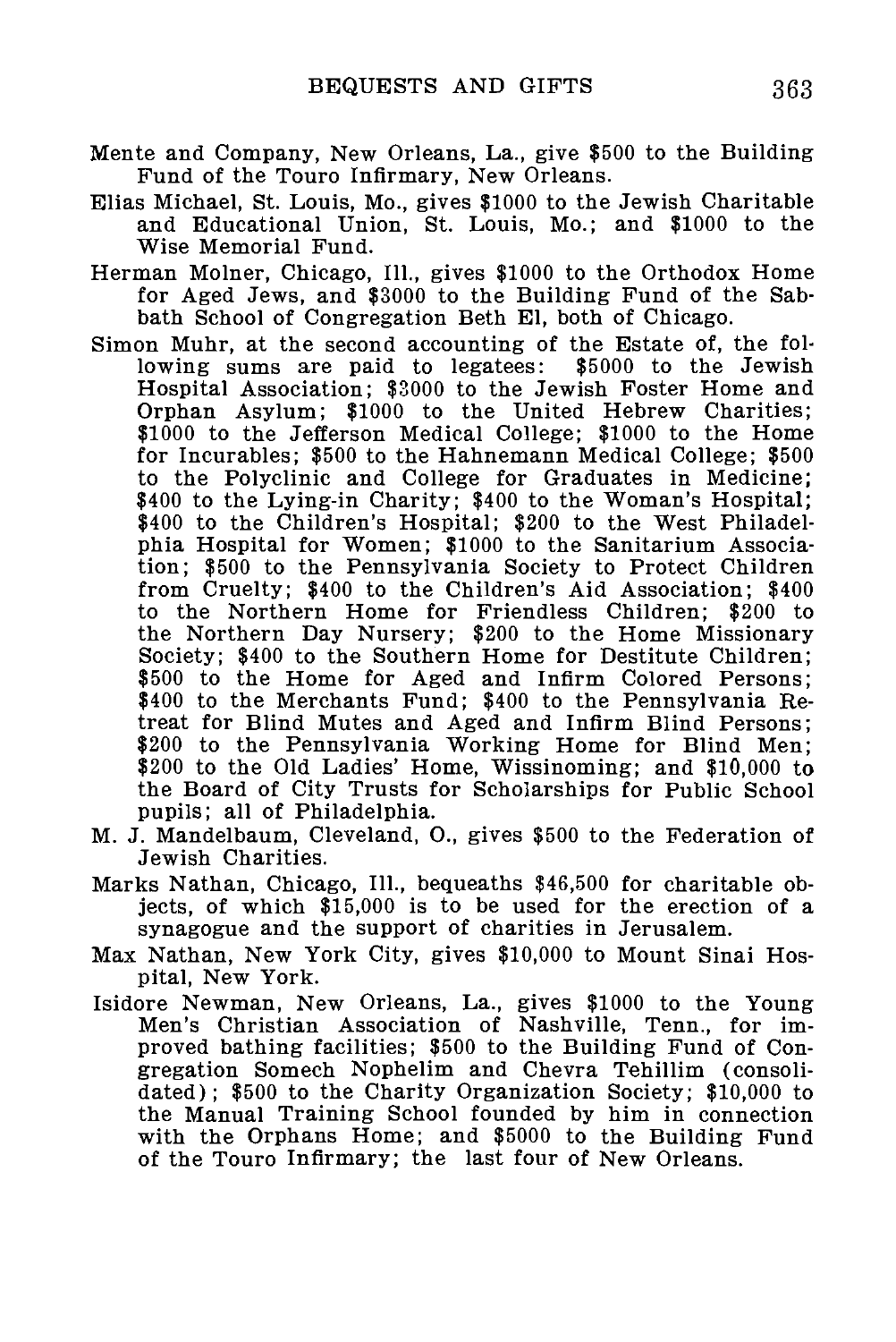- Julius Newman, San Francisco, Cal., bequeaths \$250 to each of the following San Francisco institutions: Ladies' Hebrew Benevolent Society; Eureka Benevolent Society, and Home for Aged People; and 1000 marks to the Jewish Congregation of Zempelburg, West Prussia.
- The New Orleans Brewing Association, New Orleans, La., gives \$1000 to the Building Fund of the Touro Infirmary, New Orleans.
- Aaron Nusbaum, Chicago, 111., establishes a scholarship, yielding \$300 annually, at the Hebrew Union College, Cincinnati, 0.
- M. Oppenheimer, Pittsburg, Pa., gives \$1000 to the Gusky Orphanage and Home, Pittsburg, in memory of his daughter.
- Simon Pfaelzer, Philadelphia, Pa., bequeaths \$1000 to each of the following: Jewish Hospital Association, and Jewish Foster Home and Orphan Asylum; \$500 to each of the following: German Hospital, Friends Home for Children, United Hebrew Charities, Society for the Prevention of Cruelty to Children, Hebrew Education Society, Jewish Seaside Home, German Society of Pennsylvania, Jewish Orphans' Guardians; and \$10,000 to the Jewish Foster Home and Orphan Asylum as trustee of the Cassie Theobald Pfaelzer Educational Trust Fund; all of Philadelphia.
- Sigmund Rheinstrom, Cincinnati, O., gives \$6000 to the Hebrew Union College, Cincinnati, to endow a scholarship to be known as the Madeline Wise Rheinstrom Scholarship.
- Mrs. Aurelia Rice, St. Louis, Mo., gives \$1000 to the Wise Memorial Fund.
- Jonathan Rice, St. Louis, Mo., gives \$750 to the Jewish Charitable and Educational Union, St. Louis.
- Sigmund Rosenwald, New York City, gives \$500 to the Guarantee Fund of the United Hebrew Charities, New York.
- William Salomon, New York City, gives \$500 to the Guarantee Fund of the United Hebrew Charities, New York.
- Samuel M. Schafer, New York City, gives \$5000 to the Memorial Fund of the United Hebrew Charities, New York.
- Jacob H. Schiff, New York City, gives \$25,000 to the Machzikei Talmud Torah; \$10,000 to the Hebrew Sheltering Guardian Society; \$1000 to the Hebrew Free Loan Association; \$1000 to the United Hebrew Charities; and \$1000 to the " General Slocum " Fund; all of New York.
- Mrs. Jacob H. Schiff, New York City, gives \$18,500 to the Emanu El Sisterhood of New York to pay the debt on its building.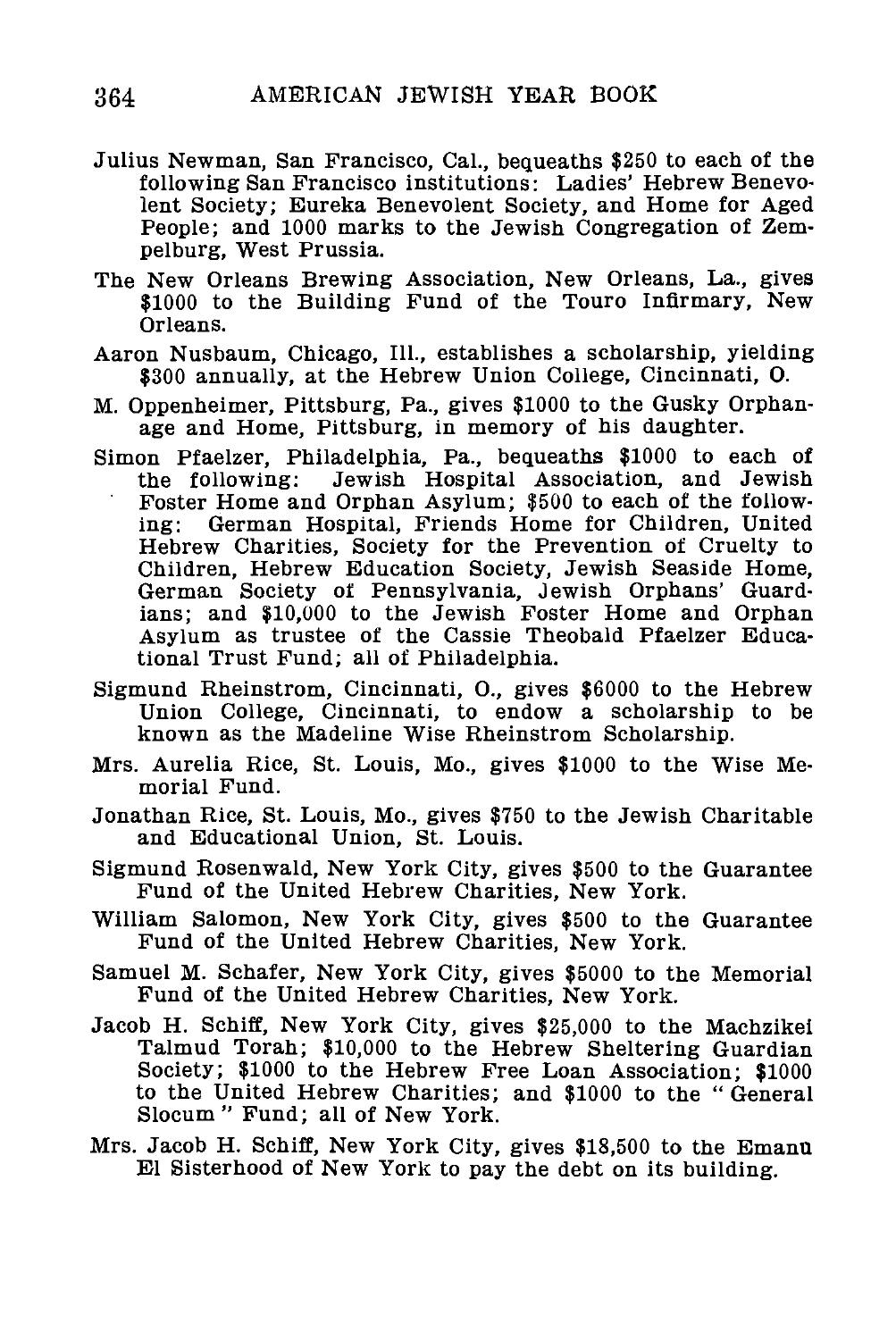- Mortimer L. Schiff, New York City, gives \$2500 to the Building Fund of the Hebrew Sheltering Guardian Society; \$2500 to the Hebrew Technical Institute, New York, to defray the expenses of twenty-four boys at the St. Louis Exposition; and \$1000 to the United Hebrew Charities, New York.
- Edward G. Schlieder, New Orleans, La., gives \$500 to the Building Fund of the Touro Infirmary, New Orleans.
- Mrs. Carrie Schloss, Baltimore, Md., bequeaths \$100 to each of the Hebrew Hospital and Asylum Association; Hebrew Orphan Asylum; Hebrew Benevolent Society; Ladies' Sewing Society; German Orphan Asylum, and Association for the Improvement of the Condition of the Poor, all of Baltimore. By her death, the will of her husband, Nathan Schloss (died 1886), becomes operative, according to which his fortune, amounting to \$200,000, is to be divided equally among the following institutions in Baltimore: Baltimore Hebrew Congregation; Hebrew Benevolent Society; Hebrew Hospital and Asylum Association; Hebrew Orphan Asylum, and Hebrew Free Burial Society.
- L. D. Schoenberg, Cleveland, O., gives \$500 to the Federation of Jewish Charities.
- Moses Schoenberg, St. Louis, Mo., gives \$500 to the Jewish Charitable and Educational Union, St. Louis.
- Mrs. Ella Schwab, St. Louis, Mo., gives \$750 to the Jewish Charitable and Educational Union, St. Louis.
- Max Schwab, St. Louis, Mo., gives \$500 to the Jewish Charitable and Educational Union, St. Louis, Mo.
- Abraham Schwartz and Mrs. Schwartz, \$1000 given in memory of, to the Touro Infirmary and Hebrew Benevolent Association, New Orleans, La.
- Mrs. Nettie Schwarz, San Francisco, Cal., gives \$500 to the Building Fund of the Emanu El Sisterhood, in memory of her hus- •band; \$1000 for a memorial bed at Mt. Zion Hospital; \$1250 to the Pacific Hebrew Orphan Asylum and Home; and \$500 to the Eureka Benevolent Society; all of San Francisco.
- Laura Seasongood, Cincinnati, O., the Estate of, gives \$5000 to the Jewish Hospital for the Children's Ward; and \$1000 to the Jewish Home for Aged and Infirm, both of Cincinnati.
- Isaac N. Seligman, New York City, gives \$10,000 to Columbia University for an athletic field; and \$5000 to the Guarantee Fund of the United Hebrew Charities, New York. 24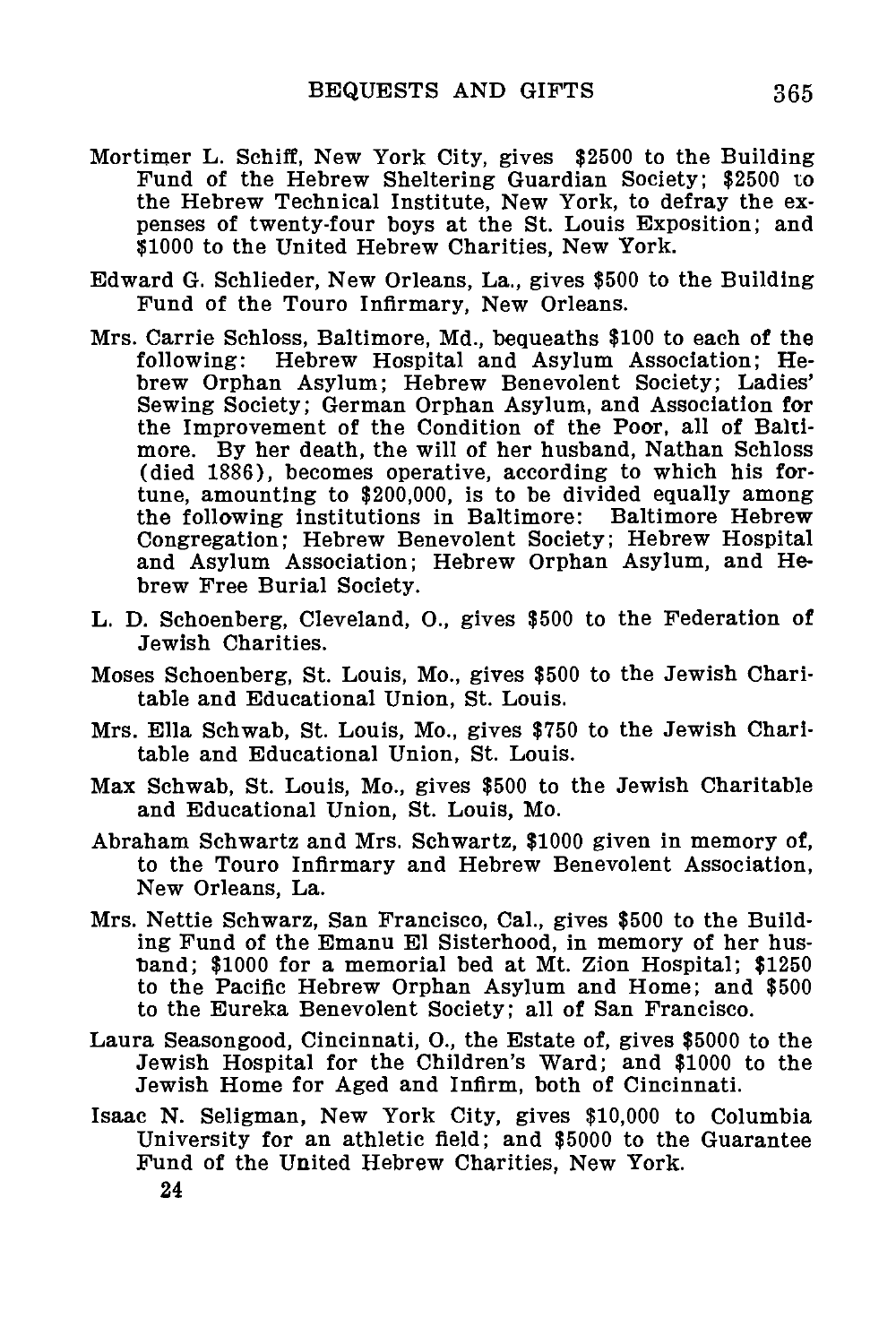- K. K. Shearith Israel, New York City, members of, give \$5000 to the Jewish Theological Seminary, New York.
- Abraham Slimmer, Waverly, la., gives \$5000 to the Home for Jewish Friendless and Working Girls, Chicago, 111.
- James Speyer, New York City, gives \$25,000 to Columbia University for an athletic field; and \$10,000 to Mount Sinai Hospital, New York.
- Abraham Stern, Cleveland, O., contributes \$500 to the Federation of Jewish Charities.
- Benjamin Stern, New York City, gives \$1000 to the Guarantee Fund of the United Hebrew Charities, New York.
- Simon A. Stern, Philadelphia, Pa., bequeaths \$500 to the Jewish Hospital Association; \$100 to the Pennsylvania Society to Protect Children from Cruelty; \$100 to the Hebrew Education Society; \$100 to the United Hebrew Charities; and \$100 to the Jewish Orphans Guardians; all of Philadelphia.
- Steinhardt and Company, New Orleans, La., give \$500 to the Building Fund of the Touro Infirmary, New Orleans.
- Charles A. Stix, St. Louis, Mo., gives \$500 to the Wise Memorial Fund.
- William Stix, St. Louis, Mo., gives \$850 to the Jewish Charitable and Educational Union, St. Louis; and \$1000 to the Wise Memorial Fund.
- Nathan Straus, New York City, gives a plant for the supply of sterilized milk to the Provident Association of St. Louis, Mo.
- Ferdinand Strauss, Cleveland, O., contributes \$500 to the Federation of Jewish Charities.
- Leopold Strouse, Baltimore, Md., bequeaths \$500 to the Hebrew Hospital and Asylum Association, \$1000 to the Hebrew Orphan Asylum, both of Baltimore; \$150 to the Jewish Community of Grumbach, Germany; \$150 to the town of Grumbach, Germany; and \$2000 to the Johns Hopkins University for the Leopold Strouse Rabbinical Library.
- Mayer Sulzberger, Philadelphia, Pa., gives 7500 books and 750 Hebrew MSS. to the Jewish Theological Seminary of America, New York; and contributes \$500 to a special library fund of the same institution.
- Benjamin F. Teller, Philadelphia, Pa., bequeaths \$50,000 to Congregation Rodeph Shalom; \$15,000 to the Jewish Foster Home for a synagogue on its grounds; and, on his daughter's death,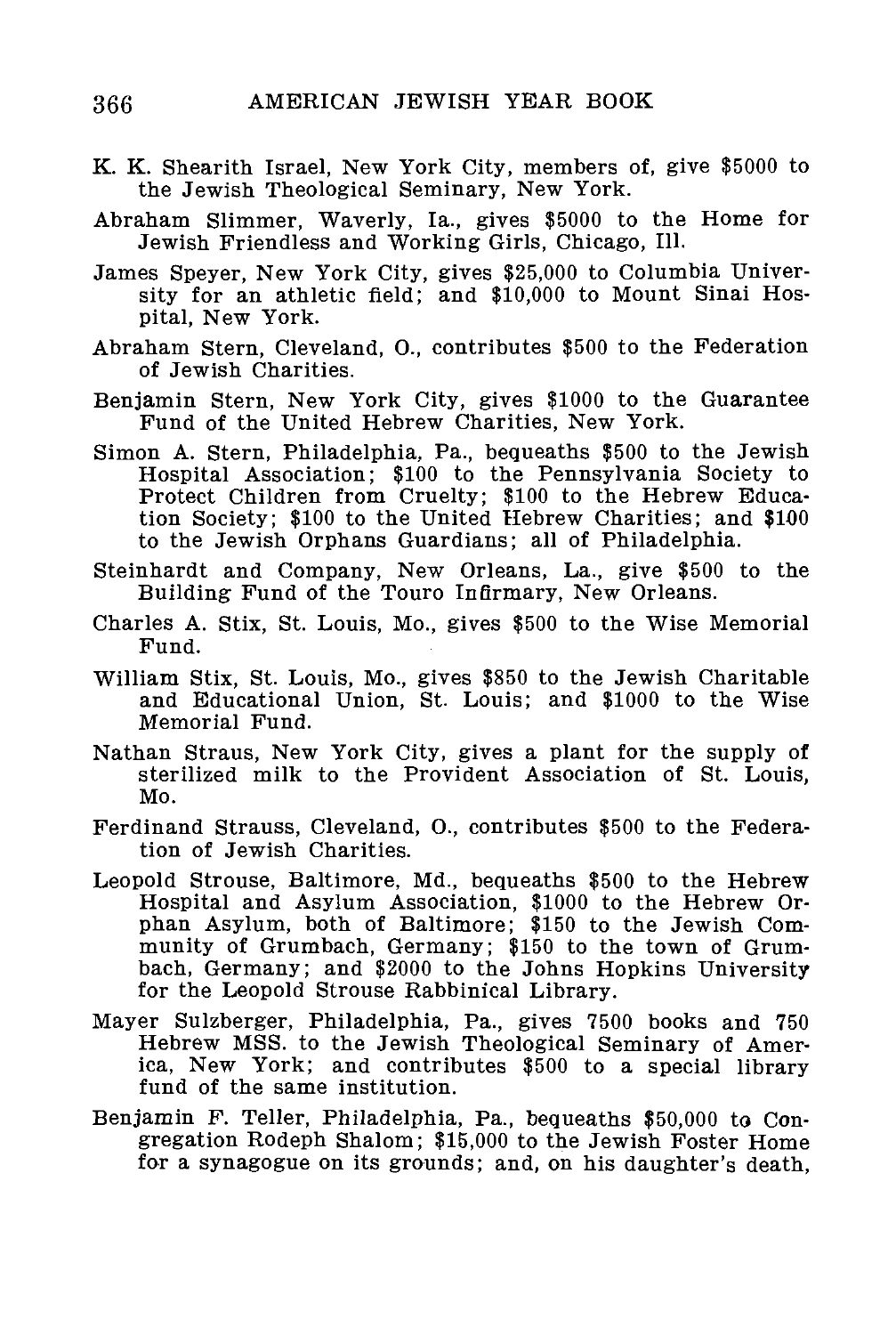unless she makes other testamentary provisions, \$35,000 to the Jewish Hospital Association, Philadelphia; \$5000 to the Hebrew Union College; and \$5000 to the Jewish Theological Seminary of America. The codicil in which the above bequests are devised being dated less than a month before the decease of the testator, they are void under the law of the State of Pennsylvania.

- Vincent and Hayne, New Orleans, La., give \$500 to the Building Fund of the Touro Infirmary, New Orleans.
- Richard Henry Wald, Cincinnati, O., gives a \$10,000 life insurance policy to the Cincinnati Hospital.
- Aaron Waldheim, St. Louis, Mo., gives \$600 to the Jewish Charitable and Educational Union, St. Louis; and \$500 to the Wise Memorial Fund.
- Mrs. Selina Walker, Philadelphia, bequeaths her estate to Jewish institutions in Philadelphia, as follows: four-fourteenths to the Jewish Foster Home; three-fourteenths to the Jewish Hospital; three-fourteenths to the United Hebrew Charities; and one-fourteenth each to the Hebrew Education Society, Jewish Maternity Hospital, Orphans' Guardians, and Alliance Israelite Universelle; each of the fourteen parts into which the estate was divided approximating \$2500 in value.
- Felix M. Warburg, New York City, gives \$2500 to the Guarantee Fund of the United Hebrew Charities, New York; and contributes \$500 to a special library fund of the Jewish Theological Seminary of America.
- Paul M. Warburg, New York City, gives \$500 to the Guarantee Fund of the United Hebrew Charities, New York.
- Weil and Mayer, New York City, give \$500 to the Guarantee Fund of the United Hebrew Charities, New York.
- Herman Weiller, Philadelphia, Pa., bequeaths \$500 to the Jewish Hospital Association, and \$500 to the Jewish Foster Home and Orphan Asylum, both of Philadelphia.
- Julius Weis, New Orleans, La., gives \$500 to the Young Men's Hebrew Association for its free lecture course; \$629.28 to the Pathological Department of the Touro Infirmary; and \$5000 to the Building Fund of the Touro Infirmary, all of New Orleans.
- Gustav Weinstein, Louisville, Ky., bequeaths \$500 to the Jewish Orphan Asylum, Cleveland, O.; \$200 to the Jewish Hospital, Louisville, Ky.; and \$200 to the Hebrew Union College, Cincinnati, O.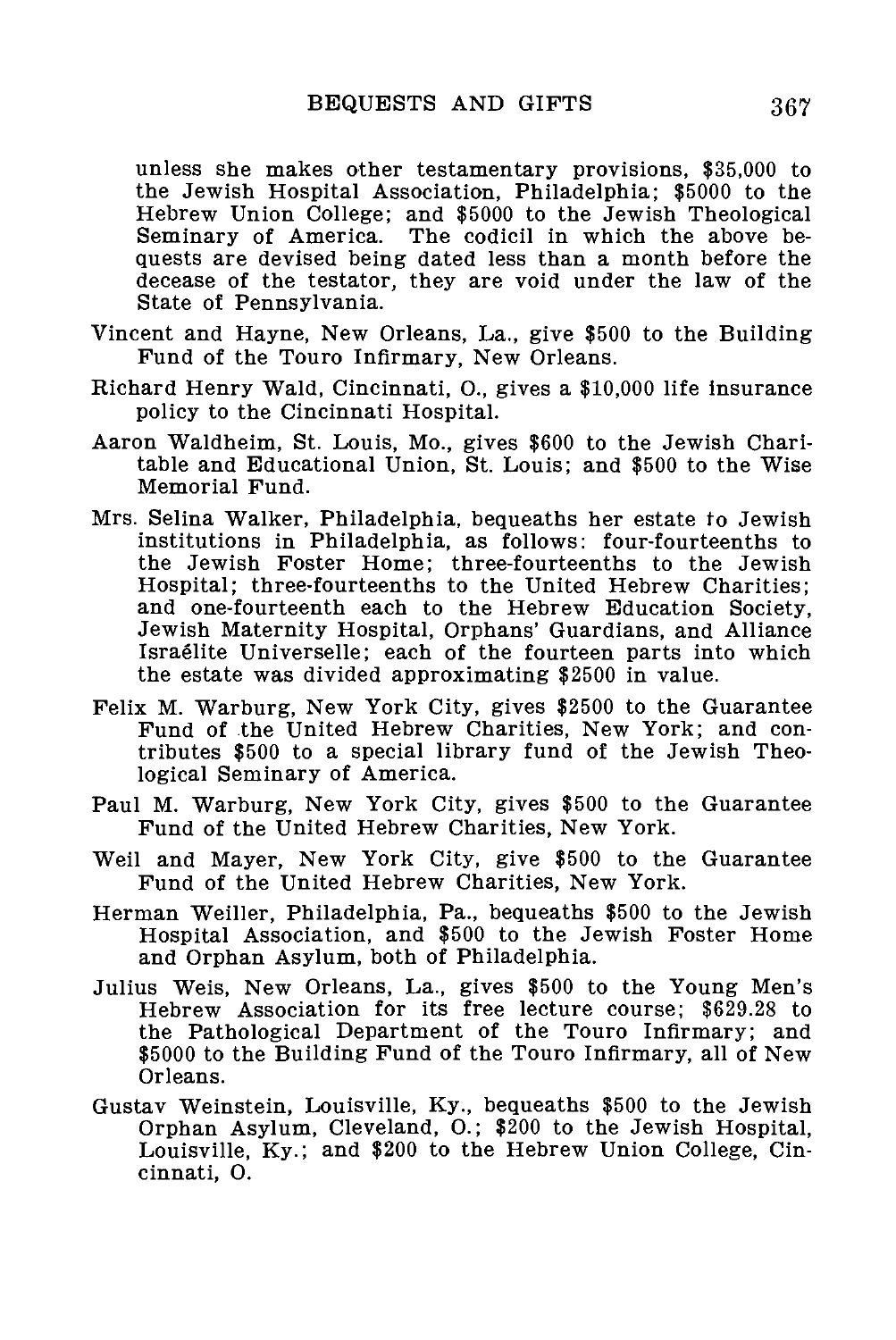- Sol. Wexler, New Orleans, La., gives \$500 to the Building Fund of the Touro Infirmary, New Orleans.
- Daniel Wolf, Cincinnati, O., bequeaths \$250 to each of the following: Jewish Hospital, Home for Aged and Infirm, and Hebrew Union College, Cincinnati, and the Jewish Orphan Asylum, Cleveland, O.
- Louis Wormser bequeaths \$950 to the Pacific Orphan Asylum and Home, and \$950 to the Eureka Benevolent Society, both of San Francisco, Cal.
- Henrietta Wurtzburger, Baltimore, Md., bequeaths \$200 to the Hebrew Hospital and Asylum Association; \$200 to the Hebrew Orphan Asylum; and \$100 to the German Orphan Asylum; all of Baltimore.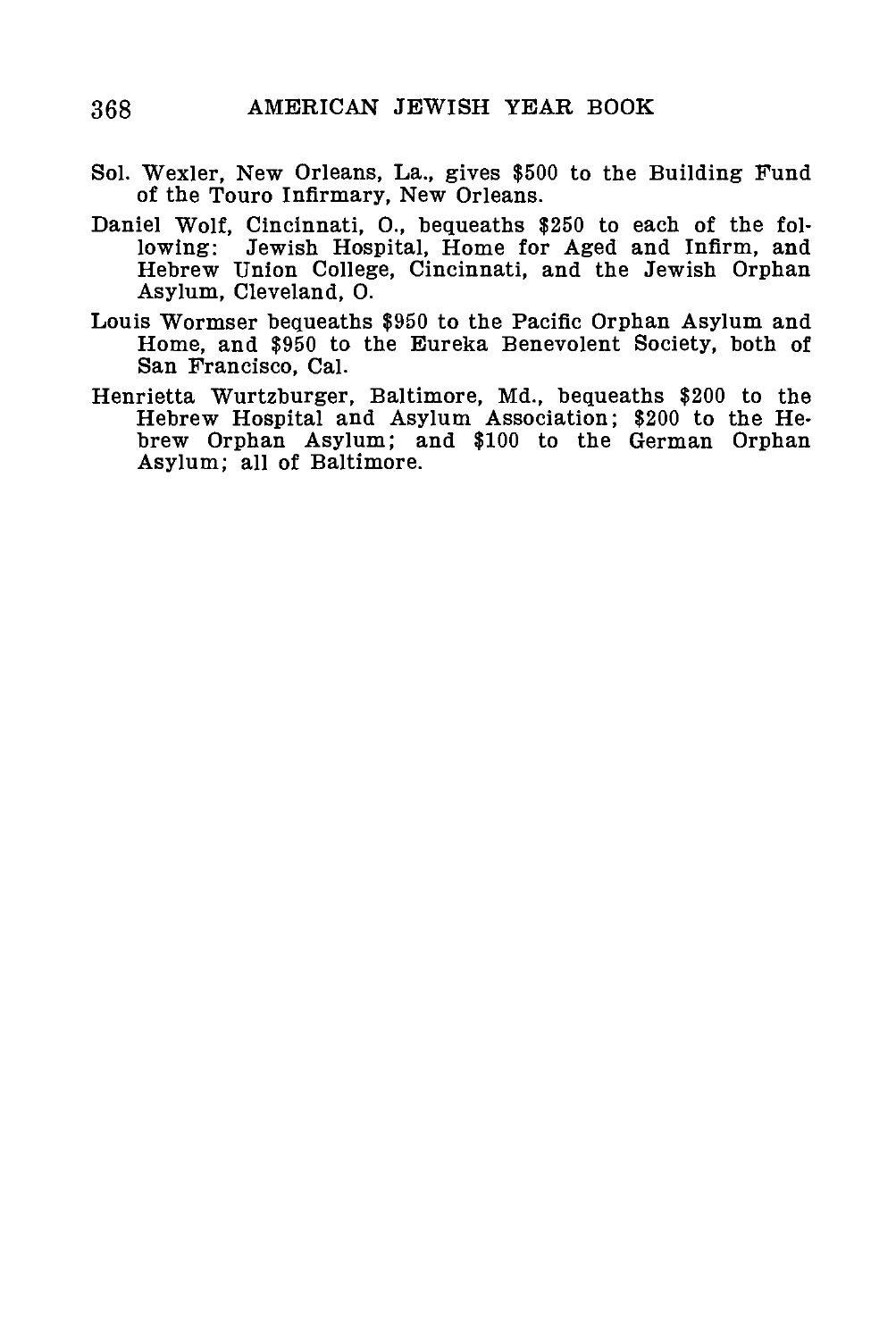# SYNAGOGUES DEDICATED

#### IN THE UNITED STATES

#### AUGUST 26, 1903, TO AUGUST 12, 1904*<sup>1</sup>*

1903

- **SEPTEMBER** 6. Beth Hamedrash Hagodol, Boston, Mass.<br>6. Chevra Kadisha Talmud Torah, New Yor
	- 6. Chevra Kadisha Talmud Torah, New York.<br>11 Emanu-El Spokane Wash
	- 11. Emanu-El, Spokane, Wash.<br>11. Shearith Israel Baltimore
	- 11. Shearith Israel, Baltimore, Md.<br>13. Adas Israel, York, Pa
	- 13. Adas Israel, York, Pa.<br>13. Agudas Achim (unite
	- Agudas Achim (united with Congregation Tifereth Israel), Brockton, Mass.
	- 13. Agudas Achim, Malden, Mass.<br>13. Ahayath Achim, Quincy, Mass.
	- 13. Ahavath Achim, Quincy, Mass.<br>13. Ohel Jacob, Pittsburg, Pa.
	- 13. Ohel Jacob, Pittsburg, Pa.
	- 13. Sons of Jacob, Salem, Mass.<br>18. Beth El Detroit, Mich.
	- 18. Beth El, Detroit, Mich.<br>18. Beth El, San Antonio
	- 18. Beth El, San Antonio, Tex.<br>18. Ohave Zedek, Chicago, Ill.
	- 18. Ohave Zedek, Chicago, Ill.<br>20. Agudath Jacob, Houston.
	- 20. Agudath Jacob, Houston, Tex.
	- 20. Adath Jeshurun, Minneapolis, Minn.
	- 20. B'nai Jacob, Toledo, O.
	- 20. Keneseth Israel, San Francisco, Cal.
	- 20. Knesseth Israel, Birmingham, Ala.
	- 20. Shearith Israel, San Francisco, Cal.
	- 20. Congregation at Glens Falls, N. Y.<br>21. Agudath Jacob. Waco. Tex.
	- 21. Agudath Jacob, Waco, Tex.<br>3. Lewissohn Memorial Syna
- Lewissohn Memorial Synagogue, Bedford Sanitarium, Westchester Co., N. Y. **NOVEMBER** 
	- 29. B'nai Israel, Steubenville, O.
	- 13. Agudath Sholem, Lynchburg, Va.<br>20. IInited Hebrew Congregation St.
	- 20. United Hebrew Congregation, St. Louis, Mo.
		- Shaare Tov, Minneapolis, Minn.

1904 FEBRUARY

**DECEMBER** 

- 9. Beth Israel, Charlottesville, Va.<br>14. Holche Yosher. Elizabeth. N. J.
- 14. Holche Yosher, Elizabeth, N. J.
- Synagogue at the Home of the Emanu-El Sisterhood, New York.
- 26. B'nai Israel, Butte, Mont.

<sup>1</sup>To complete the record of "Synagogues Dedicated," published in the last issue of the AMERICAN JEWISH YEAR BOOK, the two following entries should be added: August 2, 1903, Spring Valley, N. Y.; and August 23, 1903, B'nai Abraham, St. Paul, Minn.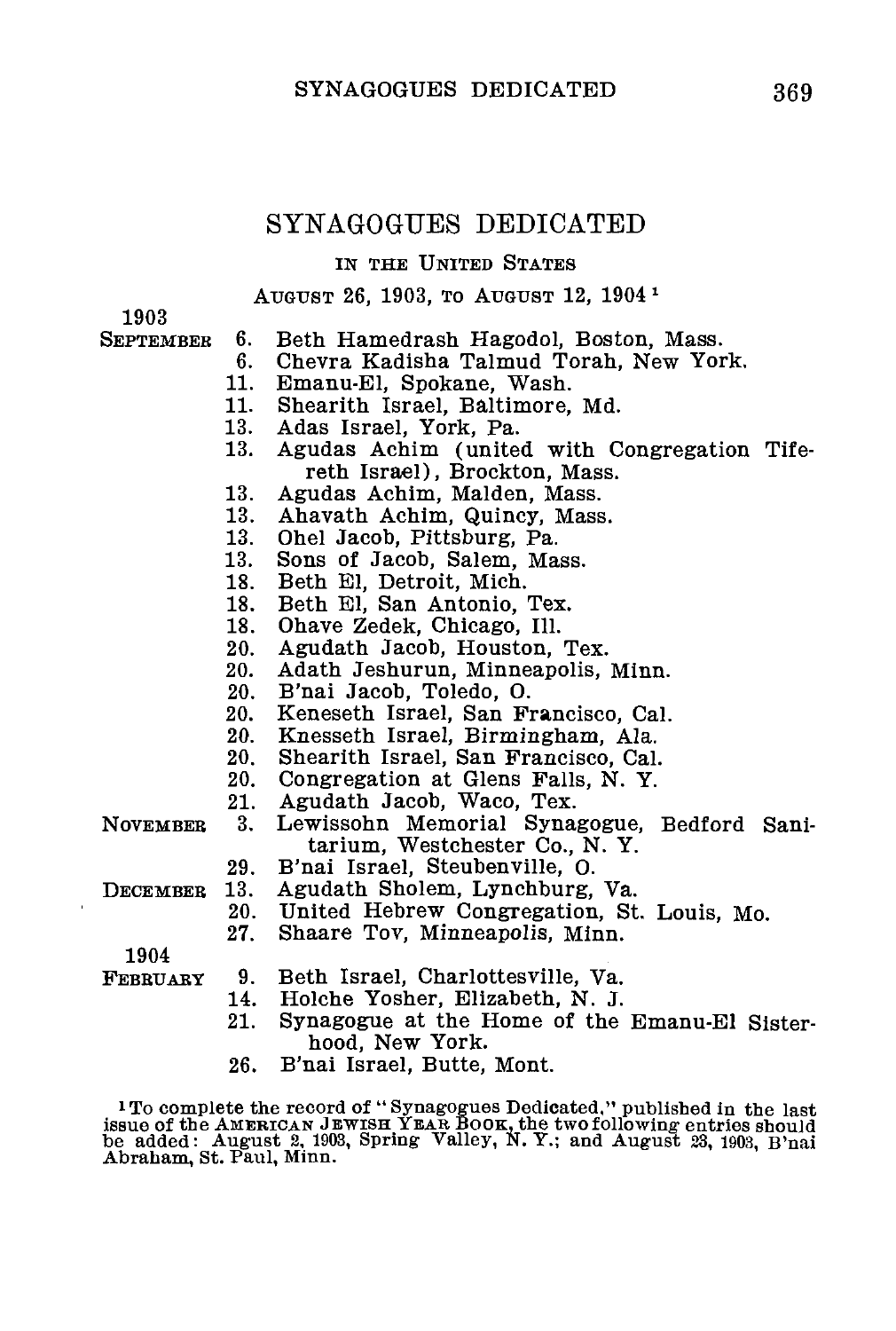# 370 AMERICAN JEWISH YEAR BOOK

| $\rm M_{\rm A RCH}$ | 6.  | Agudas Achim, Chelsea, Mass.                    |
|---------------------|-----|-------------------------------------------------|
|                     | 6.  | Chesed Shel Emeth, New Bedford, Mass.           |
|                     | 13. | Congregation, Galveston, Tex. (built by<br>the. |
|                     |     | Young Men's Hebrew Association).                |
|                     |     | 13. Sons of Israel Kalvaria, New York City.     |
| APRIL               |     | 15. B'nai Israel, Evansville, Ind.              |
| May                 |     | 6. Mount Zion, St. Paul, Minn.                  |
|                     |     | 29. Anshe Emeth. Cleveland. O.                  |
| JUNE                |     | 4. B'nai Israel, Columbus, O.                   |
|                     |     | 26. Oheb Zedek, Yonkers, N.Y.                   |
| JULY                |     | 22. Congregation of Sharon Springs, N.Y.        |
|                     |     | 24. B'nai Israel, Woonsocket, R. I.             |
|                     |     |                                                 |